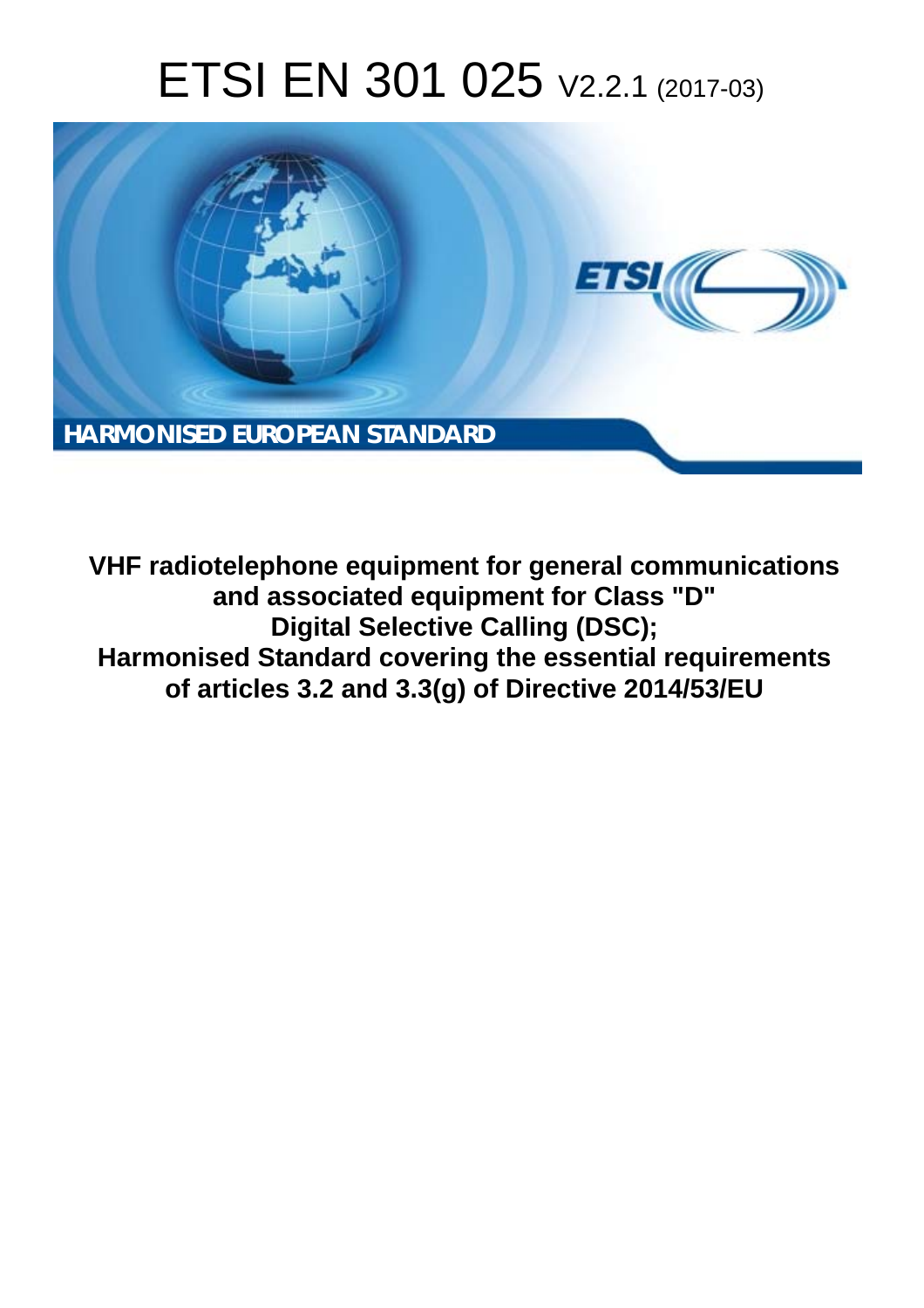Reference REN/ERM-TG26-517

Keywords

DSC, harmonised standard, maritime, radio, traffic, VHF

#### *ETSI*

#### 650 Route des Lucioles F-06921 Sophia Antipolis Cedex - FRANCE

Tel.: +33 4 92 94 42 00 Fax: +33 4 93 65 47 16

Siret N° 348 623 562 00017 - NAF 742 C Association à but non lucratif enregistrée à la Sous-Préfecture de Grasse (06) N° 7803/88

#### *Important notice*

The present document can be downloaded from: <http://www.etsi.org/standards-search>

The present document may be made available in electronic versions and/or in print. The content of any electronic and/or print versions of the present document shall not be modified without the prior written authorization of ETSI. In case of any existing or perceived difference in contents between such versions and/or in print, the only prevailing document is the print of the Portable Document Format (PDF) version kept on a specific network drive within ETSI Secretariat.

Users of the present document should be aware that the document may be subject to revision or change of status. Information on the current status of this and other ETSI documents is available at <https://portal.etsi.org/TB/ETSIDeliverableStatus.aspx>

If you find errors in the present document, please send your comment to one of the following services: <https://portal.etsi.org/People/CommiteeSupportStaff.aspx>

#### *Copyright Notification*

No part may be reproduced or utilized in any form or by any means, electronic or mechanical, including photocopying and microfilm except as authorized by written permission of ETSI.

The content of the PDF version shall not be modified without the written authorization of ETSI. The copyright and the foregoing restriction extend to reproduction in all media.

> © European Telecommunications Standards Institute 2017. All rights reserved.

**DECT**TM, **PLUGTESTS**TM, **UMTS**TM and the ETSI logo are Trade Marks of ETSI registered for the benefit of its Members. **3GPP**TM and **LTE**™ are Trade Marks of ETSI registered for the benefit of its Members and of the 3GPP Organizational Partners.

**GSM**® and the GSM logo are Trade Marks registered and owned by the GSM Association.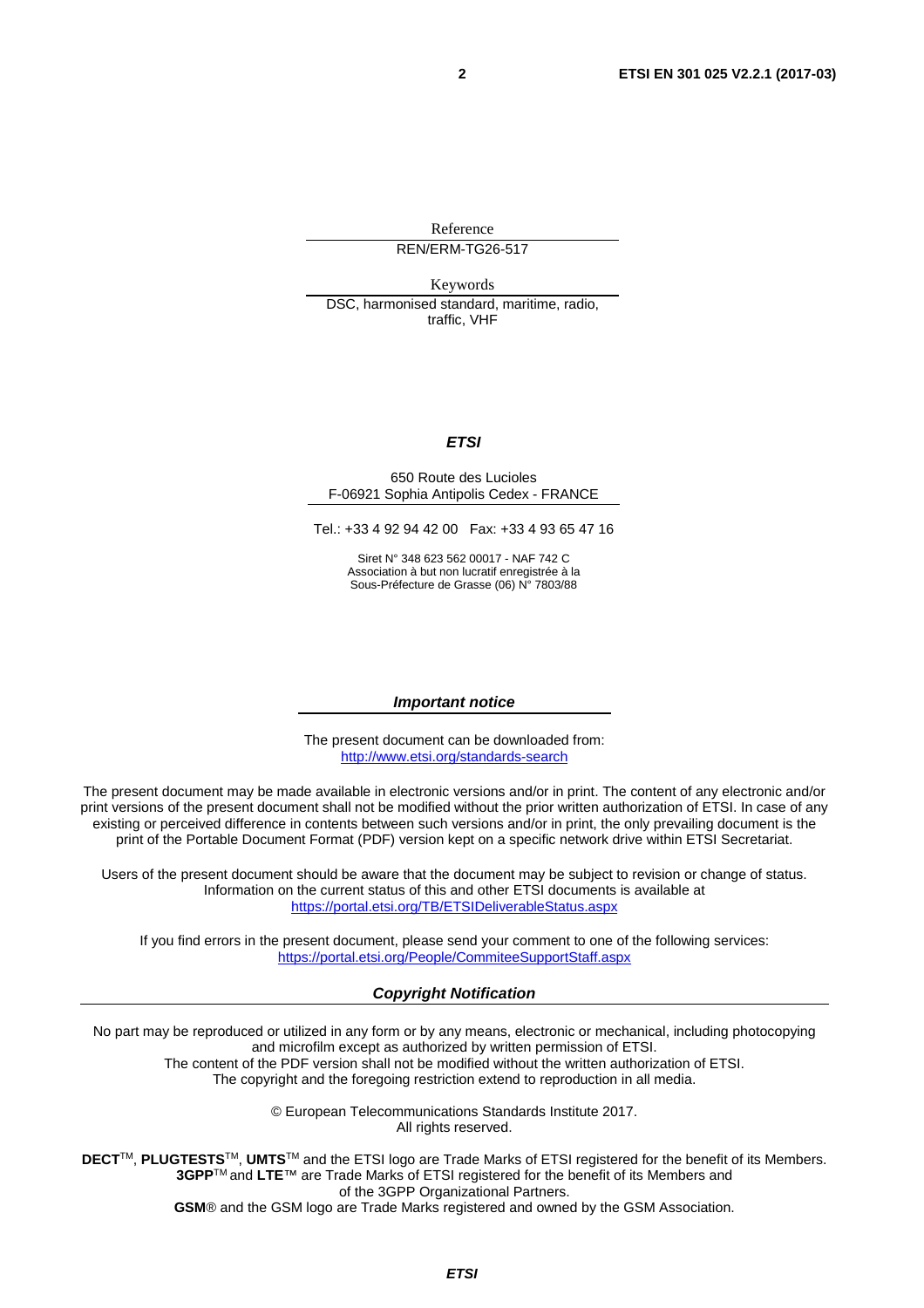# Contents

| $\mathbf{I}$         |  |  |
|----------------------|--|--|
| 2                    |  |  |
| 2.1                  |  |  |
| 2.2                  |  |  |
| 3                    |  |  |
| 3.1                  |  |  |
| 3.2                  |  |  |
| 3.3                  |  |  |
| 4                    |  |  |
| 4.1                  |  |  |
| 4.2                  |  |  |
| 4.3                  |  |  |
| 4.4                  |  |  |
| 4.5                  |  |  |
| 4.6                  |  |  |
| 4.7                  |  |  |
| 4.8                  |  |  |
| 4.9                  |  |  |
| 4.10                 |  |  |
| 4.11                 |  |  |
| 5                    |  |  |
| 5.1                  |  |  |
| 5.2                  |  |  |
| 5.3                  |  |  |
| 5.3.1                |  |  |
| 5.4                  |  |  |
| 5.4.1                |  |  |
| 5.4.2<br>5.4.3       |  |  |
|                      |  |  |
| 6                    |  |  |
| 6.1                  |  |  |
| 6.2                  |  |  |
| 6.3                  |  |  |
| 6.4<br>6.5           |  |  |
| 6.6                  |  |  |
| 6.7                  |  |  |
| 6.8                  |  |  |
| 6.9                  |  |  |
| 6.10                 |  |  |
| 6.11                 |  |  |
| 6.12                 |  |  |
| 6.12.1               |  |  |
| 6.12.2               |  |  |
| 6.13                 |  |  |
| 6.13.1               |  |  |
| 6.13.2               |  |  |
| 6.13.2.1<br>6.13.2.2 |  |  |
| 6.14                 |  |  |
|                      |  |  |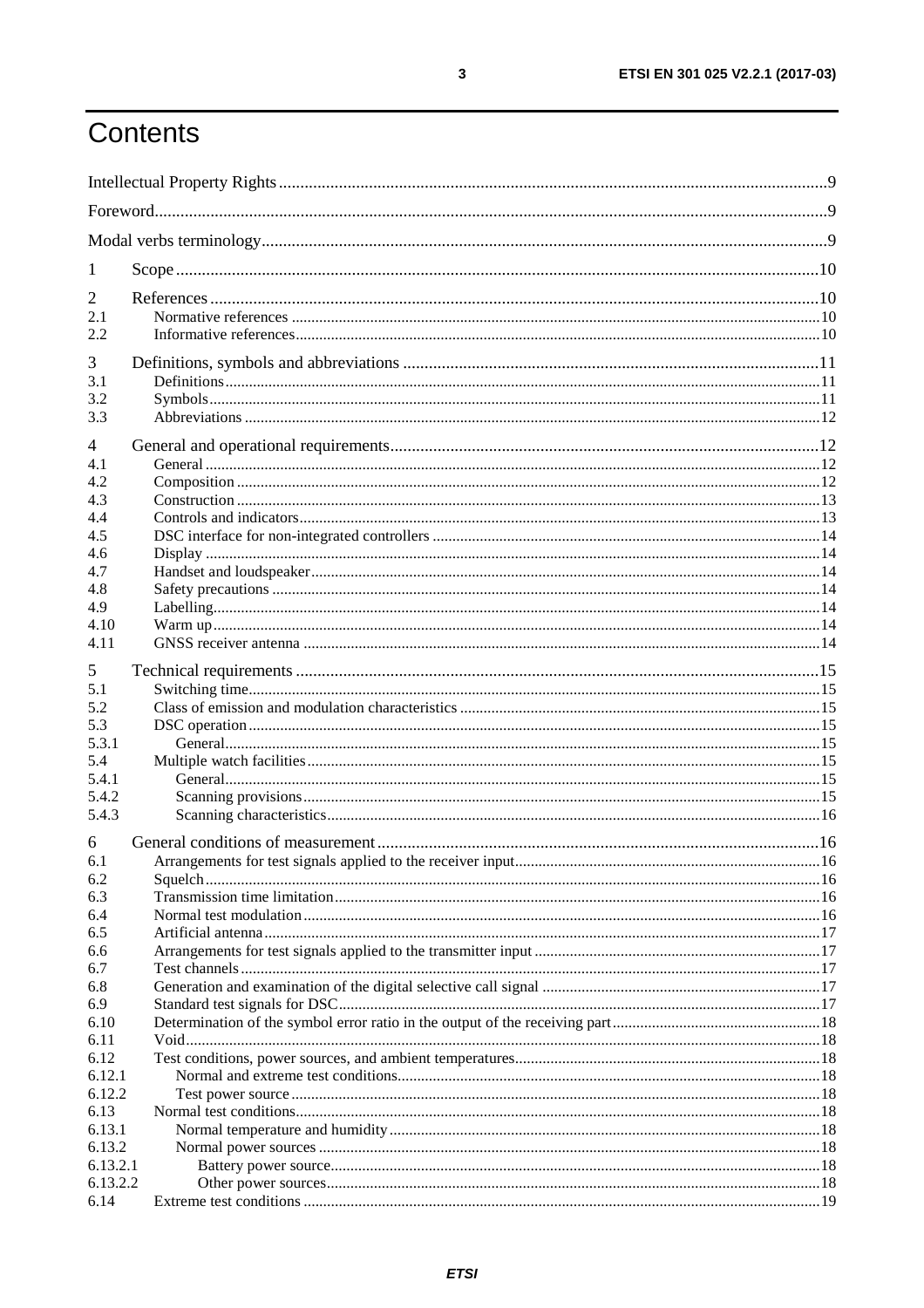| 6.14.1   |  |
|----------|--|
| 6.14.2   |  |
| 6.14.2.1 |  |
| 6.14.2.2 |  |
| 6.15     |  |
| 6.16     |  |
|          |  |
| 7        |  |
| 7.1      |  |
| 7.2      |  |
| 7.3      |  |
| 7.4      |  |
| 7.4.1    |  |
| 7.4.2    |  |
| 7.4.3    |  |
| 7.5      |  |
| 7.5.1    |  |
| 7.5.2    |  |
| 7.5.2.1  |  |
| 7.5.2.2  |  |
| 7.5.2.3  |  |
| 7.5.3    |  |
| 7.5.3.1  |  |
| 7.5.3.2  |  |
| 7.5.3.3  |  |
| 7.5.4    |  |
| 7.5.4.1  |  |
| 7.5.4.2  |  |
| 7.5.4.3  |  |
|          |  |
| 8        |  |
| 8.1      |  |
| 8.1.1    |  |
| 8.1.2    |  |
| 8.1.3    |  |
| 8.2      |  |
| 8.2.1    |  |
| 8.2.2    |  |
| 8.2.3    |  |
| 8.2.3.1  |  |
| 8.2.3.2  |  |
| 8.3      |  |
| 8.3.1    |  |
| 8.3.2    |  |
| 8.3.2.1  |  |
| 8.3.2.2  |  |
| 8.3.3    |  |
| 8.3.3.1  |  |
| 8.3.3.2  |  |
| 8.4      |  |
| 8.4.1    |  |
| 8.4.2    |  |
| 8.4.3    |  |
| 8.5      |  |
| 8.5.1    |  |
| 8.5.2    |  |
| 8.5.3    |  |
| 8.6      |  |
| 8.6.1    |  |
| 8.6.2    |  |
| 8.6.2.1  |  |
| 8.6.2.2  |  |
|          |  |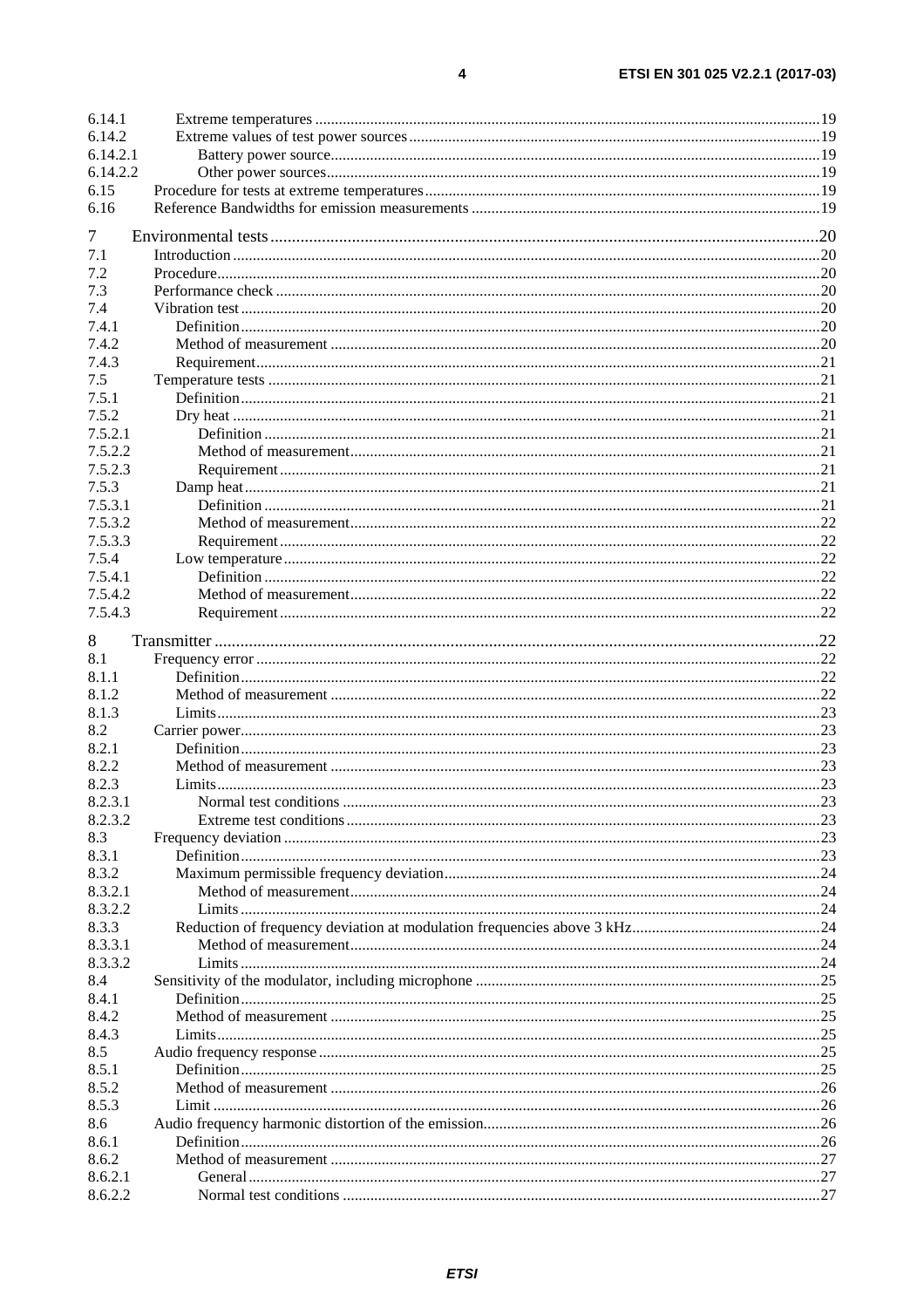| 8.6.2.3 |                                                                                                |     |
|---------|------------------------------------------------------------------------------------------------|-----|
| 8.6.3   |                                                                                                |     |
| 8.7     |                                                                                                |     |
| 8.7.1   |                                                                                                |     |
| 8.7.2   |                                                                                                |     |
| 8.7.3   |                                                                                                |     |
| 8.8     |                                                                                                |     |
| 8.8.1   |                                                                                                |     |
| 8.8.2   |                                                                                                |     |
| 8.8.3   |                                                                                                |     |
| 8.9     | Cabinet radiation and conducted spurious emissions other than those conveyed to the antenna 28 |     |
| 8.9.1   |                                                                                                |     |
| 8.9.2   |                                                                                                |     |
| 8.9.3   |                                                                                                |     |
| 8.10    |                                                                                                |     |
| 8.10.1  |                                                                                                |     |
| 8.10.2  |                                                                                                |     |
| 8.10.3  |                                                                                                |     |
| 8.11    |                                                                                                |     |
| 8.11.1  |                                                                                                |     |
| 8.11.2  |                                                                                                |     |
| 8.11.3  |                                                                                                |     |
| 8.12    |                                                                                                |     |
| 8.12.1  |                                                                                                |     |
| 8.12.2  |                                                                                                |     |
| 8.12.3  |                                                                                                |     |
| 8.13    |                                                                                                |     |
| 8.13.1  |                                                                                                |     |
| 8.13.2  |                                                                                                |     |
| 8.13.3  |                                                                                                |     |
| 8.14    |                                                                                                |     |
| 8.14.1  |                                                                                                |     |
| 8.14.2  |                                                                                                |     |
| 8.14.3  |                                                                                                |     |
| 8.15    |                                                                                                |     |
| 8.15.1  |                                                                                                |     |
| 8.15.2  |                                                                                                |     |
| 8.15.3  |                                                                                                |     |
|         |                                                                                                |     |
|         |                                                                                                | .34 |
| 9.1     |                                                                                                |     |
| 9.1.1   |                                                                                                |     |
| 9.1.2   |                                                                                                |     |
| 9.1.3   |                                                                                                |     |
| 9.2     |                                                                                                |     |
| 9.2.1   |                                                                                                |     |
| 9.2.2   |                                                                                                |     |
| 9.2.3   |                                                                                                |     |
| 9.3     |                                                                                                |     |
| 9.3.1   |                                                                                                |     |
| 9.3.2   |                                                                                                |     |
| 9.3.3   |                                                                                                |     |
| 9.4     |                                                                                                |     |
| 9.4.1   |                                                                                                |     |
| 9.4.2   |                                                                                                |     |
| 9.4.3   |                                                                                                |     |
| 9.5     |                                                                                                |     |
| 9.5.1   |                                                                                                |     |
| 9.5.2   |                                                                                                |     |
| 9.5.3   |                                                                                                |     |
| 9.6     |                                                                                                |     |
| 9.6.1   |                                                                                                |     |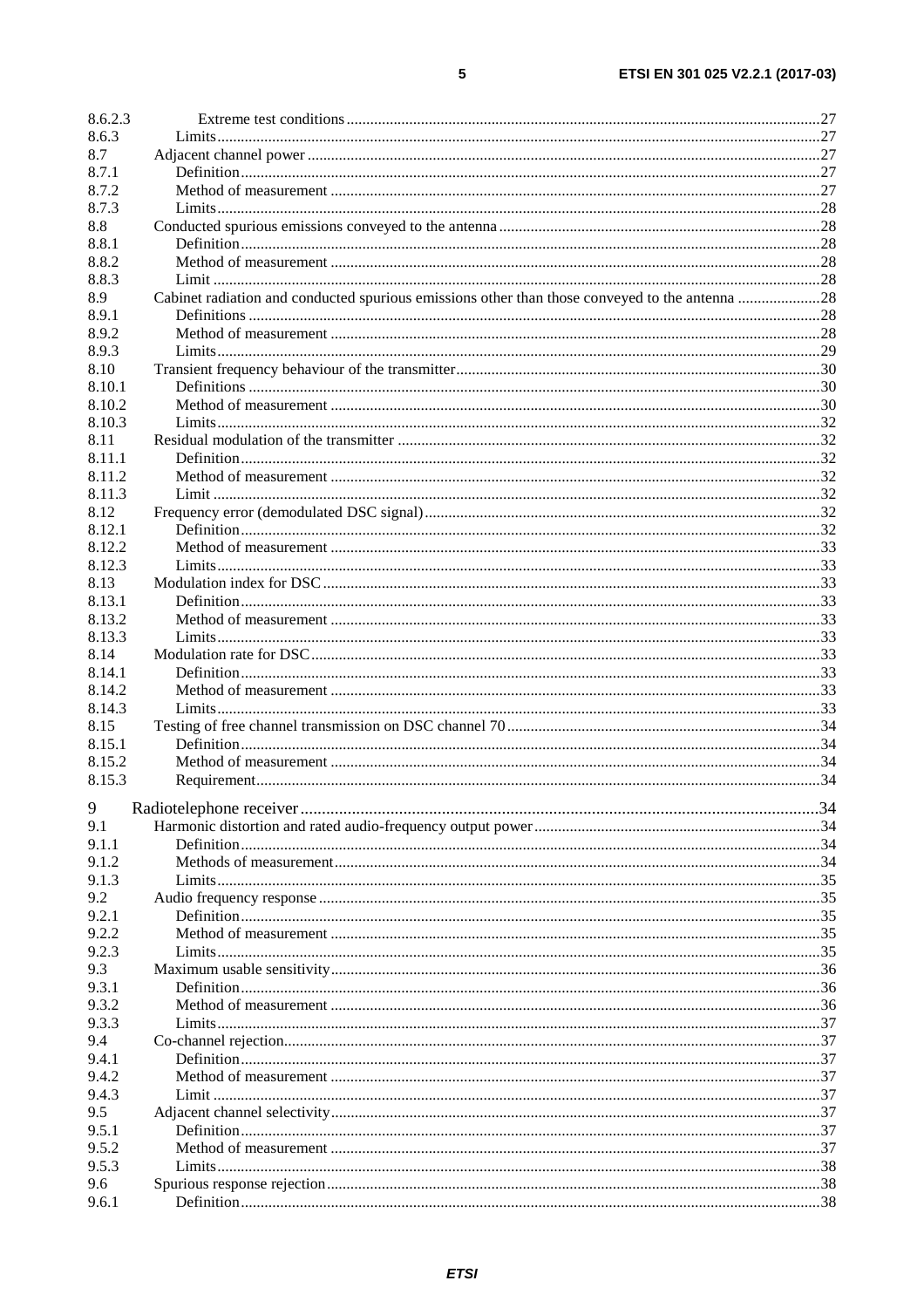| 9.6.2          |  |
|----------------|--|
| 9.6.3          |  |
| 9.7            |  |
| 9.7.1          |  |
| 9.7.2          |  |
| 9.7.3          |  |
| 9.8            |  |
| 9.8.1          |  |
| 9.8.2          |  |
| 9.8.3          |  |
| 9.9            |  |
| 9.9.1          |  |
| 9.9.2          |  |
| 9.9.3          |  |
| 9.10           |  |
| 9.10.1         |  |
| 9.10.2         |  |
| 9.10.3         |  |
| 9.11           |  |
| 9.11.1         |  |
| 9.11.2         |  |
| 9.11.3         |  |
| 9.12           |  |
| 9.12.1         |  |
| 9.12.2         |  |
| 9.12.3         |  |
|                |  |
| 9.13           |  |
| 9.13.1         |  |
| 9.13.2         |  |
| 9.13.3         |  |
| 9.14           |  |
| 9.14.1         |  |
| 9.14.2         |  |
| 9.14.3         |  |
| 10             |  |
| 10.1           |  |
| 10.1.1         |  |
|                |  |
|                |  |
| 10.1.2         |  |
| 10.1.3         |  |
| 10.2           |  |
| 10.2.1         |  |
| 10.2.2         |  |
| 10.2.3         |  |
| 10.3           |  |
| 10.3.1         |  |
| 10.3.2         |  |
| 10.3.3         |  |
| 10.4           |  |
| 10.4.1         |  |
| 10.4.2         |  |
| 10.4.3         |  |
| 10.5           |  |
| 10.5.1         |  |
| 10.5.2         |  |
| 10.5.3         |  |
| 10.6           |  |
| 10.6.1         |  |
| 10.6.2         |  |
| 10.6.3         |  |
| 10.7<br>10.7.1 |  |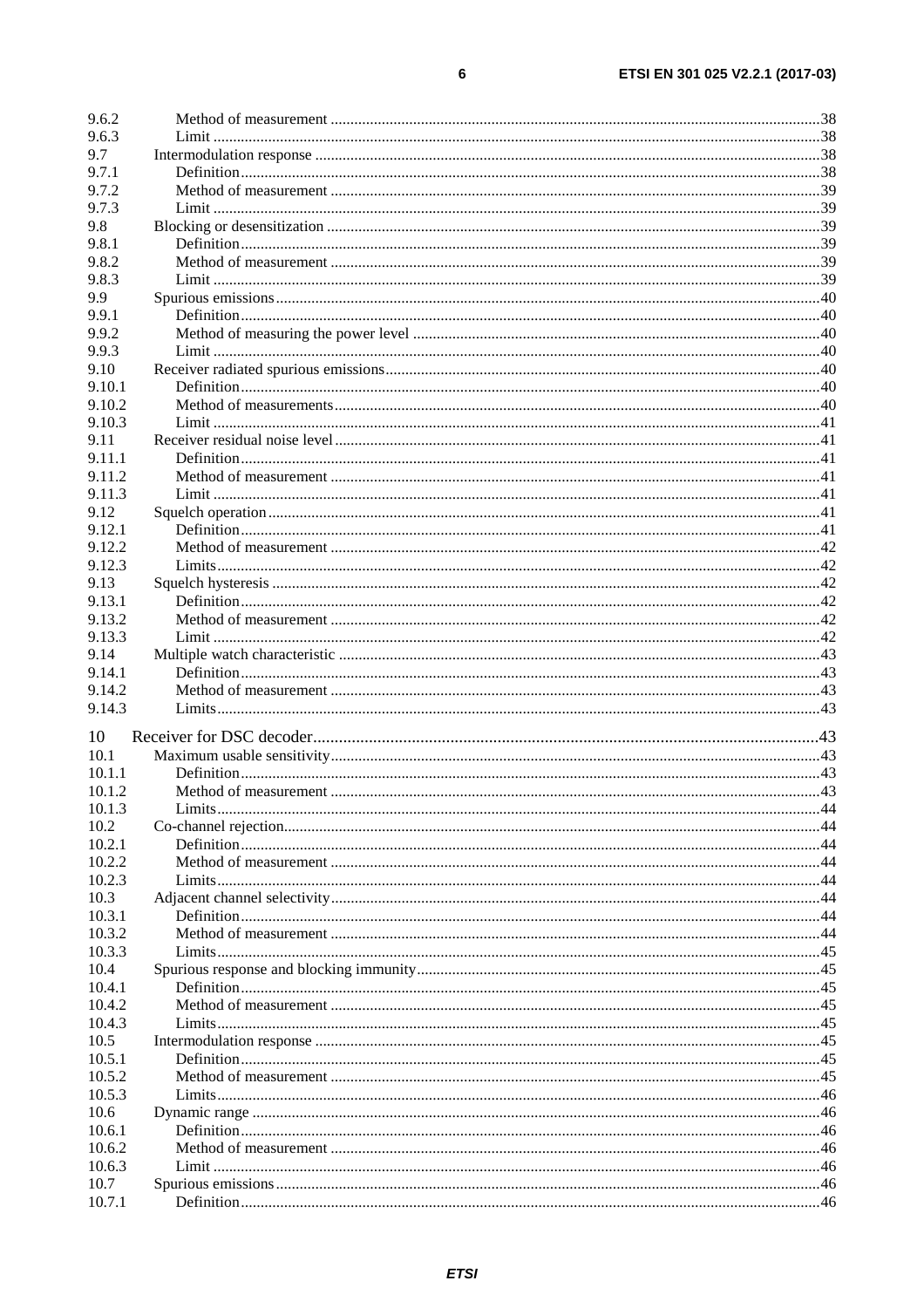| 10.7.2             |  |
|--------------------|--|
| 10.7.3             |  |
| 10.8               |  |
| 10.8.1             |  |
| 10.8.2             |  |
| 10.8.3             |  |
| 10.9               |  |
| 10.9.1             |  |
| 10.9.2             |  |
| 10.9.3             |  |
| 10.9.4             |  |
| 10.9.5             |  |
| 10.9.6             |  |
| 10.9.7             |  |
| 10.9.8             |  |
| 10.9.9             |  |
| 10.9.10            |  |
| 10.9.11            |  |
| 10.9.12            |  |
| 10.9.13            |  |
| 10.9.14            |  |
| 10.9.15            |  |
| 10.9.16            |  |
| 10.9.17            |  |
|                    |  |
| 10.9.18<br>10.9.19 |  |
|                    |  |
| 10.9.20            |  |
| 10.9.21            |  |
| 10.9.22            |  |
| 10.9.23            |  |
| 10.9.24            |  |
| 10.9.25            |  |
| 10.9.26            |  |
| 10.9.27            |  |
| 10.9.28            |  |
| 10.9.29            |  |
| 10.9.30            |  |
| 10.9.31            |  |
| 10.9.32            |  |
| 10.9.33            |  |
| 10.9.34            |  |
| 10.9.35            |  |
| 10.9.36            |  |
| 10.9.37            |  |
| 10.9.38            |  |
| 10.9.39            |  |
| 10.9.40            |  |
| 10.9.41            |  |
| 10.9.42            |  |
| 10.9.43            |  |
| 10.9.44            |  |
| 10.9.45            |  |
| 10.9.46            |  |
| 10.9.47            |  |
|                    |  |
| 10.9.48            |  |
| 10.9.49            |  |
| 10.9.50            |  |
| 10.9.51            |  |
| 10.9.52            |  |
| 10.9.53            |  |
| 10.9.54            |  |
| 10.9.55            |  |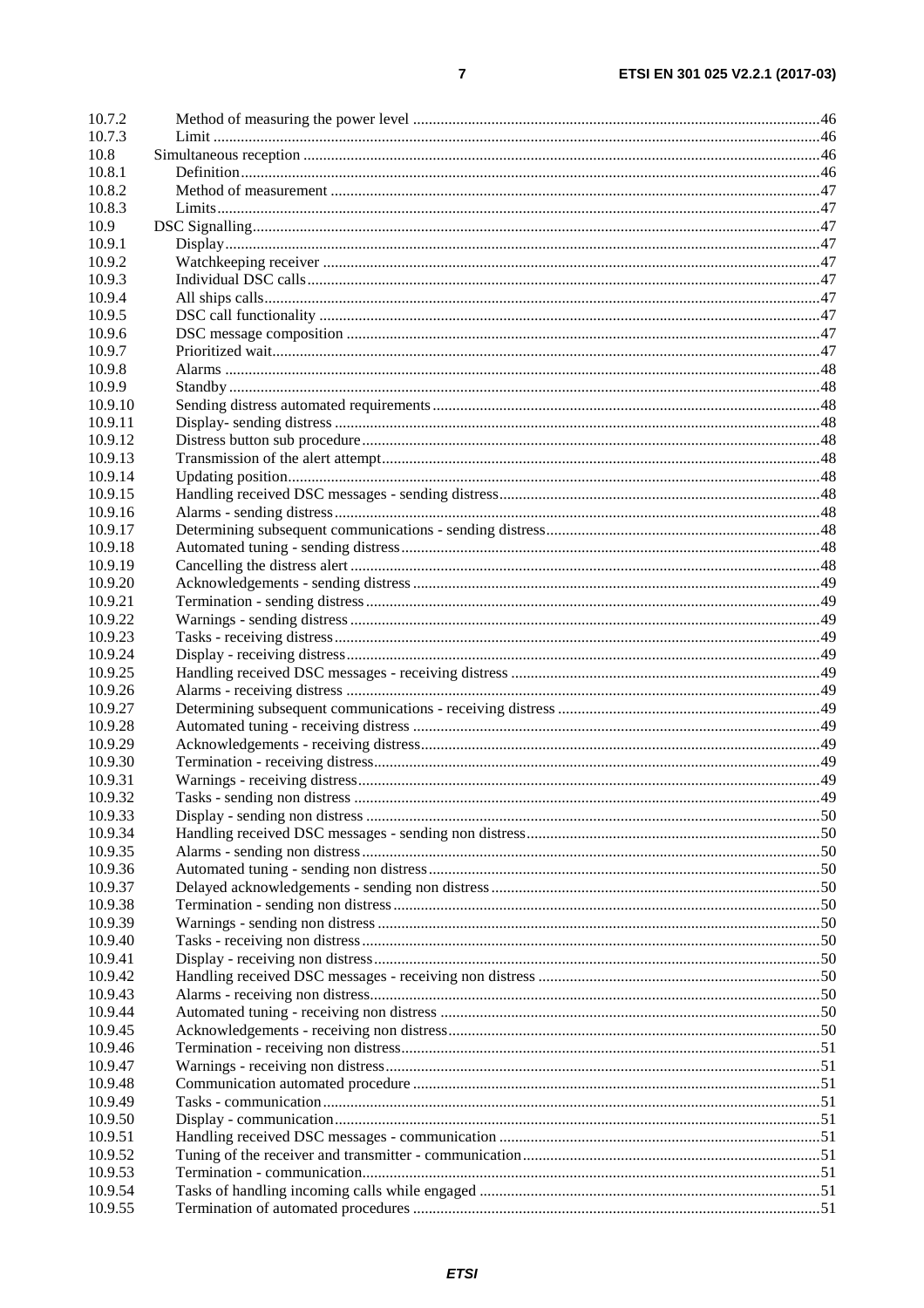| 10.9.56      |                               |                                                             |  |
|--------------|-------------------------------|-------------------------------------------------------------|--|
| 10.9.57      |                               |                                                             |  |
| 10.9.58      |                               |                                                             |  |
| 11           |                               |                                                             |  |
| 11.1         |                               |                                                             |  |
| 11.2         |                               |                                                             |  |
|              | <b>Annex A (informative):</b> | Relationship between the present document and the essential |  |
|              | <b>Annex B</b> (normative):   | Measuring receiver for adjacent channel power measurement56 |  |
| B.1          |                               |                                                             |  |
| B.1.1        |                               |                                                             |  |
| <b>B.1.2</b> |                               |                                                             |  |
| <b>B.1.3</b> |                               |                                                             |  |
| <b>B.1.4</b> |                               |                                                             |  |
| B.1.5        |                               |                                                             |  |
|              | <b>Annex C</b> (informative): |                                                             |  |
|              | <b>Annex D</b> (informative): |                                                             |  |
|              |                               |                                                             |  |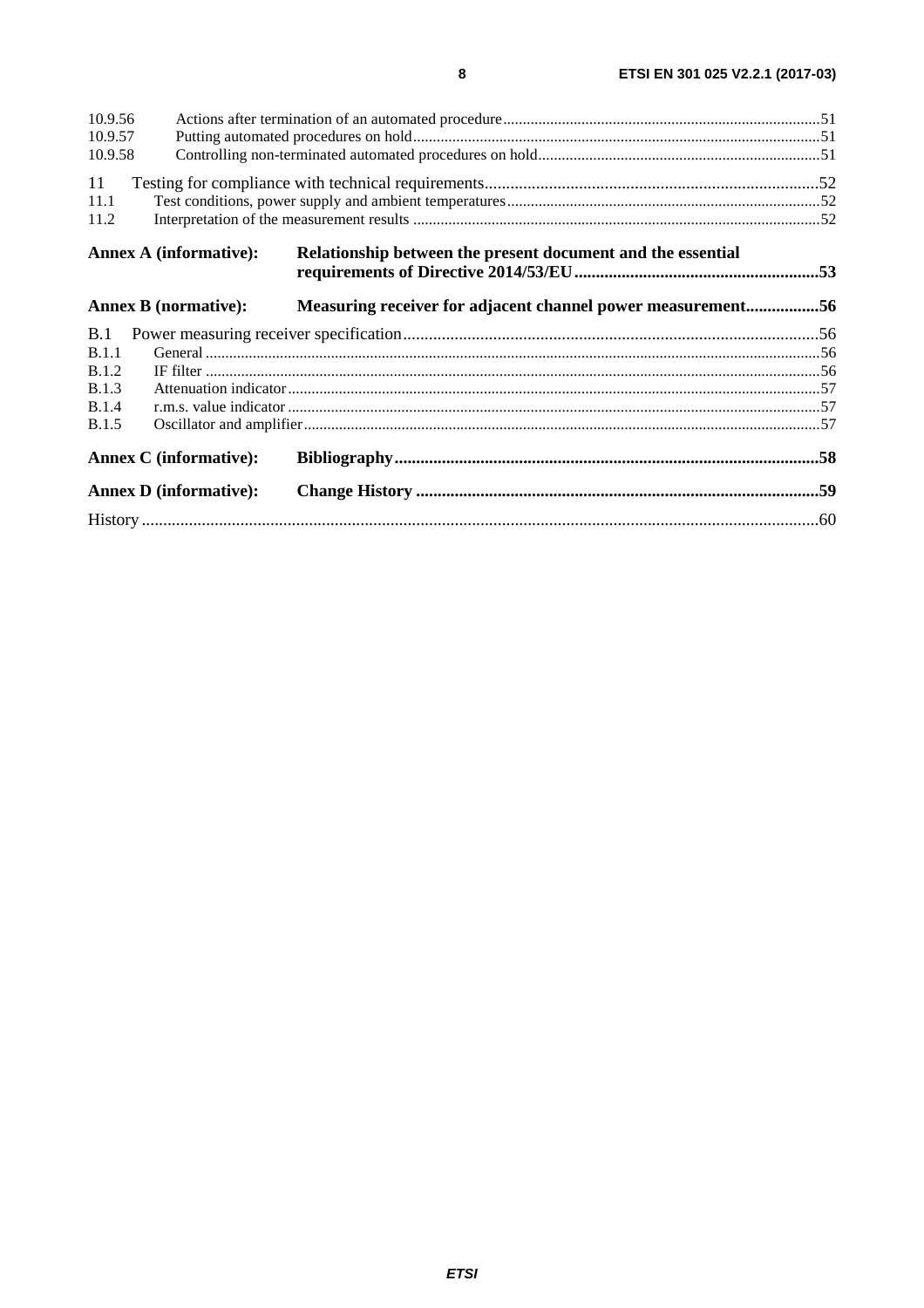# <span id="page-8-0"></span>Intellectual Property Rights

IPRs essential or potentially essential to the present document may have been declared to ETSI. The information pertaining to these essential IPRs, if any, is publicly available for **ETSI members and non-members**, and can be found in ETSI SR 000 314: *"Intellectual Property Rights (IPRs); Essential, or potentially Essential, IPRs notified to ETSI in respect of ETSI standards"*, which is available from the ETSI Secretariat. Latest updates are available on the ETSI Web server (<https://ipr.etsi.org/>).

Pursuant to the ETSI IPR Policy, no investigation, including IPR searches, has been carried out by ETSI. No guarantee can be given as to the existence of other IPRs not referenced in ETSI SR 000 314 (or the updates on the ETSI Web server) which are, or may be, or may become, essential to the present document.

# Foreword

This Harmonised European Standard (EN) has been produced by ETSI Technical Committee Electromagnetic compatibility and Radio spectrum Matters (ERM).

The present document has been prepared under the Commission's standardisation request C(2015) 5376 final [\[i.9\]](#page-10-0) to provide one voluntary means of conforming to the essential requirements of Directive 2014/53/EU on the harmonisation of the laws of the Member States relating to the making available on the market of radio equipment and repealing Directive 1999/5/EC [\[i.3](#page-10-0)].

Once the present document is cited in the Official Journal of the European Union under that Directive, compliance with the normative clauses of the present document given in tables A.1 and A.2 confers, within the limits of the scope of the present document, a presumption of conformity with the corresponding essential requirements of that Directive, and associated EFTA regulations.

| <b>National transposition dates</b>                                                       |                  |
|-------------------------------------------------------------------------------------------|------------------|
| Date of adoption of this EN:                                                              | 27 February 2017 |
| Date of latest announcement of this EN (doa):                                             | 31 May 2017      |
| Date of latest publication of new National Standard<br>or endorsement of this EN (dop/e): | 30 November 2017 |
| Date of withdrawal of any conflicting National Standard (dow):                            | 30 November 2018 |

# Modal verbs terminology

In the present document "**shall**", "**shall not**", "**should**", "**should not**", "**may**", "**need not**", "**will**", "**will not**", "**can**" and "**cannot**" are to be interpreted as described in clause 3.2 of the [ETSI Drafting Rules](https://portal.etsi.org/Services/editHelp!/Howtostart/ETSIDraftingRules.aspx) (Verbal forms for the expression of provisions).

"**must**" and "**must not**" are **NOT** allowed in ETSI deliverables except when used in direct citation.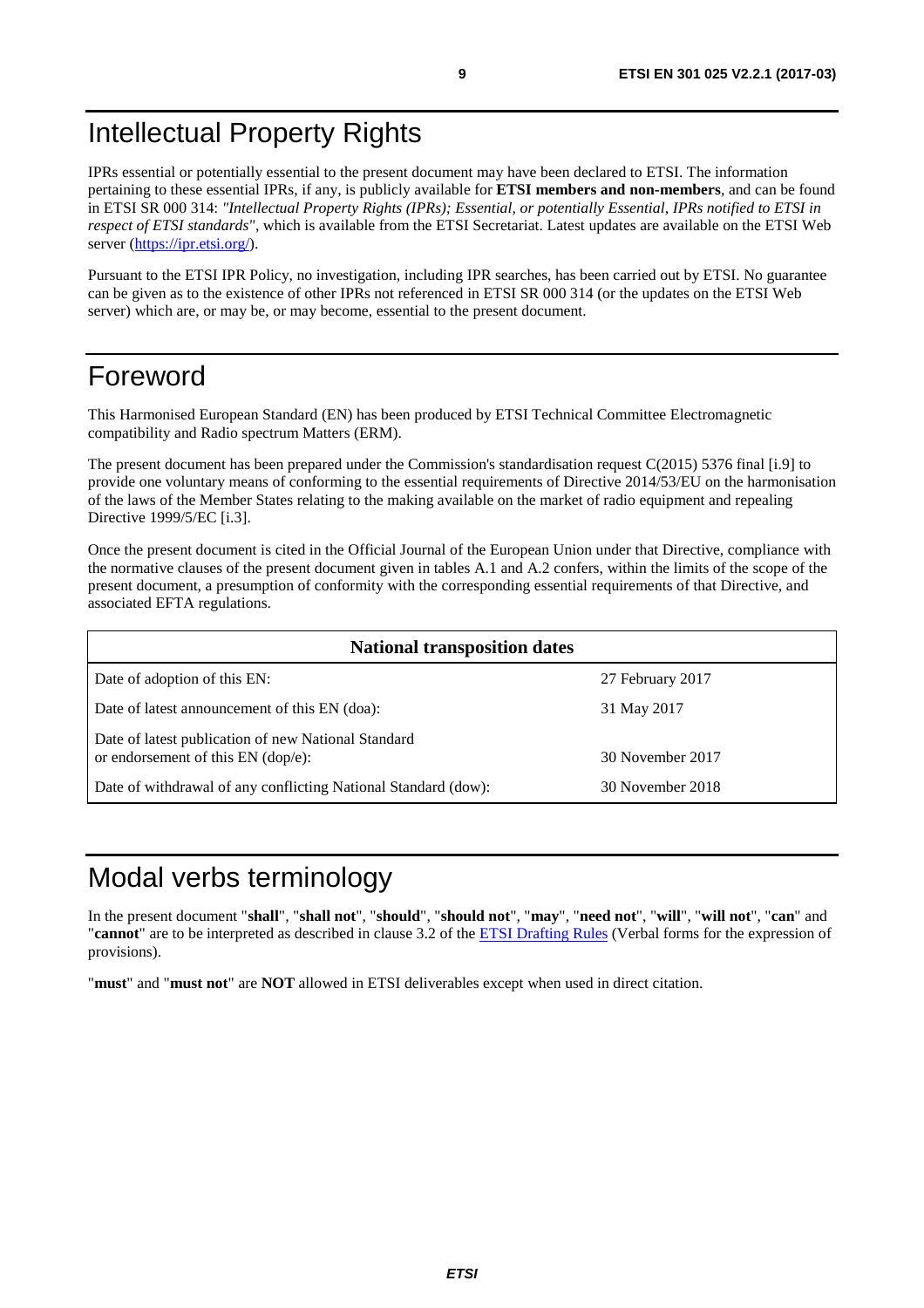# <span id="page-9-0"></span>1 Scope

The present document covers the minimum requirements for general communication for shipborne fixed installations using a VHF radiotelephone operating in certain frequency bands allocated to the maritime mobile service using either 25 kHz or 25 kHz and 12,5 kHz channels and associated equipment for DSC - class D. The present document does not cover requirements for the integrated GNSS receiver providing locating function.

These requirements include the relevant provisions of the ITU Radio Regulations, appendix 18 [1], Recommendation ITU-R M.493-14 [3] (where class D is defined), Recommendation ITU-R M.825-3 [[i.4\]](#page-10-0) and incorporate the relevant guidelines of the IMO as detailed in IMO Circular MSC/Circ-803 [\[i.1](#page-10-0)].

The present document also specifies technical characteristics, methods of measurement and required test results.

The present document covers the essential requirements of article 3.2 and article 3.3(g) of Directive 2014/53/EU [\[i.3\]](#page-10-0) under the conditions identified in annex A.

# 2 References

### 2.1 Normative references

References are specific, identified by date of publication and/or edition number or version number. Only the cited version applies.

Referenced documents which are not found to be publicly available in the expected location might be found at <http://docbox.etsi.org/Reference>.

NOTE: While any hyperlinks included in this clause were valid at the time of publication, ETSI cannot guarantee their long term validity.

The following referenced documents are necessary for the application of the present document.

[1] ITU Radio Regulations, appendix 18 (2016): "Table of transmitting frequencies in the VHF maritime mobile band". [2] ETSI EN 300 338-3 (V1.2.1) (02-2017): "Technical characteristics and methods of measurement for equipment for generation, transmission and reception of Digital Selective Calling (DSC) in the maritime MF, MF/HF and/or VHF mobile service; Part 3: Class D DSC". [3] Recommendation ITU-R M.493-14 (2015): "Digital selective-calling system for use in the maritime mobile service". [4] Recommendation ITU-R M.1084-5 (2012): "Interim solutions for improved efficiency in the use of the band 156-174 MHz by stations in the maritime mobile service". [5] ETSI TS 103 052 (V1.1.1) (03-2011): "Electromagnetic compatibility and Radio spectrum Matters (ERM); Radiated measurement methods and general arrangements for test sites up to 100 GHz".

### 2.2 Informative references

References are either specific (identified by date of publication and/or edition number or version number) or non-specific. For specific references, only the cited version applies. For non-specific references, the latest version of the referenced document (including any amendments) applies.

NOTE: While any hyperlinks included in this clause were valid at the time of publication, ETSI cannot guarantee their long term validity.

The following referenced documents are not necessary for the application of the present document but they assist the user with regard to a particular subject area.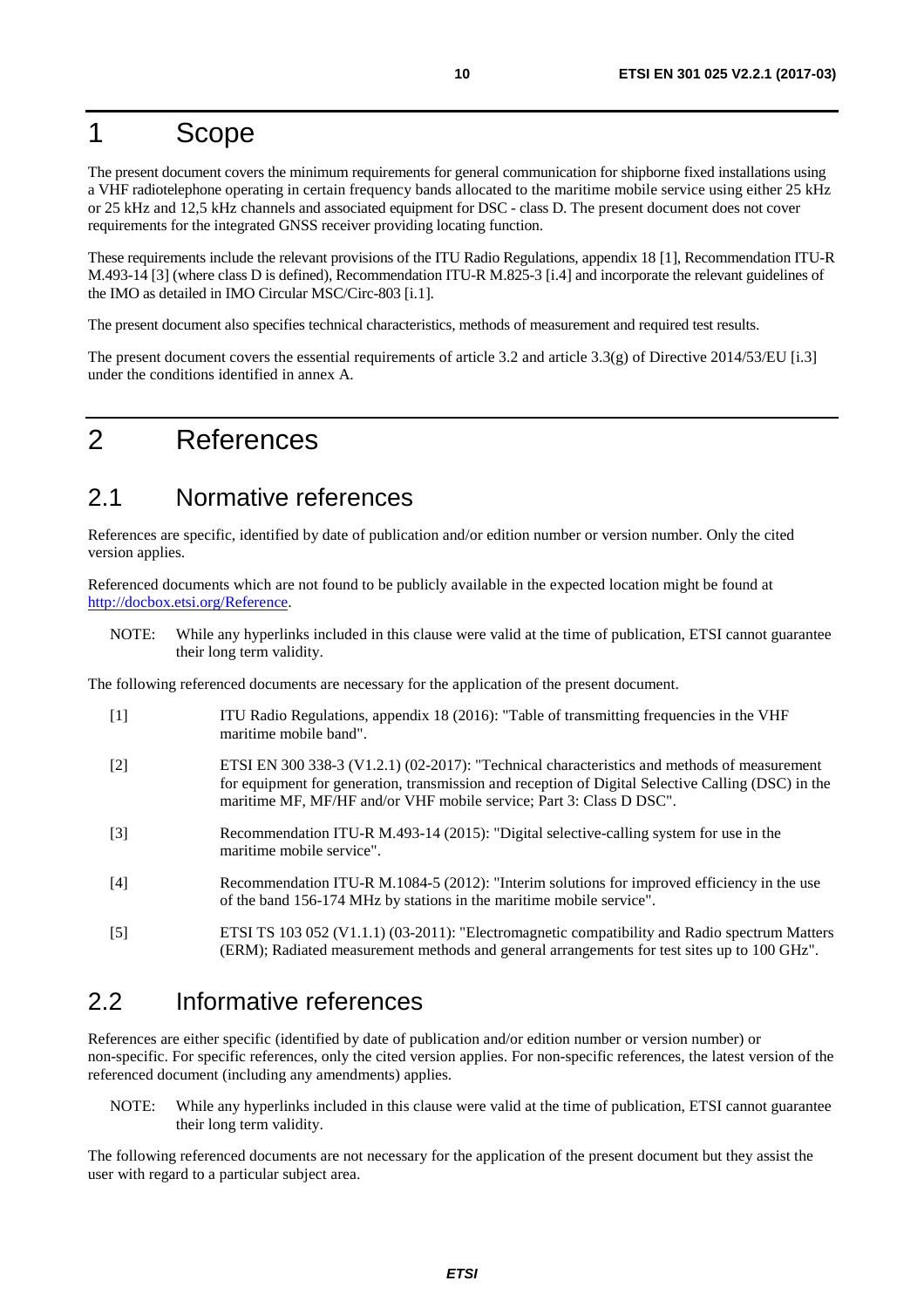- <span id="page-10-0"></span>[i.1] IMO Circular MSC/Circ-803: "Participation of non-SOLAS ships in the Global Maritime Distress and Safety System (GMDSS)".
- [i.2] Recommendation ITU-R SM.332-4: "Selectivity of receivers".
- [i.3] Directive 2014/53/EU of the European Parliament and of the Council of 16 April 2014 on the harmonisation of the laws of the Member States relating to the making available on the market of radio equipment and repealing Directive 1999/5/EC.
- [i.4] Recommendation ITU-R M.825-3 (1998): "Characteristics of a transponder system using digital selective calling techniques for use with vessel traffic services and ship-to-ship identification".
- [i.5] Recommendation ITU-T O.41 (1994): "Psophometer for use on telephone-type circuits".
- [i.6] ETSI TR 100 028-1 (V1.4.1): "Electromagnetic compatibility and Radio spectrum Matters (ERM); Uncertainties in the measurement of mobile radio equipment characteristics; Part 1".
- [i.7] ETSI TR 100 028-2 (V1.4.1): "Electromagnetic compatibility and Radio spectrum Matters (ERM); Uncertainties in the measurement of mobile radio equipment characteristics; Part 2".
- [i.8] ETSI TS 101 570-3 (V1.1.1) (06-2012): "Electromagnetic compatibility and Radio spectrum Matters (ERM); Interoperability Testing for Maritime Digital Selective Calling (DSC) Radios; Part 3: Class D Test Descriptions".
- [i.9] Commission Implementing Decision C(2015) 5376 final of 4.8.2015 on a standardisation request to the European Committee for Electrotechnical Standardisation and to the European Telecommunications Standards Institute as regards radio equipment in support of Directive 2014/53/EU of the European Parliament and of the Council.

# 3 Definitions, symbols and abbreviations

# 3.1 Definitions

For the purposes of the present document, the following terms and definitions apply:

**block:** inhibit a function by making it inaccessible from the user interface

**carrier frequency:** frequency to which the transmitter or receiver is tuned

**class D:** class of DSC intended to provide minimum facilities for VHF DSC distress, urgency and safety as well as routine calling and reception, not necessarily in full accordance with IMO GMDSS carriage requirements for VHF installations

NOTE: See Recommendation ITU-R M.493-14 [\[3](#page-9-0)].

**environmental profile:** range of environmental conditions under which equipment within the scope of the present document is required to comply with the provisions of the present document

**frequency deviation:** difference between the instantaneous frequency of the modulated RF signal and the carrier frequency

**G2B:** phase-modulation with digital information, with a sub-carrier for DSC operation

**G3E:** phase-modulation (frequency modulation with a pre-emphasis of 6 dB/octave) for speech

**modulation index:** ratio between the frequency deviation and the frequency of the modulation signal

# 3.2 Symbols

For the purposes of the present document, the following symbols apply:

λ lambda (wavelength)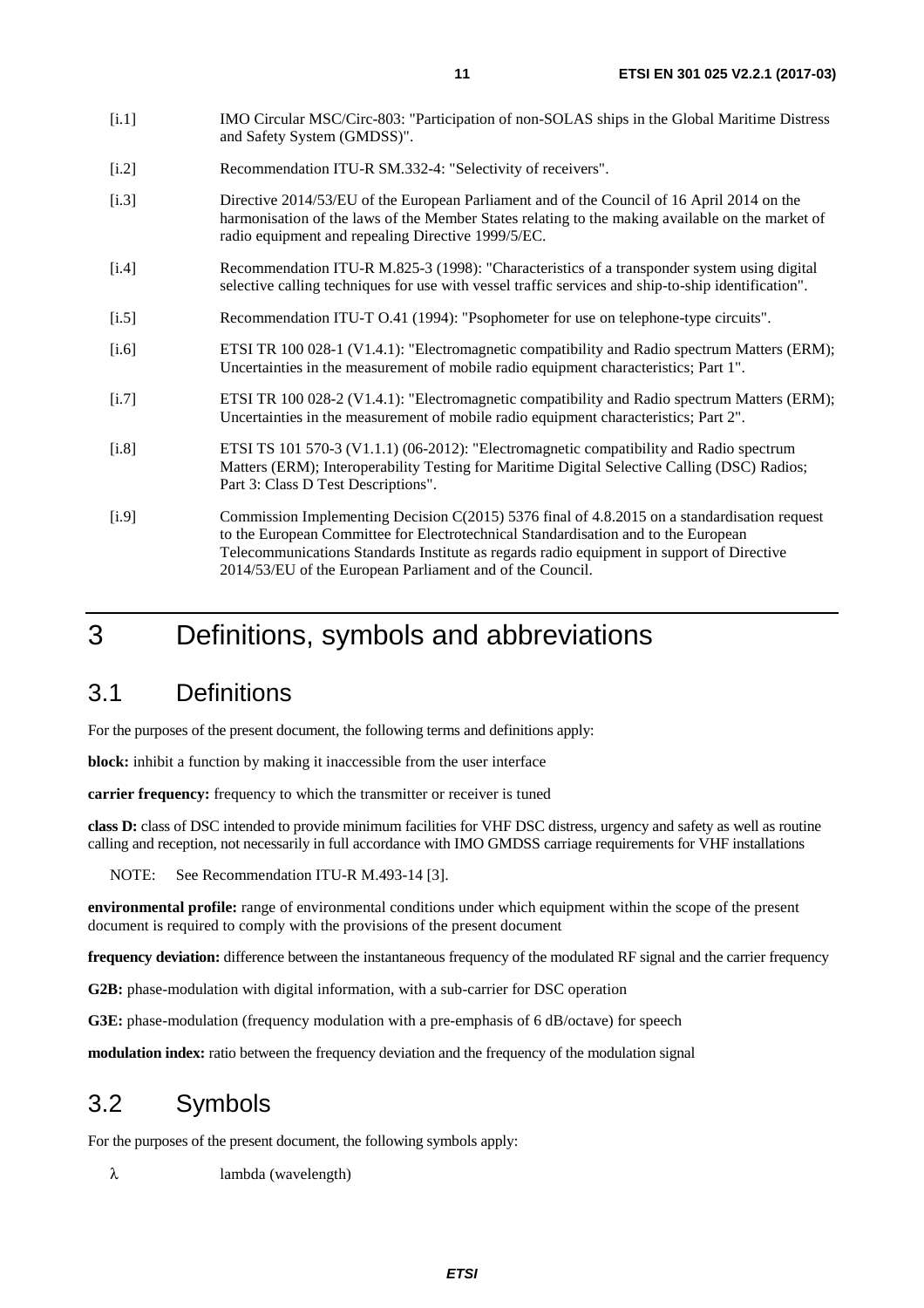### <span id="page-11-0"></span>3.3 Abbreviations

For the purposes of the present document, the following abbreviations apply:

| ad           | amplitude difference                                              |
|--------------|-------------------------------------------------------------------|
| <b>AIS</b>   | universal shipborne Automatic Identification System               |
| <b>CSP</b>   | <b>Channel SPacing</b>                                            |
| d.c.         | direct current                                                    |
| <b>DSC</b>   | Digital Selective Calling                                         |
| e.m.f.       | electromotive force                                               |
| <b>EFTA</b>  | European Free Trade Association                                   |
| EN           | European Norm                                                     |
| <b>EUT</b>   | <b>Equipment Under Test</b>                                       |
| fd           | frequency difference                                              |
| <b>FM</b>    | <b>Frequency Modulation</b>                                       |
| <b>FSK</b>   | Frequency Shift Keying                                            |
| <b>GNSS</b>  | Global Navigation Satellite System                                |
| IF           | <b>Intermediate Frequency</b>                                     |
| <b>IMO</b>   | <b>International Maritime Organization</b>                        |
| <b>ITU-R</b> | International Telecommunication Union, Radiocommunications sector |
| <b>ITU-T</b> | International Telecommunication Union, Telecommunications sector  |
| <b>MPFD</b>  | Maximum Permissible Frequency Deviation                           |
| ppm          | parts per million                                                 |
| r.m.s.       | root mean square                                                  |
| <b>RBW</b>   | Reference BandWidth                                               |
| <b>RF</b>    | Radio Frequency                                                   |
| <b>SINAD</b> | $Signal + Noise + Distortion to Noise + Distortion$               |
| <b>SOLAS</b> | Safety Of Life And Sea                                            |
| VHF          | Very High Frequency                                               |
|              |                                                                   |

# 4 General and operational requirements

### 4.1 General

The manufacturer shall declare that compliance to the requirements of clause 4 is achieved and shall provide relevant documentation.

# 4.2 Composition

The equipment shall, as a minimum, include:

- a VHF radiotelephone transmitter;
- a VHF radiotelephone receiver;
- a GNSS receiver shall be integrated either into the radio telephone transceiver or its dedicated DSC encoder/decoder; and

either:

- a dedicated channel 70 watchkeeping receiver for DSC decoder;
- a DSC encoder; and
- a DSC decoder;

or:

• a dedicated DSC controller interface.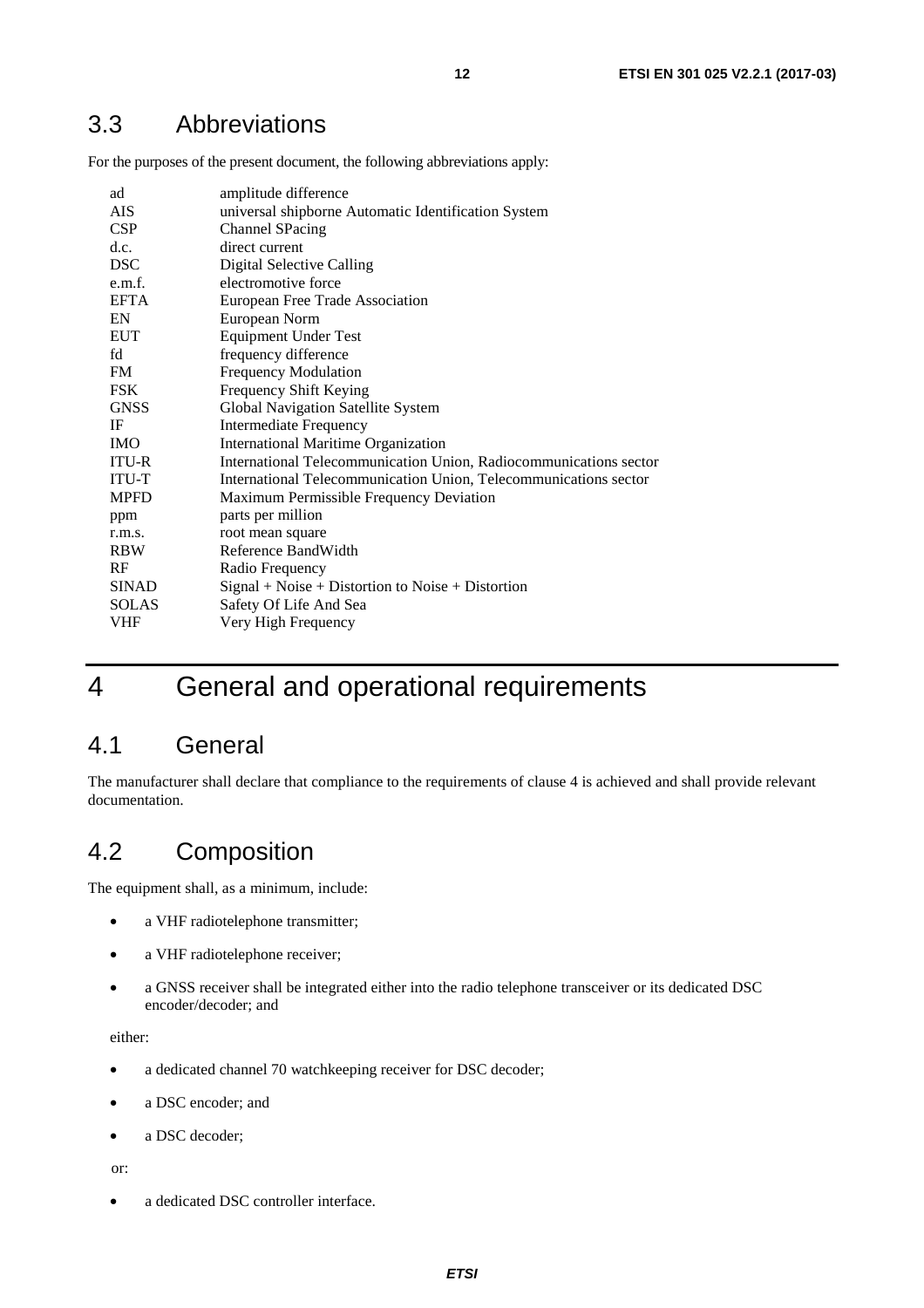### <span id="page-12-0"></span>4.3 Construction

All controls shall be of sufficient size to enable the usual control functions to be easily performed and the number of controls should be the minimum necessary for simple and satisfactory operation.

Adequately detailed operating instructions shall be provided with the equipment.

The equipment shall be capable of operating on single frequency and two-frequency channels with manual control (simplex).

The equipment shall be able to operate on appropriate channels defined in appendix 18 to the Radio Regulations [[1\]](#page-9-0), noting in particular footnotes m) and e).

Additional VHF channels for maritime use outside those defined by appendix 18 to the Radio Regulations may also be provided where permitted by relevant administrations. These channels shall be clearly identified for use as relating to the relevant administration(s) and accessed through (a) positive action(s) for enabling use of this/these channel(s) but means shall be provided to block any or all of these additional channels if required by the relevant administration(s).

If 12,5 kHz channels are implemented in the equipment it shall be in accordance with annex 4 of Recommendation ITU-R M.1084-5 [\[4](#page-9-0)].

The equipment shall be so designed that use of channel 70 for purposes other than DSC is prevented, and that use of channels AIS1 and AIS2 for purposes other than AIS is prevented.

It shall not be possible to transmit while any frequency synthesizer used within the transmitter is out of lock.

It shall not be possible to transmit during channel switching operations.

# 4.4 Controls and indicators

The user shall not have access to any control which, if wrongly set, might impair the technical characteristics of the equipment.

If the equipment can be operated from more than one position, the control unit provided at the position from where the vessel is normally navigated shall have priority and the individual control units shall be provided with an indicator showing whether the equipment is in operation.

The following controls or functions shall be provided:

- on/off switch for the entire installation with a visual indication that the installation is in operation;
- a manual non-locking push-to-talk switch to operate the transmitter with a visual indication that the transmitter is activated and facilities to limit the transmission time to a maximum of 5 min. A short audible alarm and a visual indication may be provided to show when the transmission will be automatically terminated within the next 10 s. It shall be possible to reoperate the push to talk switch and reactivate the transmitter after a 10 s period;
- a switch for reducing transmitter output power to no more than 1 W with a visual indication that low power is selected;
- an audio-frequency power volume control;
- a squelch control;
- a control for dimming to extinction the equipment illumination with the exception of a visual indicator (see clause 4.6);
- controls for multiple watch facilities, if provided (see clause 5.4).

The equipment shall have means to select manually a channel and shall indicate the designator (where applicable), as shown in appendix 18 to the Radio Regulations [\[1](#page-9-0)], of the channel at which the installation is set. The channel designator shall be legible irrespective of the external lighting conditions.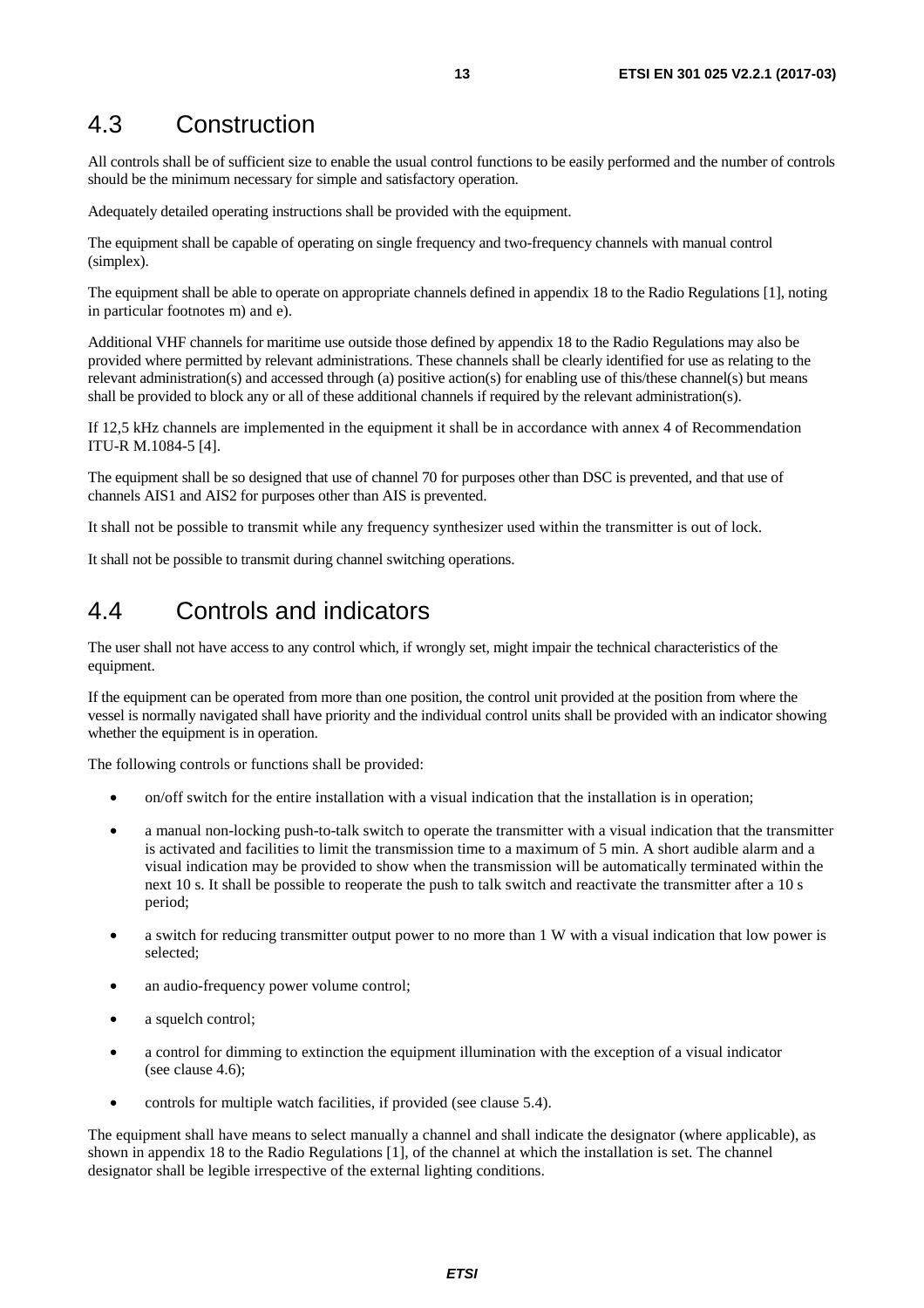<span id="page-13-0"></span>Channel 16 shall be distinctively marked. Selection of channel 16, shall be preferably by readily accessible means (e.g. a distinctively marked key). Selection of channel 16 by any means shall automatically set the transmitter output power to maximum. This power level may subsequently be reduced by manual user control if required.

# 4.5 DSC interface for non-integrated controllers

The equipment shall have a dedicated interface for an external DSC controller compliant with ETSI EN 300 338-3 [\[2](#page-9-0)].

# 4.6 Display

Any display characters used for showing the channel designator, mode of operation etc. shall be additional to any display requirements specified in ETSI EN 300 338-3 [[2\]](#page-9-0) for DSC purposes.

### 4.7 Handset and loudspeaker

The equipment shall be fitted with a telephone handset or microphone, and an integral loudspeaker and/or a socket for an external loudspeaker. Where there are connections to external loudspeakers, these shall also relay acoustic alarms.

During transmission in simplex operation the receiver output shall be muted.

# 4.8 Safety precautions

Measures shall be taken to protect the equipment against the effects of excessive current or excessive voltage.

Measures shall be taken to prevent any damage that might arise from an accidental reversal of polarity of the electrical power source.

Means shall be provided for earthing exposed metallic parts of the equipment.

No damage to the equipment shall occur when the antenna terminals are placed on open circuit or short circuit for the period permitted by the push-to-talk switch in clause 4.4.

In order to provide protection against damage due to the build-up of static voltages at the antenna terminals, there shall be a d.c. path from the antenna terminals to chassis not exceeding 100 k $\Omega$ .

Programmable information shall be stored in non-volatile memory devices.

# 4.9 Labelling

All controls, instruments, indicators and terminals shall be clearly labelled.

Details of the power supply from which the equipment is intended to operate shall be clearly indicated on the equipment.

The compass safe distance shall be stated on the equipment or in the user document.

### 4.10 Warm up

After being switched on the product shall, as soon as possible and within 5 seconds clearly indicate that it has been turned on and is initializing. The channel indicator and/or idle display shall not indicate readiness until the product is fully operational. The product and any additional controller units shall be fully operational within 1 minute.

### 4.11 GNSS receiver antenna

The integrated GNSS receiver shall have the possibility to connect an external antenna.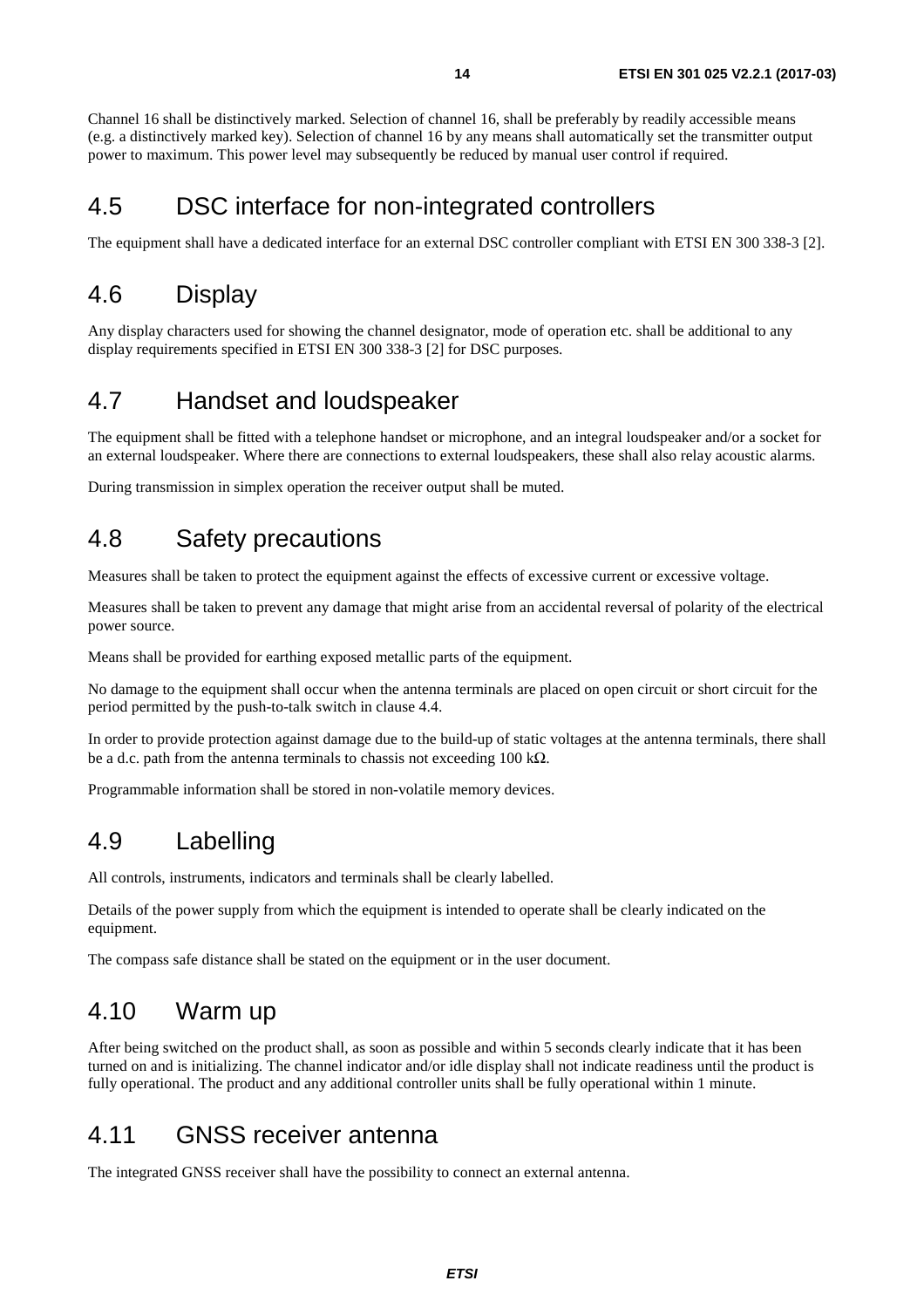# <span id="page-14-0"></span>5 Technical requirements

# 5.1 Switching time

The channel switching arrangement shall be such that the time necessary to manually change over from using one of the channels to using any other channel does not exceed 5 s.

The time necessary to change over from transmission to reception or vice versa, shall not exceed 0,3 s.

# 5.2 Class of emission and modulation characteristics

The equipment shall use phase modulation, G3E (frequency modulation with pre-emphasis of 6 dB/octave) for speech, and G2B for DSC signalling.

The equipment shall be designed to operate with channel separations of 25 kHz or 25 kHz and 12,5 kHz.

# 5.3 DSC operation

### 5.3.1 General

The radio shall have either an integrated DSC controller or a dedicated interface for an external DSC controller.

In either case the operation of the DSC controller and radio combination shall comply with all the requirements of ETSI EN 300 338-3 [\[2](#page-9-0)].

### 5.4 Multiple watch facilities

### 5.4.1 General

The VHF radiotelephone equipment may be provided with multiple watch facilities on traffic channels but operation using DSC shall always take precedence. It shall not be possible to adopt scanning techniques on channel 70.

### 5.4.2 Scanning provisions

Equipment having multiple watch facilities shall comply with the following:

- the equipment shall include a provision for the automatic scanning of a priority channel and one additional channel. Facilities for the automatic sequential change of the additional channel may be provided;
- the priority channel is that channel which will be sampled even if there is a signal on the additional channel and on which the receiver will lock during the time a signal is detected;
- the additional channel is that channel which will be monitored during the periods the equipment is not sampling or receiving signals on the priority channel;
- provision shall be included to switch the scanning facility on and off by means of a manually operated control. In addition it shall be ensured that the receiver remains on the same channel as the transmitter for the entire duration of any communication, e.g. the scanning facility may be switched off automatically when the handset is off its hook;
- selection of the additional channel and selection, if provided, of the priority channel shall be possible at the operating position of the receiver or transceiver. If selection of the priority channel is not provided, the priority channel shall be channel 16;
- when the scanning facility is in operation, the channel number of both channels on which the equipment is operating shall be indicated;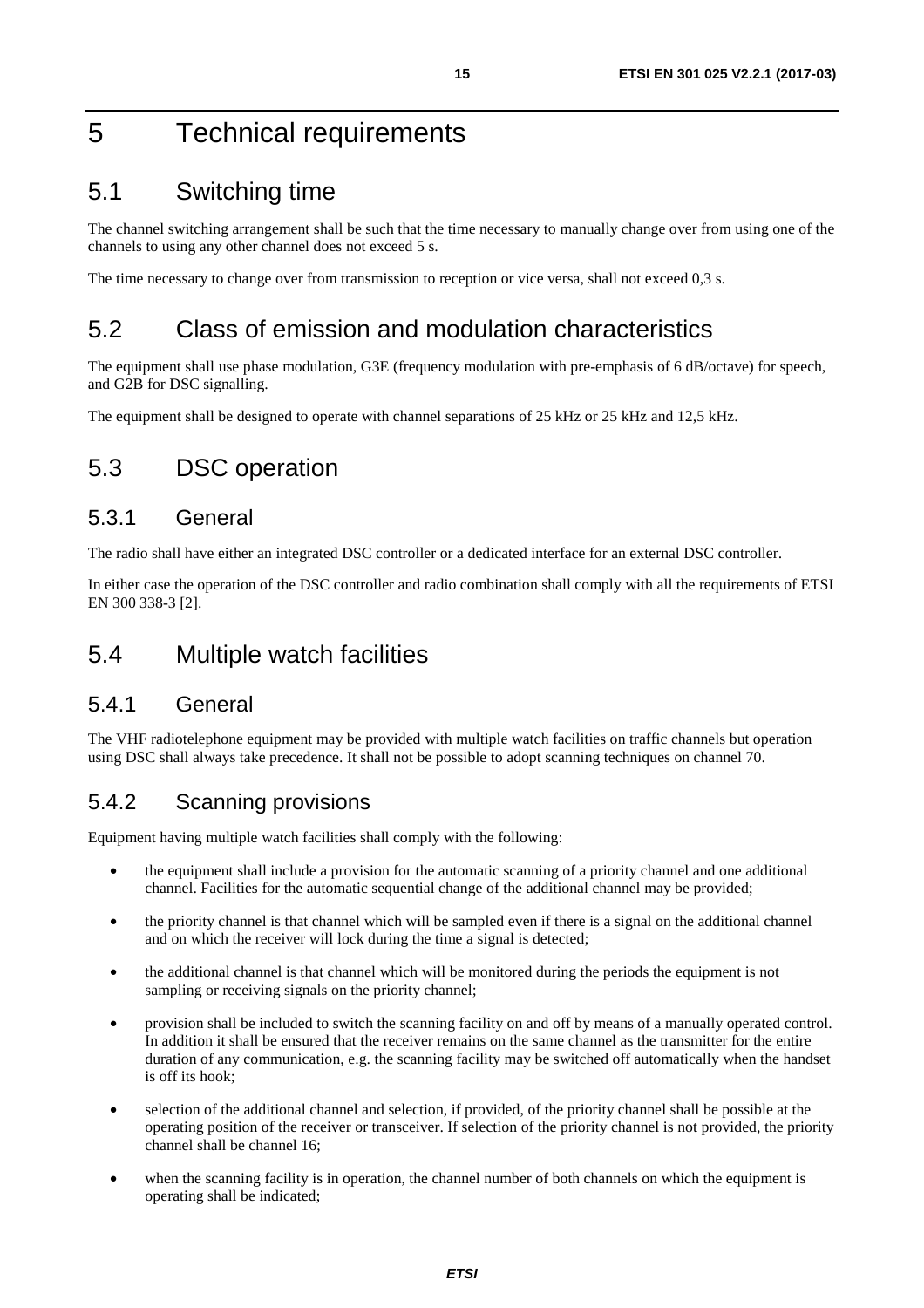- <span id="page-15-0"></span>• in a transceiver, transmission shall not be possible when the scanning facility is operating. When the scanning facility is switched off, both transmitter and receiver shall be tuned automatically to the selected additional channel;
- a transceiver shall be provided with a single manual control (e.g. push-button) in order to switch the equipment quickly for operation on the priority channel;
- at the operating position of a transceiver the selected additional channel shall be clearly indicated as being the operational channel of the equipment.

### 5.4.3 Scanning characteristics

When the scanning facility is switched on, the priority channel shall be sampled with a sampling period of not more than 2 s.

If a signal is detected on the priority channel the receiver shall remain on this channel for the duration of that signal.

If a signal is detected on the additional channel the sampling of the priority channel shall continue, thus interrupting the reception on the channel for periods as short as possible and not greater than 150 ms.

The design of the receiver shall provide for its proper functioning during the period the priority channel is sampled since the receiving conditions on the priority channel may differ from those on the additional channel.

In the absence of a signal on the priority channel, and, during reception of a signal on the additional channel, the duration of each listening period on this channel shall be at least 850 ms.

Means shall be provided to indicate the channel on which a signal is being received.

# 6 General conditions of measurement

### 6.1 Arrangements for test signals applied to the receiver input

Test signal sources shall be connected to the receiver input in such a way that the impedance presented to the receiver input is 50  $\Omega$ , irrespective of whether one or more test signals are applied to the receiver simultaneously.

The levels of the test signals shall be expressed in terms of the electromotive force (e.m.f.) at the terminals to be connected to the receiver.

The nominal frequency of the receiver is the carrier frequency of the selected channel.

# 6.2 Squelch

Unless otherwise specified, the receiver squelch facility shall be made inoperative for the duration of the conformance tests.

### 6.3 Transmission time limitation

Unless otherwise specified, the transmitter push-to-talk timer shall be deactivated for test purposes.

### 6.4 Normal test modulation

For normal test modulation, the modulation frequency shall be:

- 25 kHz channels: 1 kHz and the frequency deviation shall be  $\pm$ 3 kHz.
- 12,5 kHz channels: 1 kHz and the frequency deviation shall be  $\pm 1.5$  kHz.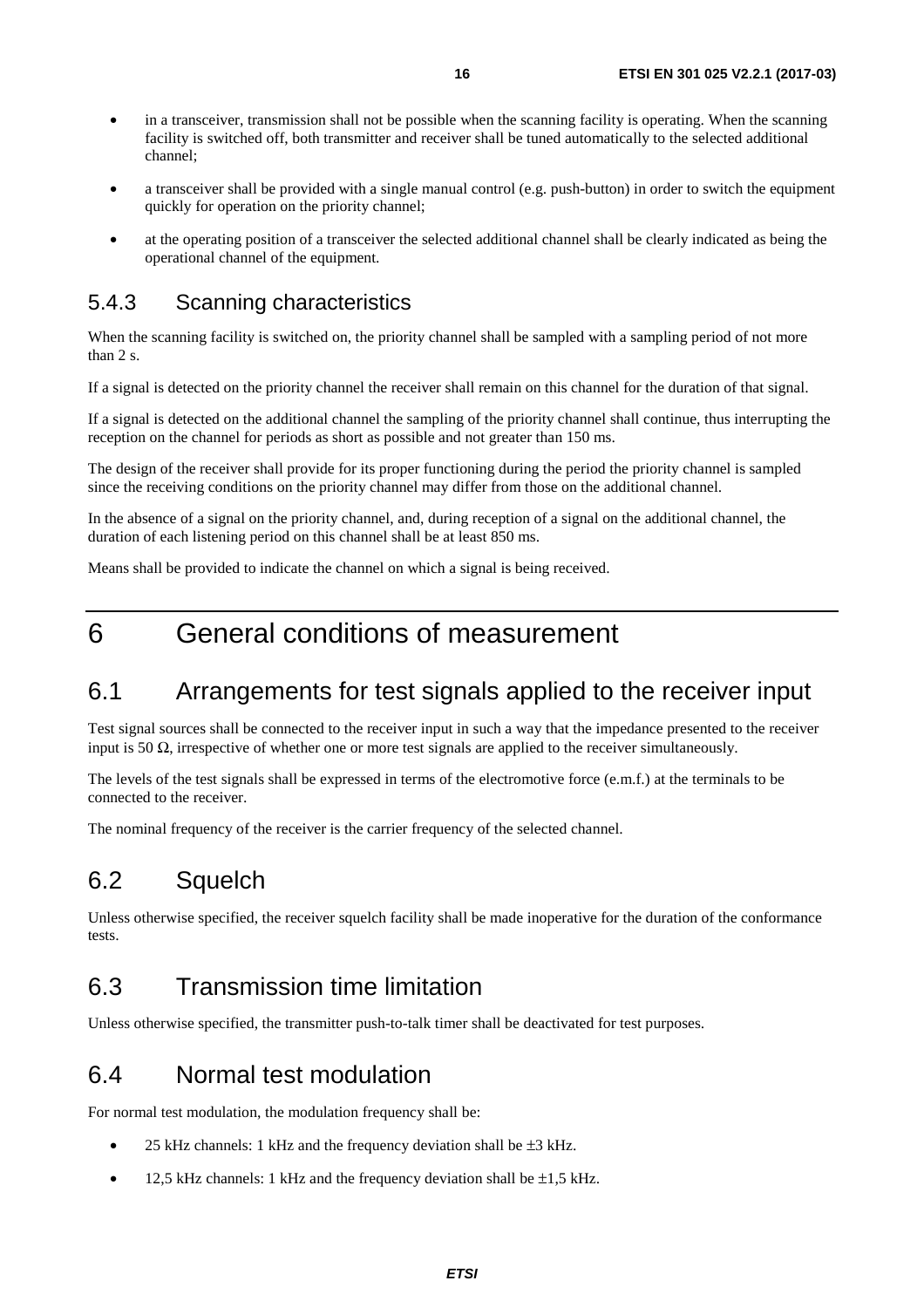<span id="page-16-0"></span>For DSC conformance testing and maintenance purposes, the equipment shall have facilities not accessible to the operator to generate a continuous B or Y signal and dot pattern.

Additionally for conformance testing, the VHF equipment shall have facilities not accessible to the operator for generating an unmodulated carrier.

### 6.5 Artificial antenna

When tests are carried out with an artificial antenna, this shall be a non-reactive, non-radiating 50  $\Omega$  load.

### 6.6 Arrangements for test signals applied to the transmitter input

For the purposes of the present document, the audio frequency modulating signal applied to the transmitter shall be produced by a signal generator applied to the connection terminals replacing the microphone transducer.

### 6.7 Test channels

Conformance tests for 25 kHz channel operation shall be made on channel 16.

Conformance tests for 12,5 kHz channel operation shall be made on channel 276.

Conformance tests for DSC operation shall be made on channel 70.

### 6.8 Generation and examination of the digital selective call signal

During the conformance tests the DSC signals generated by the equipment shall be examined by means of calibrated apparatus for decoding and printing out the information content of the signals.

The decoding part of the equipment may be provided with a printer or an output terminal for connecting an external printer.

The equipment delivered for the purposes of testing shall be provided with a printer or an output terminal for connecting a printer or computer for registration of the decoded call sequences. Details concerning such output signals to an external printer or computer shall be agreed between the manufacturer and the testing laboratory.

The facilities of the equipment for reception and/or decoding of DSC shall be examined by feeding DSC signals from a calibrated DSC generator.

# 6.9 Standard test signals for DSC

The standard test signal for a VHF DSC decoder shall be a phase-modulated signal at VHF channel 70 with modulation index  $= 2$ . The modulating signal shall have a nominal frequency of 1 700 Hz and a frequency shift of  $\pm 400$  Hz with a modulation rate of 1 200 baud.

Standard test signals shall consist of a series of identical call sequences as specified in tables A1-4.1 to A1-4.9 of Recommendation ITU-R M.493-14 [\[3](#page-9-0)].

Standard test signals shall be of sufficient length for the measurements to be performed or it shall be possible to repeat them without interruption to make the measurements.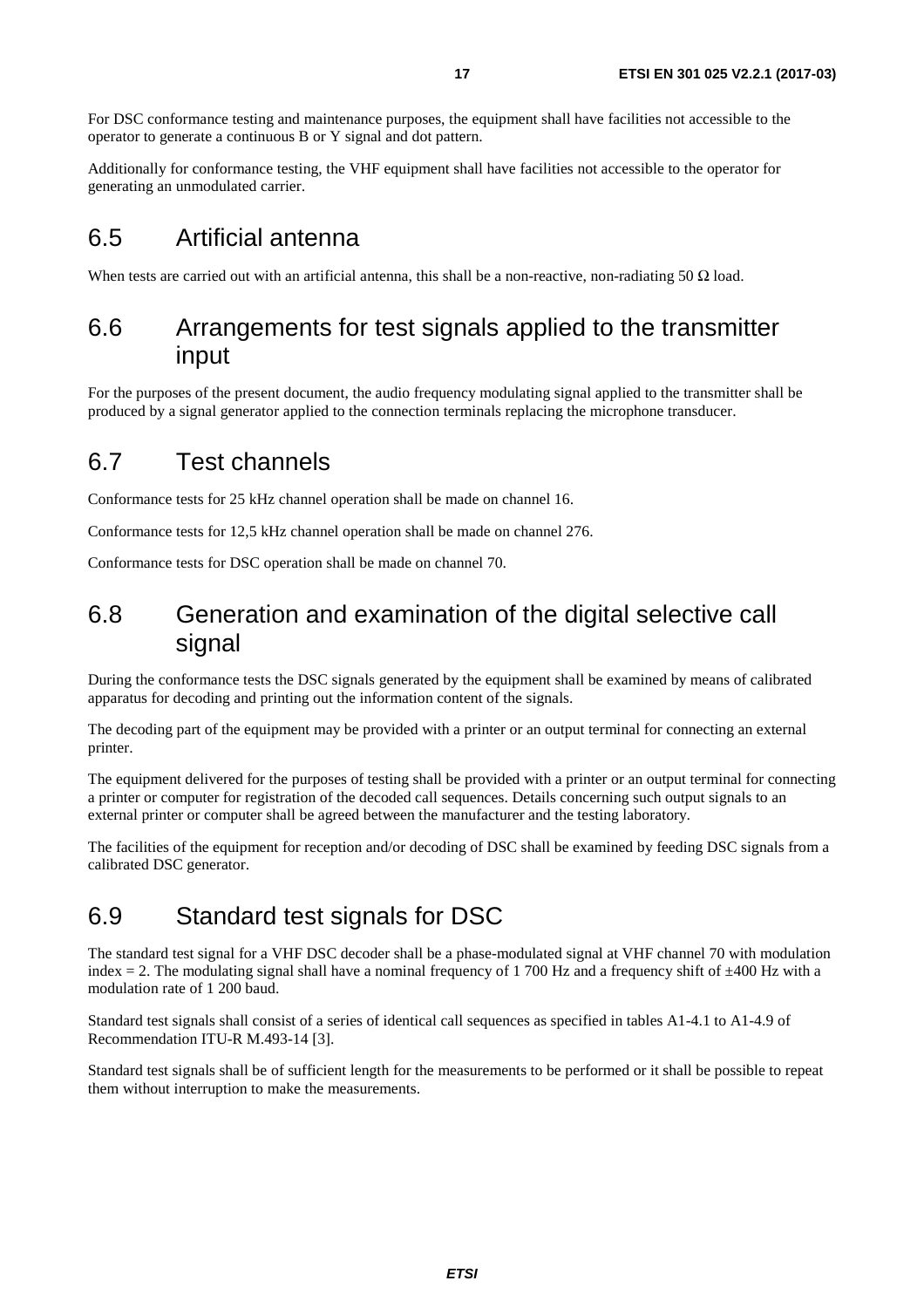### <span id="page-17-0"></span>6.10 Determination of the symbol error ratio in the output of the receiving part

The information content of the decoded call sequence displayed at the readout device of the receiving part shall be divided into blocks, each of which corresponds to one information symbol in the applied test signal (see clause 6.9). The total number of incorrect information symbols relative to the total number of information symbols shall be registered. In the present document, bit error ratio measurements are taken to be equivalent to symbol error ratio measurements.

### 6.11 Void

### 6.12 Test conditions, power sources, and ambient temperatures

#### 6.12.1 Normal and extreme test conditions

Conformance tests shall be made under normal test conditions and also, where stated, under extreme test conditions (see clauses 6.14.1 and 6.14.2 applied simultaneously).

#### 6.12.2 Test power source

During conformance testing, the equipment shall be supplied from a test power source capable of producing normal and extreme test voltages as specified in clauses 6.13.2 and 6.14.2.

The internal impedance of the test power source shall be low enough for its effect on the test results to be negligible. For the purpose of testing, the power source voltage shall be measured at the input terminals of the equipment.

During testing, the power source voltages shall be maintained within a tolerance of  $\pm 3$  % relative to the voltage level at the beginning of each test.

### 6.13 Normal test conditions

#### 6.13.1 Normal temperature and humidity

The normal temperature and humidity conditions for tests shall be a combination of temperature and humidity within the following ranges:

- temperature:  $+15 \degree C$  to  $+35 \degree C$ ;
- relative humidity:  $20\%$  to 75 %.

Where the relative humidity is less than 20 %, it shall be stated in the test report.

#### 6.13.2 Normal power sources

#### 6.13.2.1 Battery power source

Where the equipment is designed to operate from a battery, the normal test voltage shall be the nominal voltage of the battery (12 V, 24 V, etc.).

#### 6.13.2.2 Other power sources

For operation from other power sources the normal test voltage shall be that declared by the manufacturer.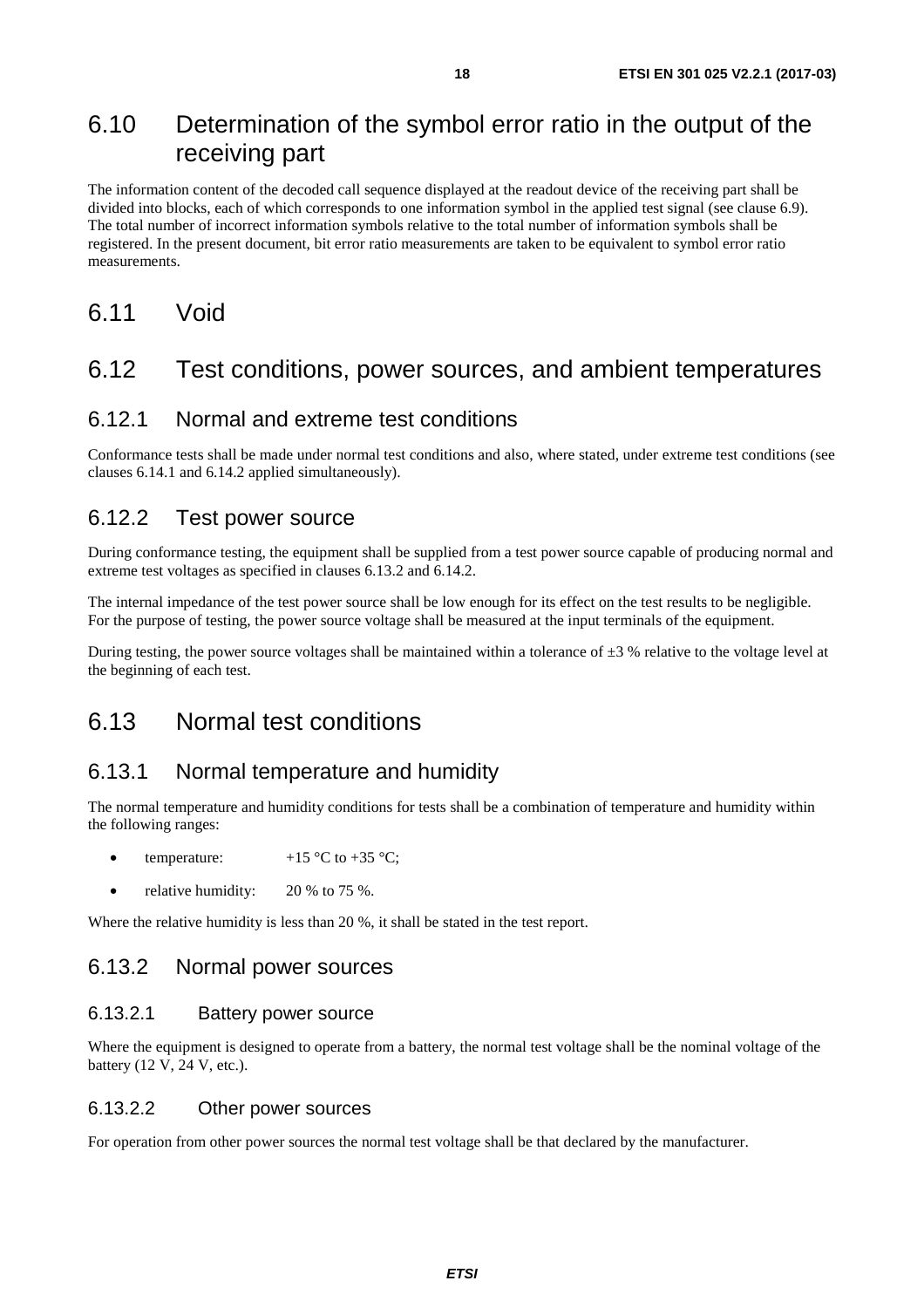### <span id="page-18-0"></span>6.14 Extreme test conditions

### 6.14.1 Extreme temperatures

For tests at extreme temperatures, measurements shall be made in accordance with clause 6.15, at a lower temperature of -15 °C and an upper temperature of +55 °C.

### 6.14.2 Extreme values of test power sources

#### 6.14.2.1 Battery power source

Where the equipment is designed to operate from a battery, the extreme test voltages shall be 1,3 and 0,9 times the nominal voltage of the battery (12 V, 24 V, etc.).

#### 6.14.2.2 Other power sources

For operation from other sources, the extreme test voltages shall be those declared by the manufacturer.

# 6.15 Procedure for tests at extreme temperatures

Unless otherwise stated the extreme test conditions means that the EUT shall be tested at the upper temperature and at the upper limit of the supply voltage applied simultaneously, and at the lower temperature and the lower limit of the supply voltage applied simultaneously.

The equipment shall be switched off during the temperature stabilizing periods.

Before conducting tests at the upper temperature, the equipment shall be placed in the test chamber and left until thermal equilibrium is reached. The equipment shall then be switched on in the high power transmit condition at the normal voltage until the transmit timeout timer is activated and the equipment is returned to standby mode. The equipment shall then meet the relevant clauses of the present document.

For tests at the lower temperature, the equipment shall be left in the test chamber until thermal equilibrium is reached and shall then be switched to the standby or receive position for one minute. The equipment shall then meet the relevant clauses of the present document.

### 6.16 Reference Bandwidths for emission measurements

The reference bandwidths used shall be as stated in tables 1 and 2.

**Table 1: Reference bandwidths to be used for the measurement of spurious emission** 

| <b>Frequency range</b> | <b>RBW</b> |
|------------------------|------------|
| 9 kHz to 150 kHz       | 1 kHz      |
| 150 kHz to 30 MHz      | $10$ kHz   |
| 30 MHz to 1 GHz        | 100 kHz    |
| 1 GHz to 12,75 GHz     | 1 MHz      |

**Table 2: Reference bandwidths to be used close to the wanted emission for equipment operating below 1 GHz** 

| <b>Frequency offset from carrier</b> | <b>RBW</b> |
|--------------------------------------|------------|
| 250 % of the CSP to 100 kHz          | 1 kHz      |
| 100 kHz to 500 kHz                   | $10$ kHz   |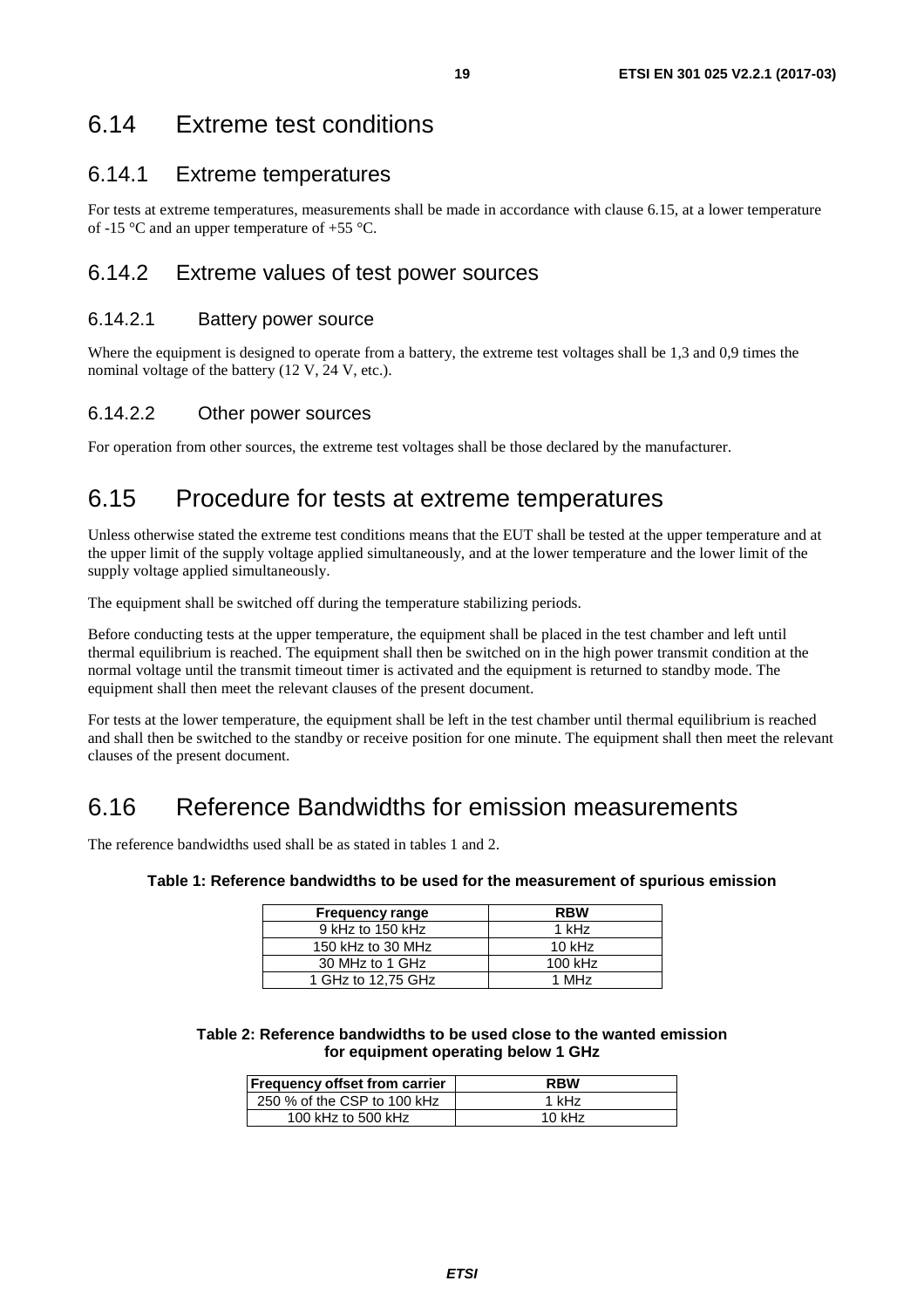# <span id="page-19-0"></span>7 Environmental tests

# 7.1 Introduction

Environmental tests shall be carried out before tests are performed on the same equipment with respect to the other requirements of the present document.

# 7.2 Procedure

Unless otherwise stated, the EUT shall be connected to an electrical power source during the periods for which it is specified that electrical tests shall be carried out. These tests shall be performed using the normal test voltage (see clause 6.13.2).

# 7.3 Performance check

Where the term "performance check" is used, this shall be taken to mean a visual inspection of the equipment, a test of the transmitter output power and frequency error, and the receiver sensitivity to show that the equipment is functioning and that there is no visible damage or deterioration.

- a) For the transmitter:
	- The transmitter shall be connected to the artificial antenna (see clause 6.5) and tuned to channel 16. The measurements shall be made in the absence of modulation with the power switch set at maximum. The output power shall be between 6 W and 25 W, and the frequency error shall be less than ±1,5 kHz.
- b) For the Radiotelephone receiver:
	- A test signal at a carrier frequency equal to the nominal frequency of the receiver, modulated by the normal test modulation (see clause 6.4) shall be applied to the receiver input with a level of  $+12$  dB $\mu$ V. The SINAD ratio at the receiver output shall be equal to or greater than 20 dB.
- c) For the DSC receiver:
	- A standard DSC test signal (see clause 6.9) shall be applied to the receiver input. The symbol error ratio in the decoder output shall be determined as described in clause 6.10 and the input level shall be reduced until the symbol error ratio is  $10^{-2}$ . The level of the input signal (maximum usable sensitivity) shall be less than +6 dBμV.

# 7.4 Vibration test

### 7.4.1 Definition

This test determines the ability of equipment to withstand vibration without resulting in mechanical weakness or degradation in performance.

### 7.4.2 Method of measurement

The EUT, complete with any shock and vibration absorbers with which it is provided, shall be clamped to the vibration table by its normal means of support and in its normal attitude. Provision may be made to reduce or nullify any adverse effect on equipment performance which could be caused by the presence of an electromagnetic field due to the vibration unit.

The equipment shall be subjected to sinusoidal vertical vibration at all frequencies between:

- 5 Hz and 13,2 Hz with an excursion of  $\pm 1$  mm  $\pm 10$  % (7 m/s<sup>2</sup> maximum acceleration at 13,2 Hz);
- 13,2 Hz and 100 Hz with a constant maximum acceleration of 7 m/s<sup>2</sup>.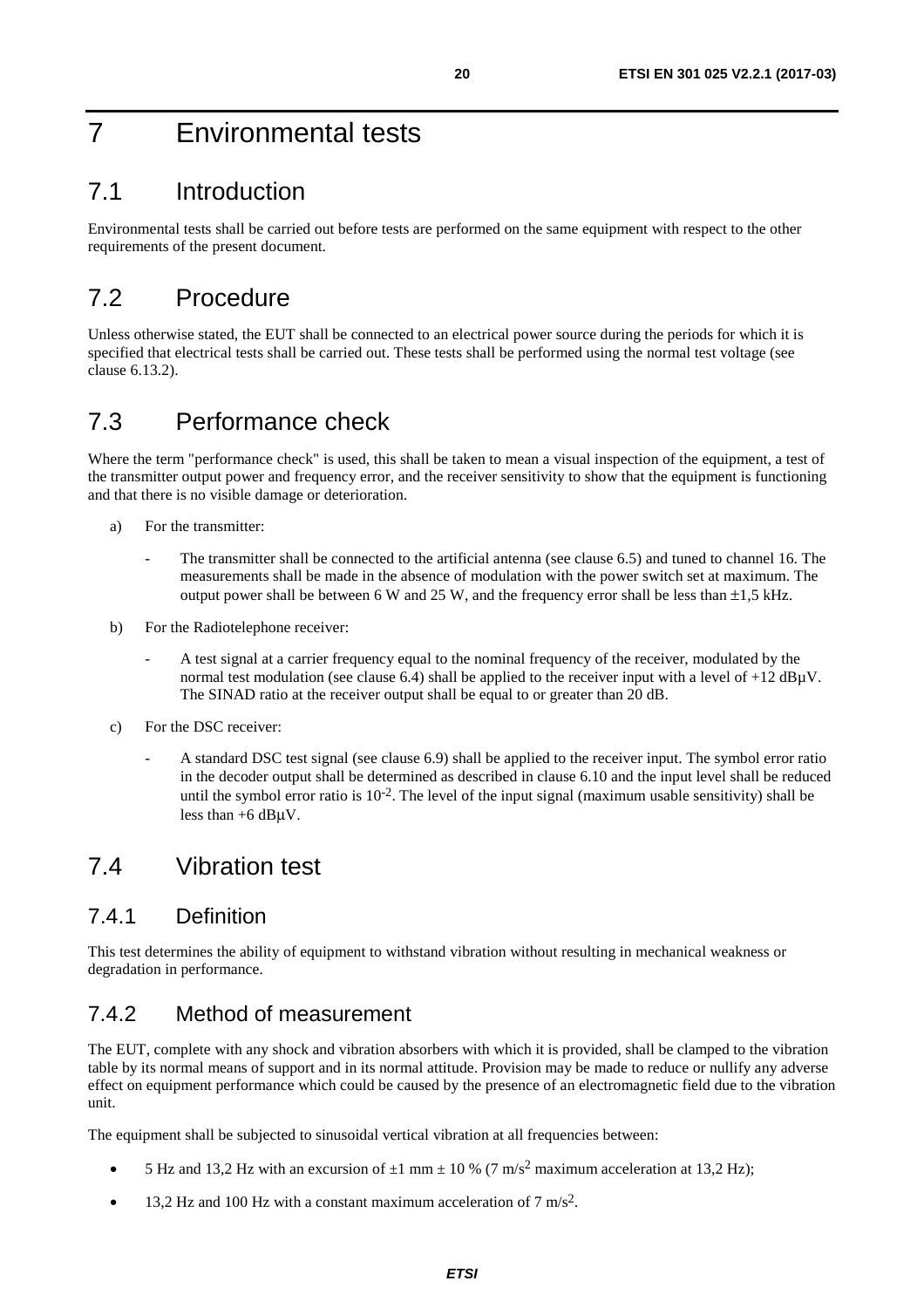<span id="page-20-0"></span>The frequency sweep rate shall be slow enough to allow the detection of resonances in any part of the equipment.

A resonance search shall be carried out throughout the test. If any resonance of the equipment had  $Q \ge 5$  measured relative to the base of the vibration table, the equipment shall be subjected to a further vibration endurance test at each resonant frequency at the vibration level specified in the test with a duration of 2 h. If resonances occur only with  $Q < 5$ , the further endurance test shall be carried out at one single observed resonant frequency. If no resonance occurs, the endurance test shall be carried out at a frequency of 30 Hz.

The performance check shall be carried out at the end of each 2 hour endurance test period.

The procedure shall be repeated with vibration in each of two mutually perpendicular directions in the horizontal plane.

After conducting the vibration tests, the equipment shall be inspected for any mechanical deterioration.

### 7.4.3 Requirement

The equipment shall meet the requirements of the performance check (see clause 7.3). There shall be no harmful deterioration of the equipment visible.

### 7.5 Temperature tests

### 7.5.1 Definition

The immunity against the effects of temperature is the ability of the equipment to maintain the specified mechanical and electrical performance after the following tests have been carried out. The maximum rate of raising or reducing the temperature of the chamber in which the equipment is being tested shall be 1 °C/min.

### 7.5.2 Dry heat

#### 7.5.2.1 Definition

This test determines the ability of equipment to be operated at high ambient temperatures and operate through temperature changes.

#### 7.5.2.2 Method of measurement

The EUT shall be placed in a chamber at normal room temperature and relative humidity. The EUT and, if appropriate, any climatic control devices with which it is provided shall then be switched on. The temperature shall then be raised to and maintained at +55 °C ( $\pm$ 3 °C). At the end of the period of 10 h to 16 h at +55 °C ( $\pm$ 3 °C), the EUT shall be subjected to a performance check. The temperature of the chamber shall be maintained at +55  $^{\circ}C$  ( $\pm$ 3  $^{\circ}C$ ) during the whole of the performance check period. At the end of the test, the EUT shall be returned to normal environmental conditions or to those at the start of the next test.

#### 7.5.2.3 Requirement

The equipment shall meet the requirements of the performance check (see clause 7.3).

### 7.5.3 Damp heat

#### 7.5.3.1 Definition

This test determines the ability of equipment to be operated under conditions of high humidity.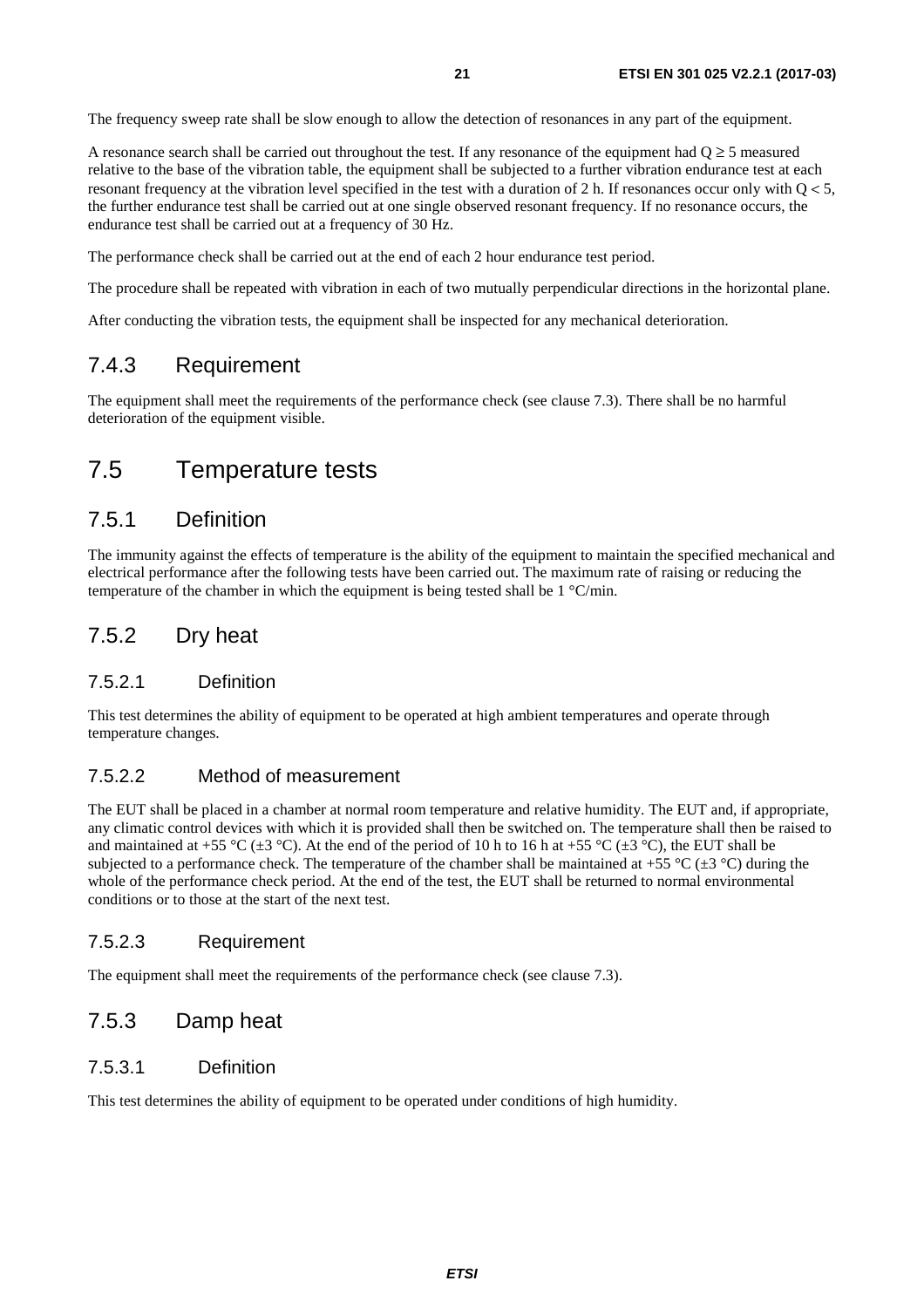#### <span id="page-21-0"></span>7.5.3.2 Method of measurement

The EUT shall be placed in a chamber at normal room temperature and relative humidity. The temperature shall then be raised to +40 °C ( $\pm$ 2 °C), and the relative humidity raised to 93 % ( $\pm$ 3 %) over a period of 3 h  $\pm$ 0,5 h. These conditions shall be maintained for a period of 10 h to 16 h. Any climatic control devices provided in the EUT may be switched on at the conclusion of this period.

The EUT shall be switched on 30 min later, or after such period as agreed with the manufacturer, and shall be kept operational for at least 2 h during which period the EUT shall be subjected to the performance check. The temperature and relative humidity of the chamber shall be maintained as specified during the whole test period.

At the end of the test period and with the EUT still in the chamber, the chamber shall be brought to room temperature in not less than 1 h. At the end of the test the EUT shall be returned to normal environmental conditions or to those required at the start of the next test.

#### 7.5.3.3 Requirement

The equipment shall meet the requirements of the performance check (see clause 7.3).

#### 7.5.4 Low temperature

#### 7.5.4.1 Definition

This test determines the ability of equipment to be operated at low temperatures. It also allows equipment to demonstrate an ability to start up at low ambient temperatures.

#### 7.5.4.2 Method of measurement

The EUT shall be placed in a chamber at normal room temperature and relative humidity. The temperature shall then be reduced to, and be maintained at -15 °C ( $\pm 3$  °C) for a period of 10 h to 16 h. Any climatic control devices provided in the EUT may be switched on at the conclusion of this period. The EUT shall be switched on 30 min later, or after such period as agreed by the manufacturer, and shall be kept operational for at least 2 h during which period the EUT shall be subjected to a performance check. The temperature of the chamber shall be maintained at -15 °C ( $\pm$ 3 °C) during the whole of the test period. At the end of the test the EUT shall be returned to normal environmental conditions or to those required at the start of the next test.

#### 7.5.4.3 Requirement

The equipment shall meet the requirements of the performance check.

# 8 Transmitter

### 8.1 Frequency error

### 8.1.1 Definition

The frequency error is the difference between the measured carrier frequency and its nominal value.

### 8.1.2 Method of measurement

The carrier frequency shall be measured in the absence of modulation, with the transmitter connected to an artificial antenna (see clause 6.5) and tuned to channel 16.

Measurements shall be made under normal test conditions (see clause 6.13) and under extreme test conditions (see clauses 6.14.1 and 6.14.2 applied simultaneously).

This test shall be carried out with the output power switch being set at both maximum and minimum.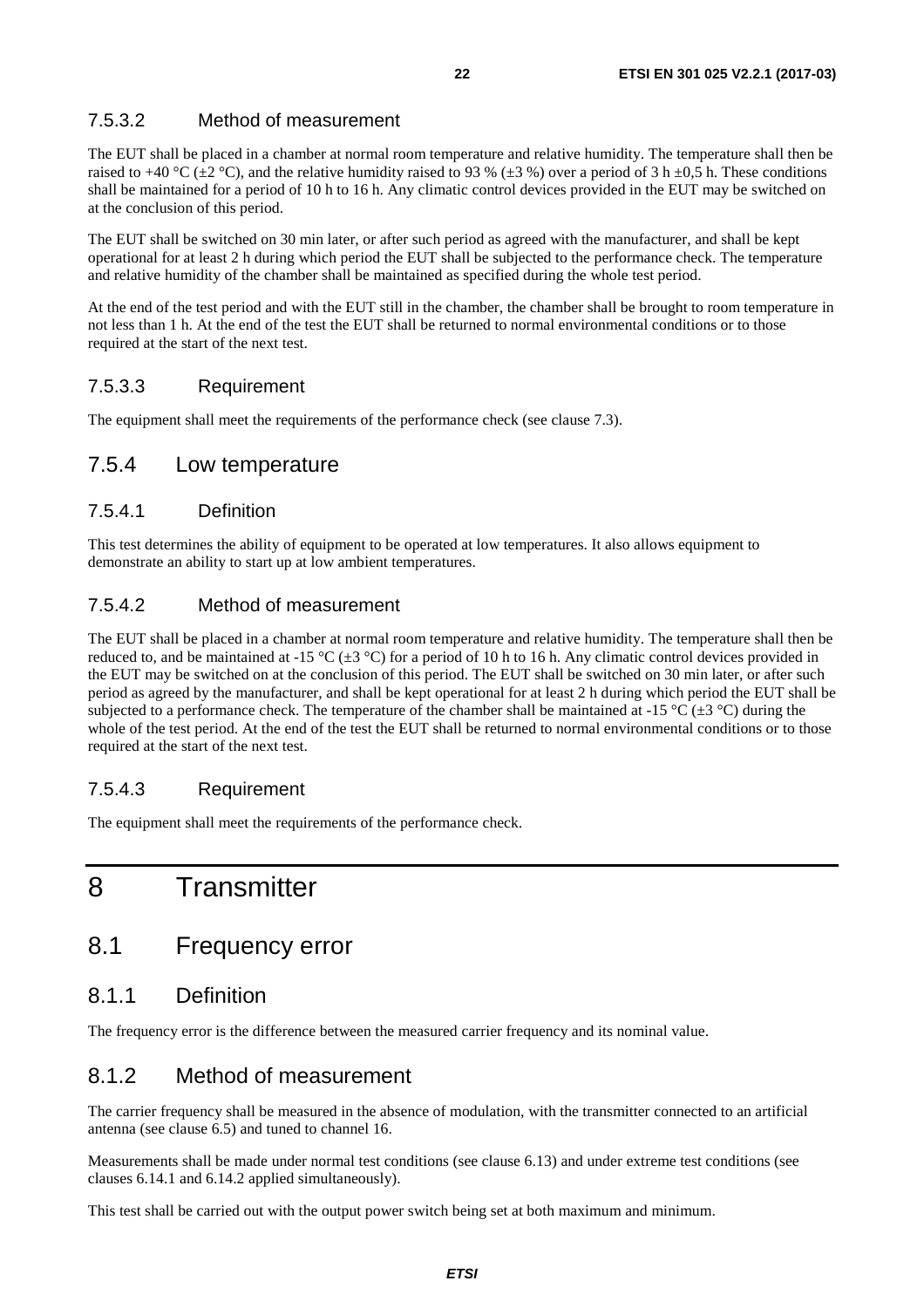### <span id="page-22-0"></span>8.1.3 Limits

The frequency error shall be within  $\pm 1.5$  kHz.

### 8.2 Carrier power

#### 8.2.1 Definition

The carrier power is the mean power delivered to the artificial antenna during one radio frequency cycle in the absence of modulation.

The rated output power is the carrier power declared by the manufacturer.

### 8.2.2 Method of measurement

The transmitter shall be connected to an artificial antenna (see clause 6.5) and the power delivered to this artificial antenna shall be measured. The measurements shall be made on channel 16, the highest frequency channel and the lowest frequency channel under normal test conditions (see clause 6.13) and channel 16 under extreme test conditions (see clauses 6.14.1 and 6.14.2 applied simultaneously).

During the test on channel 16, a check should be made that the power output falls to zero after the maximum continuous transmission time has elapsed (see clause 4.4).

### 8.2.3 Limits

#### 8.2.3.1 Normal test conditions

The rated output power of the equipment shall be between 6 W and 25 W.

With the output power switch set at maximum, the carrier power shall be within  $\pm 1.5$  dB of the rated output power under normal test conditions. The output power shall never however exceed 25 W.

With the output power switch set at minimum the carrier power shall remain between 0,1 W and 1 W.

The maximum continuous transmission time shall be between 5 min and 6 min.

#### 8.2.3.2 Extreme test conditions

With the output power switch set at maximum, the carrier power shall remain between 6 W and 25 W and be within +2 dB, -3 dB of the rated output power under extreme conditions. The output power shall never however exceed 25 W.

With the output power switch set at minimum the carrier power shall remain between 0,1 W and 1 W.

The maximum continuous transmission time shall be between 5 min and 6 min.

# 8.3 Frequency deviation

### 8.3.1 Definition

For the purposes of the present document, the frequency deviation is the difference between the instantaneous frequency of the modulated radio frequency signal and the carrier frequency.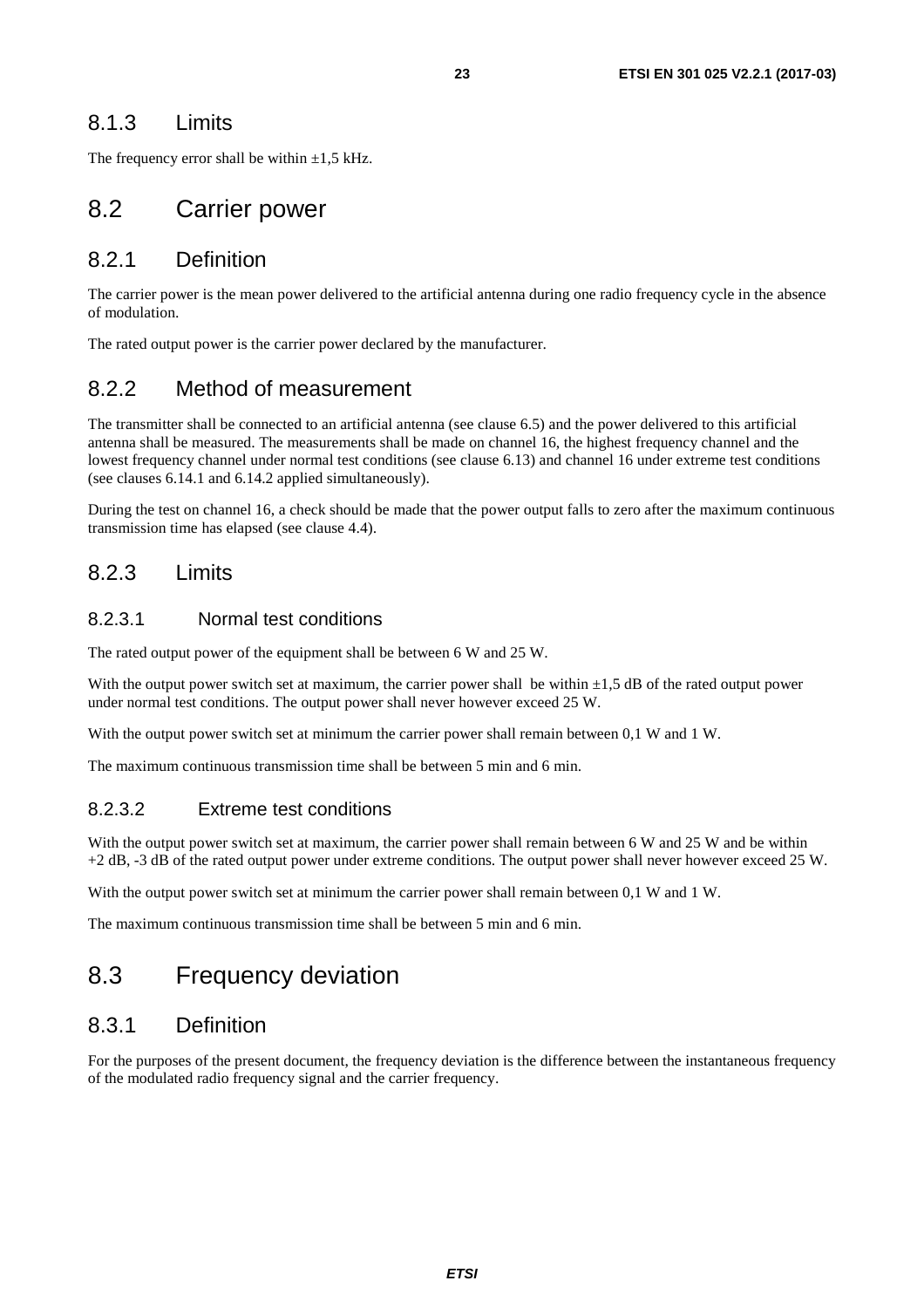### <span id="page-23-0"></span>8.3.2 Maximum permissible frequency deviation

#### 8.3.2.1 Method of measurement

The frequency deviation shall be measured at the output with the transmitter connected to an artificial antenna (see clause 6.5) and tuned to channel 16, by means of a deviation meter capable of measuring the maximum deviation, including that due to any harmonics and intermodulation products which may be generated in the transmitter.

The modulation frequency shall be varied between 100 Hz and 3 kHz. The level of this test signal shall be 20 dB above the level which produces normal test modulation (see clause 6.4). This test shall be carried out with the output power switch set at both maximum and minimum.

#### 8.3.2.2 Limits

The maximum permissible frequency deviation shall be:

- 25 kHz channels:  $±5$  kHz.
- 12,5 kHz channels:  $\pm 2.5$  kHz.

### 8.3.3 Reduction of frequency deviation at modulation frequencies above 3 kHz

#### 8.3.3.1 Method of measurement

The transmitter shall operate under normal test conditions (see clause 6.13) connected to a load as specified in clause 6.5. The transmitter shall be modulated by the normal test modulation (see clause 6.4). With the input level of the modulation signal being kept constant, the modulation frequency shall be varied between 3 kHz (see note) and a frequency equal to the channel separation for which the equipment is intended and the frequency deviation shall be measured.

NOTE: 2,55 kHz for transmitters intended for 12,5 kHz channel separation.

#### 8.3.3.2 Limits

The frequency deviation at modulation frequencies between 3,0 kHz (for equipment operating with 25 kHz channel separations) or 2,55 kHz (for equipment operating with 12,5 kHz channel separation) and 6,0 kHz shall not exceed the frequency deviation at a modulation frequency of 3,0 kHz/2,55 kHz. At 6,0 kHz the deviation shall be not more than 30,0 % of the maximum permissible frequency deviation.

The frequency deviation at modulation frequencies between 6,0 kHz and a frequency equal to the channel separation for which the equipment is intended shall not exceed that given by a linear representation of the frequency deviation (dB) relative to the modulation frequency, starting at the 6,0 kHz limit and having a slope of -14,0 dB per octave. These limits are illustrated in figure 1.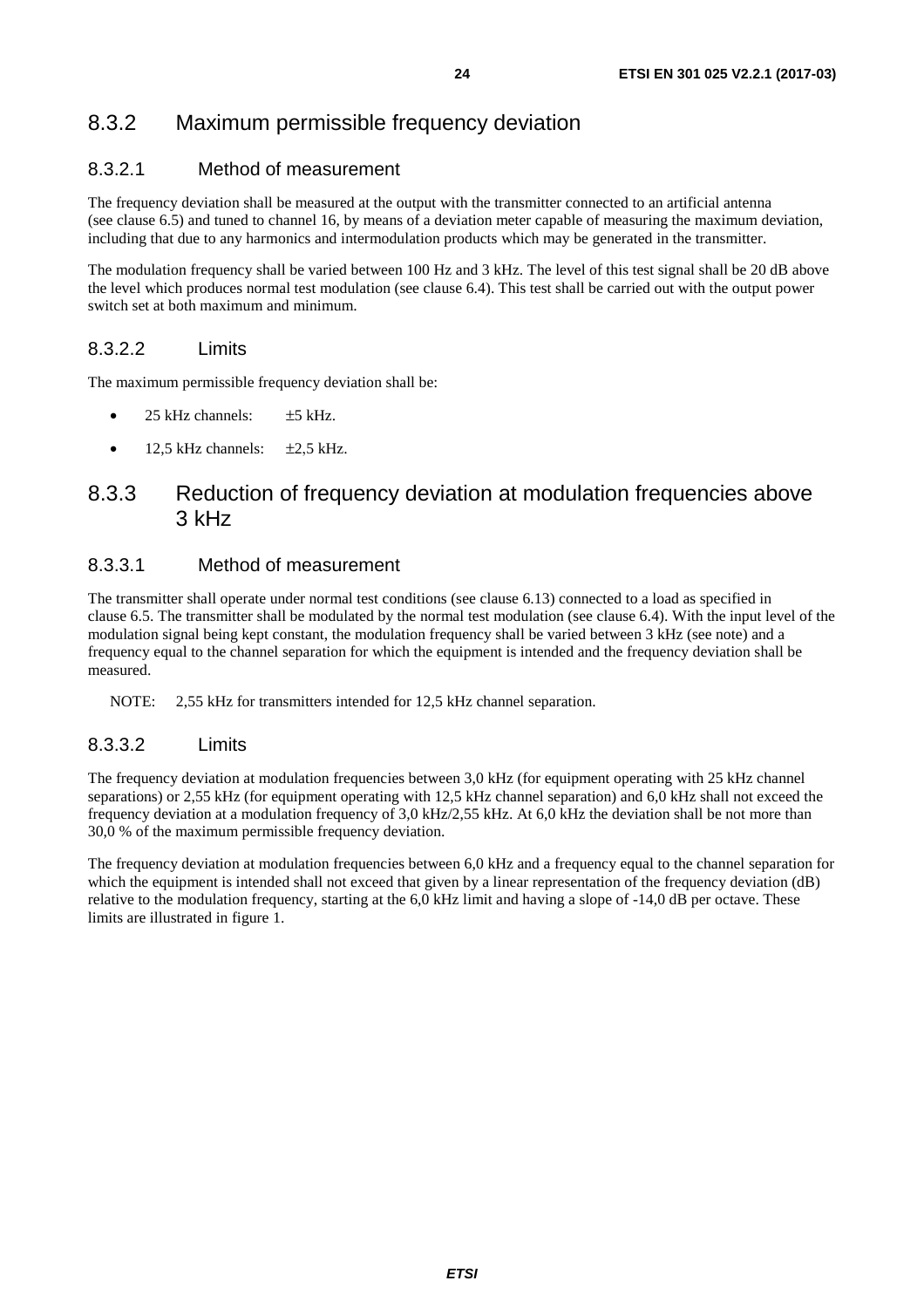<span id="page-24-0"></span>

A measured frequency deviation at  $f<sub>2</sub>$ 

 $f_{\rm cs}$ frequency equal to channel separation

#### **Figure 1: Frequency deviation**

# 8.4 Sensitivity of the modulator, including microphone

### 8.4.1 Definition

This characteristic expresses the capability of the transmitter to produce sufficient modulation when an audio frequency signal corresponding to the normal mean speech level is applied to the microphone.

### 8.4.2 Method of measurement

An acoustic signal with a frequency of 1 kHz and sound level of 94 dB(A) shall be applied to the microphone. The resulting deviation shall be measured.

### 8.4.3 Limits

The resulting frequency deviation shall be between  $\pm 1.5$  kHz and  $\pm 3$  kHz.

### 8.5 Audio frequency response

#### 8.5.1 Definition

The audio frequency response is the frequency deviation of the transmitter as a function of the modulating frequency.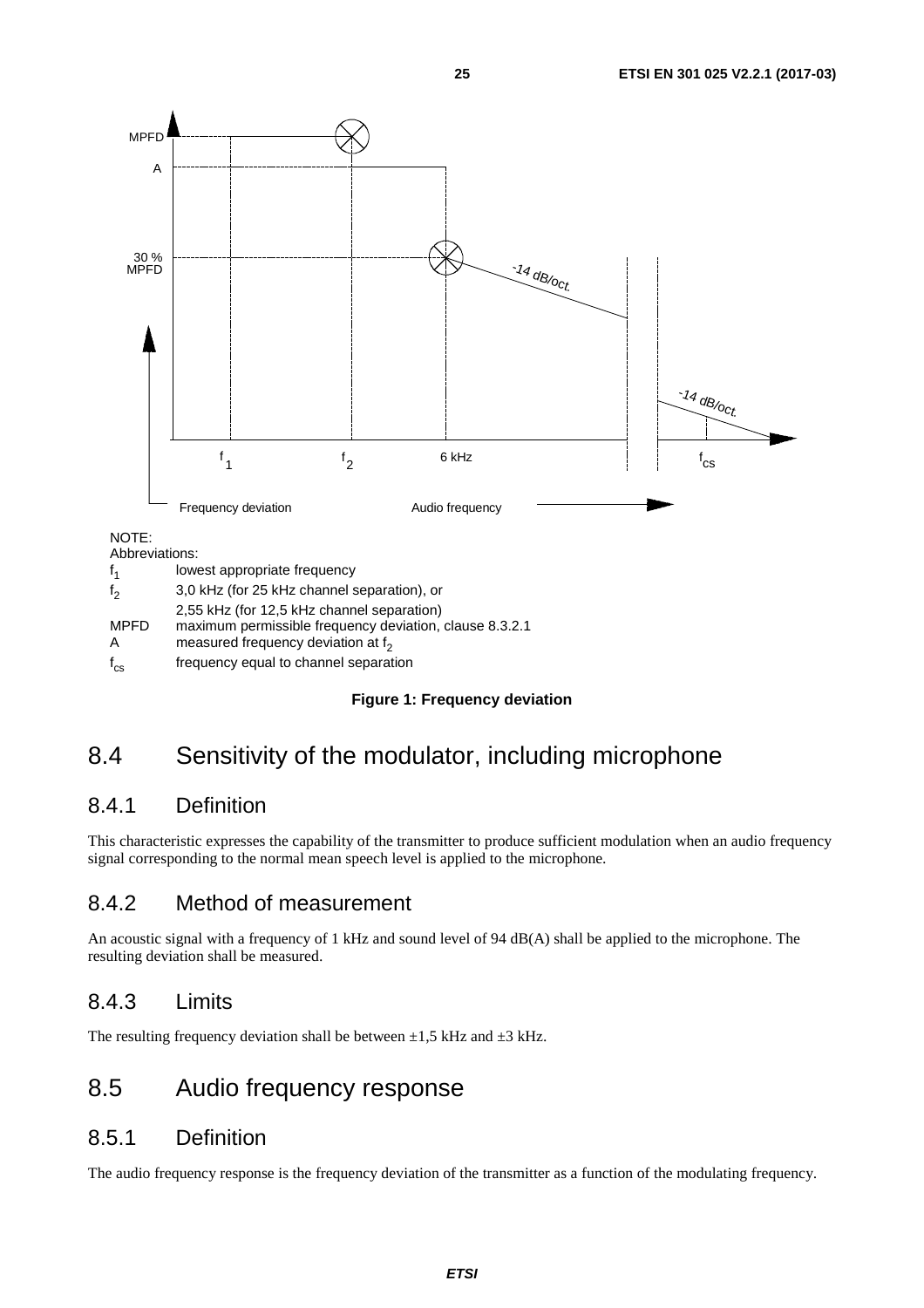### <span id="page-25-0"></span>8.5.2 Method of measurement

A modulating signal at a frequency of 1 kHz shall be applied to the transmitter and the deviation shall be measured at the output. The audio input level shall be adjusted so that the frequency deviation is  $\pm 1$  kHz. This is the reference point in figure 2 (1 kHz corresponds to 0 dB).

The modulation frequency shall then be varied between 300 Hz and 3 kHz (see note), with the level of the audio frequency signal being kept constant and equal to the value specified above.

NOTE: 2,55 kHz for transmitters intended for 12,5 kHz channel separation.

#### 8.5.3 Limit

The audio frequency response shall be within +1 dB and -3 dB of a 6 dB/octave line passing through the reference point (see figure 2). The upper limit frequency shall be 2,55 kHz for 12,5 kHz channels.



**Figure 2: Audio frequency response** 

### 8.6 Audio frequency harmonic distortion of the emission

#### 8.6.1 Definition

The harmonic distortion of the emission modulated by any audio frequency signal is defined as the ratio, expressed as a percentage, of the root mean square (r.m.s) voltage of all the harmonic components of the fundamental frequency to the total r.m.s. voltage of the signal after linear demodulation.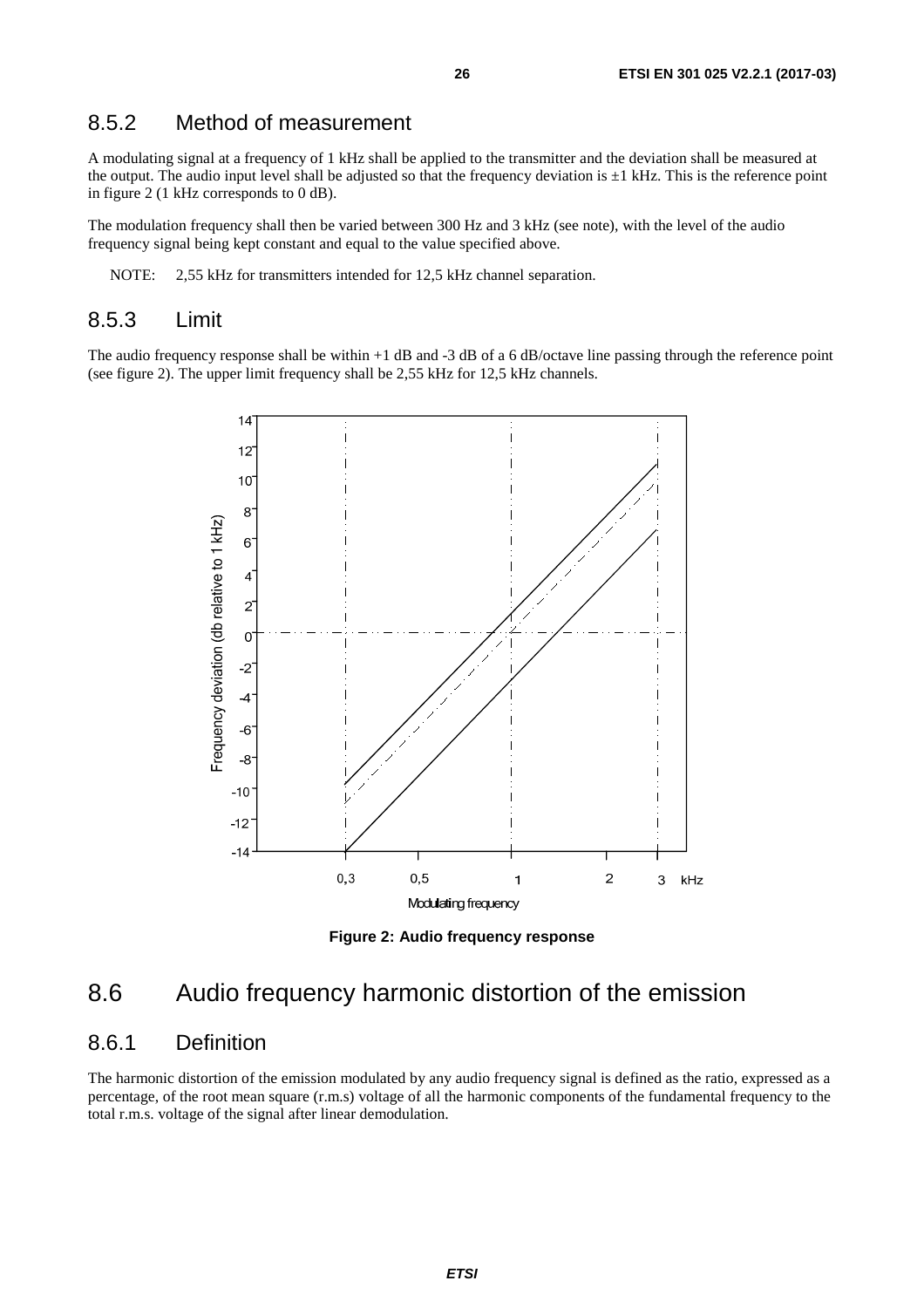### <span id="page-26-0"></span>8.6.2 Method of measurement

#### 8.6.2.1 General

The RF signal produced by the transmitter shall be applied via an appropriate coupling device to a linear demodulator with a de-emphasis network of 6 dB per octave. This test shall be carried out on a 25 kHz channel with the output power switch at both maximum and minimum.

#### 8.6.2.2 Normal test conditions

Under normal test conditions (see clause 6.13) the RF signal shall be modulated successively at frequencies of 300 Hz, 500 Hz and 1 kHz with a constant modulation index of 3.

The distortion of the audio frequency signal shall be measured at all the frequencies specified above.

#### 8.6.2.3 Extreme test conditions

Under extreme test conditions (see clauses 6.14.1 and 6.14.2 applied simultaneously), the measurements shall be carried out at 1 kHz with a frequency deviation of  $\pm 3$  kHz.

### 8.6.3 Limits

The harmonic distortion shall not exceed 10 %.

### 8.7 Adjacent channel power

### 8.7.1 Definition

The adjacent channel power is that part of the total power output of a transmitter under defined conditions of modulation which falls within a specified passband centred on the nominal frequency of either of the adjacent channels. This power is the sum of the mean power produced by the modulation hum and noise of the transmitter.

### 8.7.2 Method of measurement

The adjacent channel power can be measured with a power measuring receiver which conforms to annex B (referred to in clause 8.7.2 and annex B as the "receiver"), in Recommendation ITU-R SM.332-4 [\[i.2](#page-10-0)]:

- a) The transmitter shall be operated at the carrier power determined in clause 8.2 under normal test conditions. The output of the transmitter shall be linked to the input of the "receiver" by a connecting device such that the impedance presented to the transmitter is 50  $\Omega$  and the level at the "receiver" input is appropriate.
- b) With the transmitter unmodulated, the tuning of the "receiver" shall be adjusted so that a maximum response is obtained. This is the 0 dB response point. The "receiver" attenuator setting and the reading of the meter shall be recorded.

 The measurement may be made with the transmitter modulated with normal test modulation, in which case this fact shall be recorded with the test results.

- c) The tuning of the "receiver" shall be adjusted away from the carrier so that the "receiver" -6 dB response nearest to the transmitter carrier frequency is located at a displacement from the nominal carrier frequency of 17 kHz for 25 kHz channels or 8,25 kHz for 12,5 kHz channels.
- d) The transmitter shall be modulated with 1,25 kHz at a level which is 20 dB higher than that required to produce  $\pm 3$  kHz deviation for 25 kHz channels or  $\pm 1.5$  kHz deviation for 12.5 kHz channels.
- e) The "receiver" variable attenuator shall be adjusted to obtain the same meter reading as in step b) or a known relation to it.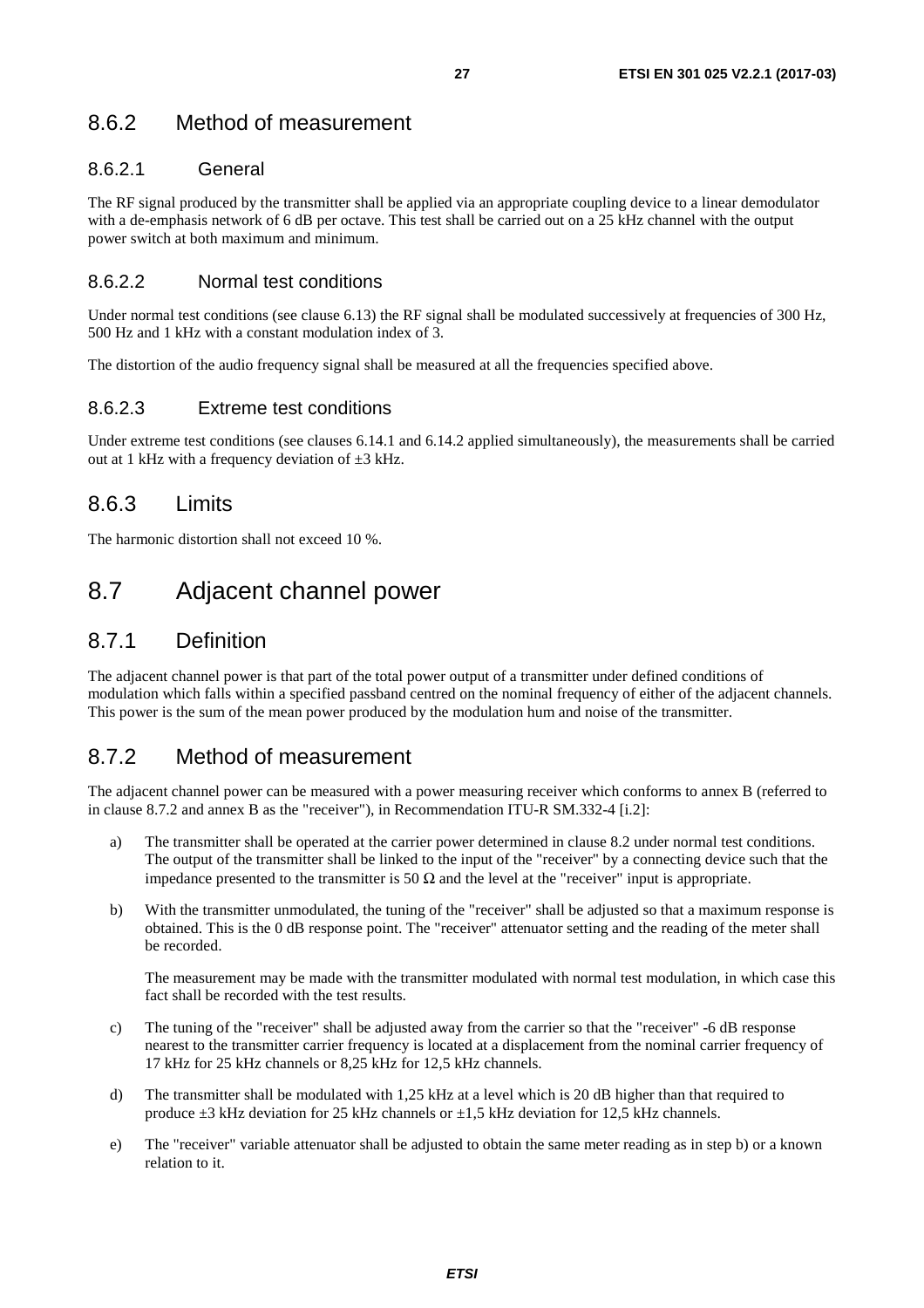- <span id="page-27-0"></span>f) The ratio of adjacent channel power to carrier power is the difference between the attenuator settings in steps b) and e), corrected for any differences in the reading of the meter.
- g) The measurement shall be repeated with the "receiver" tuned to the other side of the carrier.

### 8.7.3 Limits

The adjacent channel power shall not exceed a value of:

- 25 kHz channel: 70 dB below the carrier power of the transmitter without any need to be below the spurious emission limit of 0,25 µW.
- 12.5 kHz channel: 60 dB below the carrier power of the transmitter without any need to be below the spurious emission limit of 0.25 uW.

# 8.8 Conducted spurious emissions conveyed to the antenna

### 8.8.1 Definition

Conducted spurious emissions are emissions on a frequency or frequencies which are outside the necessary bandwidth and the level of which may be reduced without affecting the corresponding transmission of information. Spurious emissions include harmonic emissions, parasitic emissions, intermodulation products and frequency conversion products, but exclude out of band emissions.

### 8.8.2 Method of measurement

Conducted spurious emissions shall be measured with the unmodulated transmitter connected to the artificial antenna (see clause 6.5).

The measurements shall be made over a range from 9 kHz to 2 GHz, excluding the channel on which the transmitter is operating and its adjacent channels.

The measurements for each spurious emission shall be made using a tuned radio measuring instrument or a spectrum analyser.

### 8.8.3 Limit

The power of any conducted spurious emission on any discrete frequency shall not exceed  $0.25 \mu W$ .

### 8.9 Cabinet radiation and conducted spurious emissions other than those conveyed to the antenna

### 8.9.1 Definitions

Cabinet radiation consists of emissions at frequency, radiated by the equipment cabinet and structures.

Conducted spurious emissions other than those conveyed to the antenna are emissions at frequencies, other than those of the carrier and the sideband components resulting from the wanted modulation process, which are produced by conduction in the wiring and accessories used with the equipment.

### 8.9.2 Method of measurement

On a test site, selected from clause 5 of ETSI TS 103 052 [\[5](#page-9-0)], the equipment shall be placed at the specified height on a non-conducting support and in position closest to normal use as declared by the manufacturer.

The transmitter antenna connector shall be connected to on artificial antenna, clause 6.5.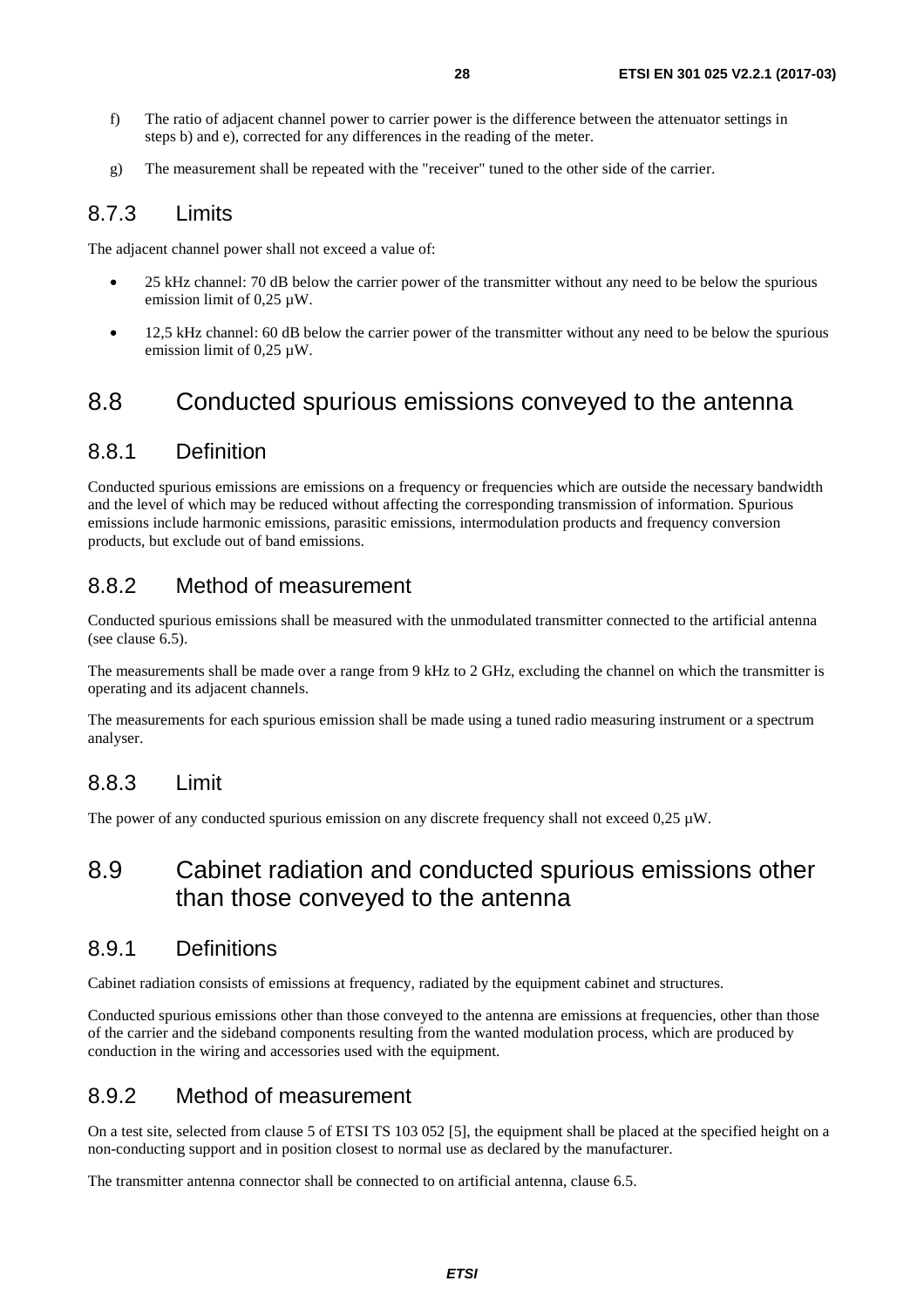<span id="page-28-0"></span>The test antenna shall be orientated for vertical polarization and the length of the test antenna shall be chosen to correspond to the instantaneous frequency of the measuring receiver.

The output of the test antenna shall be connected to a measuring receiver.

The transmitter shall be switched on without modulation, and measuring receiver shall be tuned over the frequency range 30 MHz to 2 GHz, except for the channel on which the transmitter is intended to operate and its adjacent channels.

At each frequency at which a spurious component is detected:

- a) the test antenna shall be raised and lowered through the specified range of heights until a maximum signal level is detected on the measuring receiver;
- b) the transmitter shall be rotated through  $360^\circ$  in the horizontal plane, until the maximum signal level is detected by the measuring receiver;
- c) the maximum signal level detected by the measuring receiver shall be noted;
- d) the transmitter shall be replaced by a substitution antenna as defined in clause 5.3.2 of ETSI TS 103 052 [\[5](#page-9-0)];
- e) the substitution antenna shall be orientated for vertical polarization and the length of the substitution antenna shall be adjusted to correspond to the frequency of the spurious component detected;
- f) the substitution antenna shall be connected to a calibrated signal generator;
- g) the frequency of the calibrated signal generator shall be set to the frequency of the spurious component detected;
- h) the input attenuator setting of the measuring receiver shall be adjusted in order to increase the sensitivity of the measuring receiver, if necessary;
- i) the test antenna shall be raised and lowered through the specified range of heights to ensure that the maximum signal is received;
- j) the input signal to the substitution antenna shall be adjusted to the level that produces a level detected by the measuring receiver that is equal to the level noted while the spurious component was measured, corrected for the change of input attenuator setting of the measuring receiver;
- k) the input level to the substitution antenna shall be recorded as power level, corrected for the change of input attenuator setting of the measuring receiver;
- l) the measurement shall be repeated with the test antenna and the substitution antenna orientated for horizontal polarization;
- m) the measure of the effective radiated power of the spurious components is larger of the two power levels recorded for spurious component at the input to the substitution antenna, corrected for the gain of the antenna if necessary;
- n) the measurements shall be repeated with the transmitter on stand-by.

#### 8.9.3 Limits

When the transmitter is in stand-by the cabinet radiation and spurious emissions shall not exceed 2 nW.

When the transmitter is in operation the cabinet radiation and spurious emissions shall not exceed  $0.25 \mu W$ .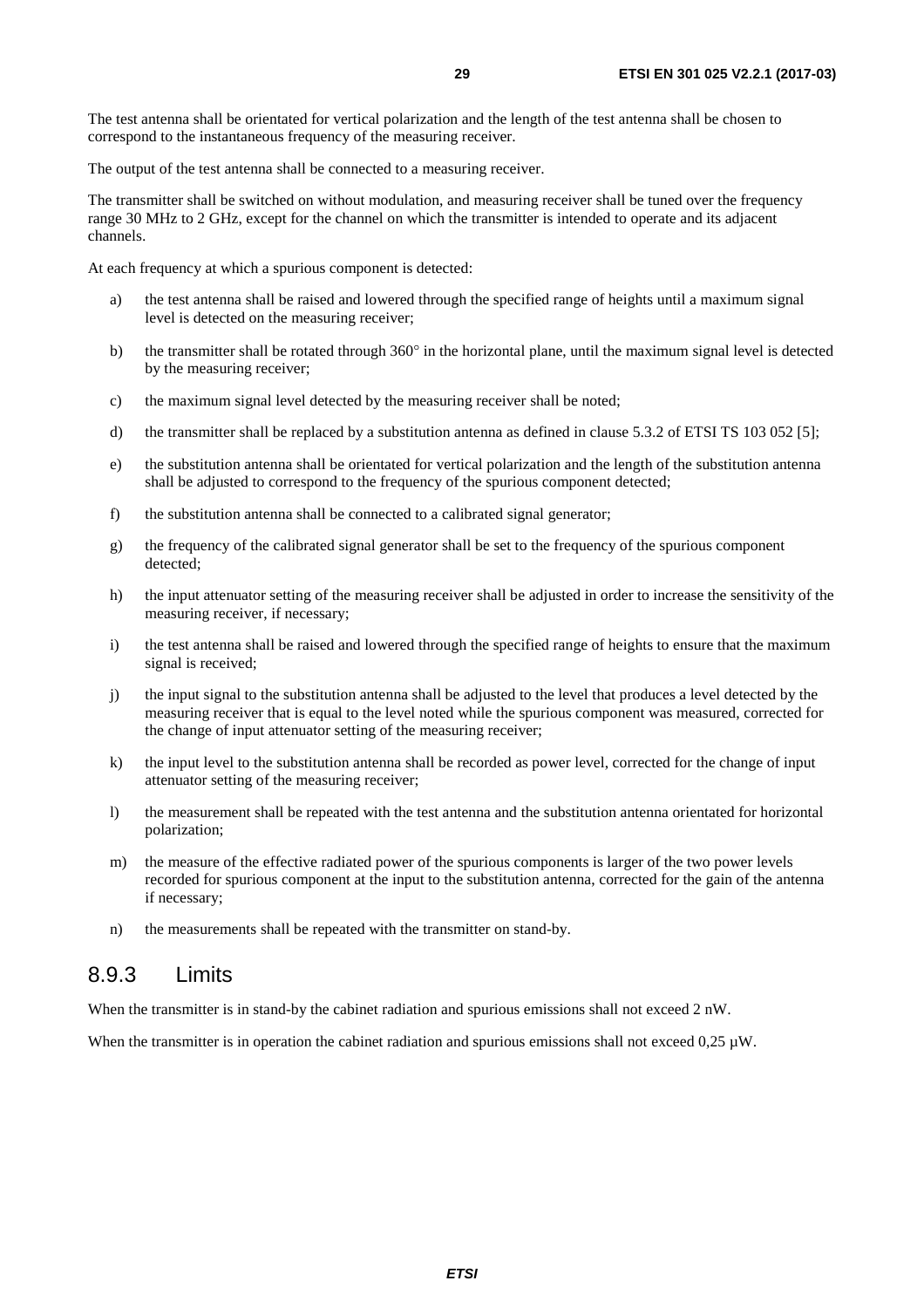# <span id="page-29-0"></span>8.10 Transient frequency behaviour of the transmitter

### 8.10.1 Definitions

The transient frequency behaviour of the transmitter is the variation in time of the transmitter frequency difference from the nominal frequency of the transmitter when the RF output power is switched on and off.

- $t_{on}$ : according to the method of measurement described in clause 8.9.2 the switch-on instant  $t_{on}$  of a transmitter is defined by the condition when the output power, measured at the antenna terminal, exceeds 0,1 % of the nominal power;
- $t_1$ : period of time starting at  $t_{on}$  and finishing according to table 3;
- $t_2$ : period of time starting at the end of  $t_1$  and finishing according to table 3;
- t<sub>off</sub>: switch-off instant defined by the condition when the nominal power falls below 0,1 % of the nominal power;
- $t_2$ : period of time that finishing at  $t_{off}$  and starting according to table 3.

#### **Table 3: Time periods**

| $t_1$ (ms) | 5,0  |
|------------|------|
| $t_2$ (ms) | 20,0 |
| $t_3$ (ms) | 5,0  |

### 8.10.2 Method of measurement



**Figure 3: Measurement arrangement** 

Two signals shall be connected to the test discriminator via a combining network (see clause 6.1).

The transmitter shall be connected to a 50  $\Omega$  power attenuator.

A test signal generator shall be connected to the second input of the combining network.

The test signal shall be adjusted to the nominal frequency of the transmitter.

The test signal shall be modulated by a frequency of 1 kHz with a deviation of  $\pm 25$  kHz.

The test signal level shall be adjusted to correspond to 0,1 % of the power of the transmitter under test measured at the input of the test discriminator. This level shall be maintained throughout the measurement.

The amplitude difference (ad) and the frequency difference (fd) output of the test discriminator shall be connected to a storage oscilloscope.

The storage oscilloscope shall be set to display the channel corresponding to the (fd) input up to  $\pm 25$  kHz.

The storage oscilloscope shall be set to a sweep rate of 10 ms/division and set so that the triggering occurs at one division from the left edge of the display.

The display shall show the 1 kHz test signal continuously.

The storage oscilloscope shall then be set to trigger on the channel corresponding to the amplitude difference (ad) input at a low input level, rising.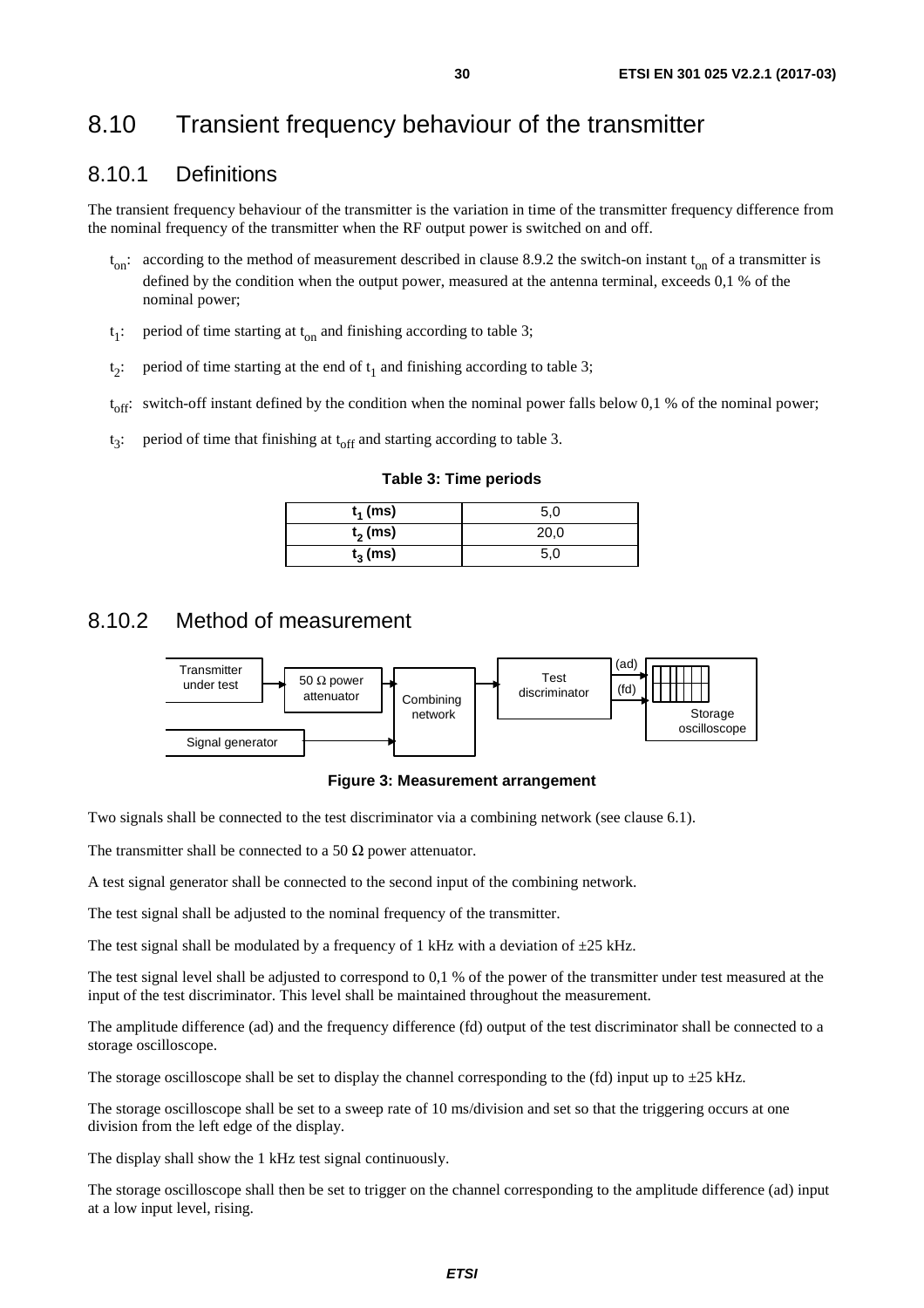The transmitter shall then be switched on, without modulation, to produce the trigger pulse and a picture on the display.

The result of the change in the ratio of power between the test signal and the transmitter output will, due to the capture ratio of the test discriminator, produce two separate sides on the picture, one showing the 1 kHz test signal, the other the frequency difference of the transmitter versus time.

The moment when the 1 kHz test signal is completely suppressed is considered to provide  $t_{on}$ .

The periods of time  $t_1$  and  $t_2$  as defined in table 3 shall be used to define the appropriate template.



Figure 4: Storage oscilloscope view  $t_1$ ,  $t_2$  and  $t_3$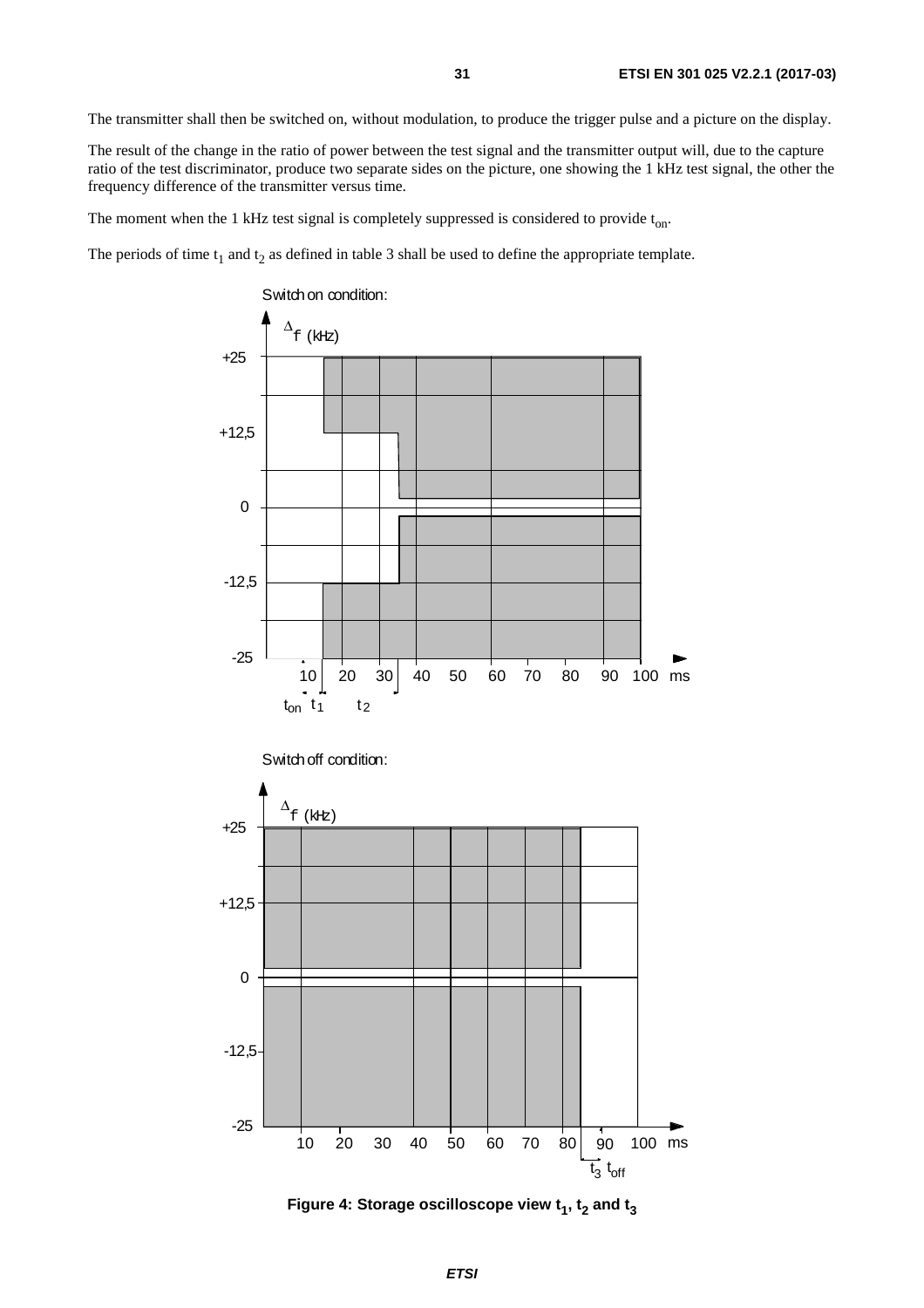<span id="page-31-0"></span>The result shall be recorded as frequency difference versus time.

The transmitter shall remain switched on.

The storage oscilloscope shall be set to trigger on the channel corresponding to the amplitude difference (ad) input at a high input level, decaying and set so that the triggering occurs at 1 division from the right edge of the display.

The transmitter shall then be switched off.

The moment when the 1 kHz test signal starts to rise is considered to provide  $t_{\rm off}$ .

The period of time  $t_3$  as defined in table 3 shall be used to define the appropriate template.

The result shall be recorded as frequency difference versus time.

#### 8.10.3 Limits

During the periods of time  $t_1$  and  $t_3$  the frequency difference shall not exceed  $\pm 25$  kHz.

The frequency difference after the end of  $t_2$  shall be within the limit of the frequency error given in clause 8.1.

During the period of time  $t_2$  the frequency difference shall not exceed  $\pm 12.5$  kHz.

Before the start of  $t_3$  the frequency difference shall be within the limit of the frequency error given in clause 8.1.

### 8.11 Residual modulation of the transmitter

#### 8.11.1 Definition

The residual modulation of the transmitter is the ratio, in dB, of the demodulated RF signal in the absence of wanted modulation, to the demodulated RF signal produced when the normal test modulation is applied.

#### 8.11.2 Method of measurement

The normal test modulation defined in clause 6.4 shall be applied to the transmitter. The high frequency signal produced by the transmitter shall be applied, via an appropriate coupling device, to a linear demodulator with a de-emphasis network of 6 dB per octave. The time constant of this de-emphasis network shall be at least 750 μs.

Precautions shall be taken to avoid the effects of emphasizing the low audio frequencies produced by internal noise.

The signal shall be measured at the demodulator output using an r.m.s. voltmeter.

The modulation shall then be switched off and the level of the residual audio frequency signal at the output shall be measured again.

#### 8.11.3 Limit

The residual modulation shall not exceed -40 dB on either 12,5 kHz or 25 kHz channels.

# 8.12 Frequency error (demodulated DSC signal)

### 8.12.1 Definition

The frequency error for the B- and the Y-state is the difference between the measured frequency from the demodulator and the nominal values.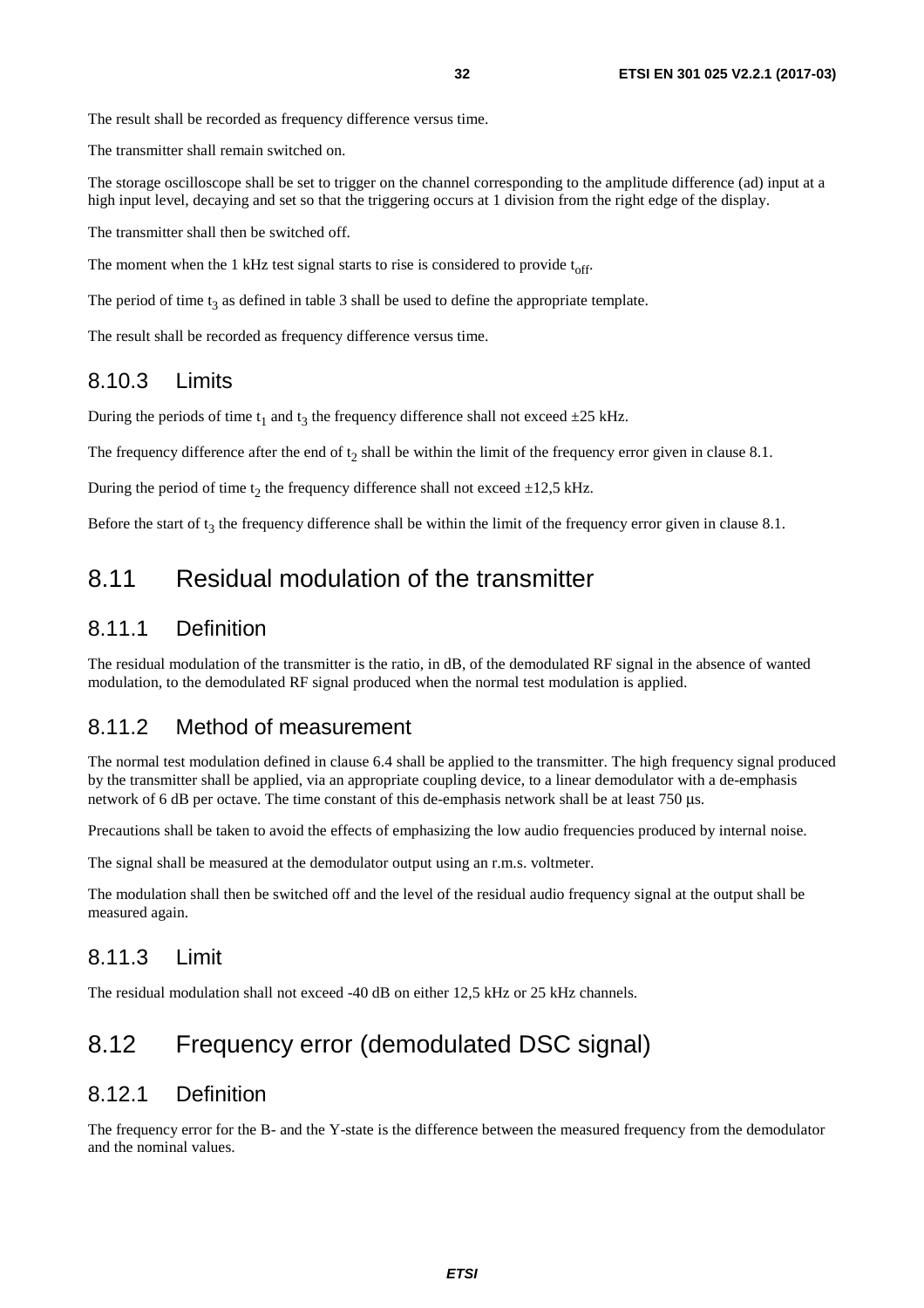### <span id="page-32-0"></span>8.12.2 Method of measurement

The transmitter shall be connected to the artificial antenna as specified in clause 6.5 and a suitable FM demodulator. The transmitter shall be set to channel 70.

The transmitter shall be set to transmit a continuous B- or Y- state.

The measurement shall be performed by measuring the demodulated output, for both the continuous B- and Y-state.

The measurements shall be carried out under normal test conditions (see clause 6.13) and extreme test conditions (see clauses 6.14.1 and 6.14.2 applied simultaneously).

### 8.12.3 Limits

The measured frequency from the demodulator at any time for the B-state shall be within 2 100 Hz  $\pm$  10 Hz and for the Y-state within 1 300 Hz  $\pm$  10 Hz.

# 8.13 Modulation index for DSC

### 8.13.1 Definition

This test measures the modulation index in the B and Y states.

### 8.13.2 Method of measurement

The transmitter shall be set to transmit continuous B and then Y signals. The frequency deviations shall be measured.

### 8.13.3 Limits

The modulation index shall be  $2.0 \pm 10$  %.

### 8.14 Modulation rate for DSC

### 8.14.1 Definition

The modulation rate is the bit stream speed measured in bit/s.

### 8.14.2 Method of measurement

The transmitter shall be set to transmit continuous dot pattern.

The RF output terminal of the transmitter, suitably attenuated, shall be connected via a linear FM demodulator to a calibrated FSK demodulator. The output of the FSK demodulator shall be limited in bandwidth by a low pass filter with a cut-off frequency of 1 kHz and a slope of 12 dB/octave.

The frequency of the output shall be measured.

### 8.14.3 Limits

The frequency shall be 600 Hz  $\pm$  30 ppm corresponding to a modulation rate of 1 200 baud.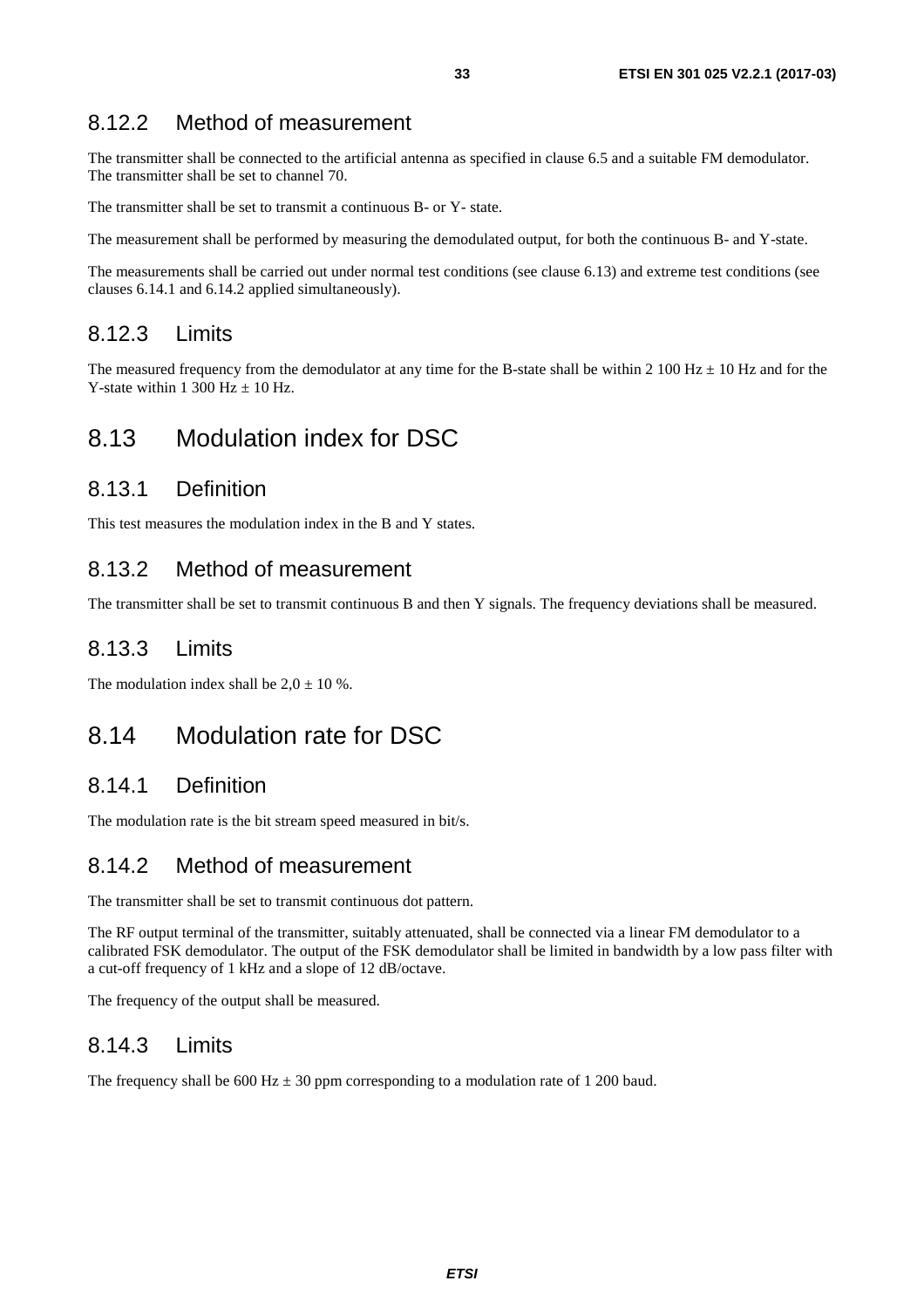# <span id="page-33-0"></span>8.15 Testing of free channel transmission on DSC channel 70

### 8.15.1 Definition

This test verifies that the transmitter has a facility to prevent transmission of DSC calls if channel 70 is busy, except in case of distress and safety calls.

### 8.15.2 Method of measurement

The output of the transmitter shall be suitably connected to a calibrated apparatus for decoding and printing out the information content of the call sequences generated by the equipment.

The receiver input is connected to a signal generator. The signal generator is set to the frequency of channel 70 (156,525 MHz) and the RF signal shall be modulated by a standard DSC signal, see clause 6.9. The test is performed at an RF level; of  $+6$  dB $\mu$ V (e.m.f).

If the receiver input and transmitter output are combined in the same port it is necessary to combine the calibrated apparatus for decoding and printing out the information content of the call sequences and the signal generator through a suitable combining network, see clause 6.1. It may be necessary to protect the signal generator against the power output from the equipment through an attenuator.

The signal generator output shall be turned on. The transmitter shall be set to transmit DSC calls as specified in annex B.

Then the signal generator output shall be turned off.

### 8.15.3 Requirement

If the format specifier is distress or the category is either distress, urgency or safety in the transmitted DSC call, the call shall be transmitted while the signal generator output is still on.

Otherwise the call shall not be transmitted until the signal generator output has been turned off.

# 9 Radiotelephone receiver

### 9.1 Harmonic distortion and rated audio-frequency output power

### 9.1.1 Definition

The harmonic distortion at the receiver output is defined as the ratio, expressed as a percentage, of the total r.m.s. voltage of all the harmonic components of the modulation audio frequency to the total r.m.s. voltage of the signal delivered by the receiver.

The rated audio frequency output power is the value stated by the manufacturer to be the maximum power available at the output, for which all the requirements of the present document are met.

### 9.1.2 Methods of measurement

Test signals at levels of  $+60$  dB $\mu$ V (e.m.f.) and  $+100$  dB $\mu$ V (e.m.f.), at a carrier frequency equal to the nominal frequency of the receiver and modulated by the normal test modulation (see clause 6.4) shall be applied in succession to the receiver input under the conditions specified in clause 6.1.

For each measurement, the receiver's audio-frequency volume control shall be set so as to obtain, in a resistive load which simulates the receiver's operating load, the rated audio frequency output power (see clause 9.1.1). The value of this load shall be stated by the manufacturer.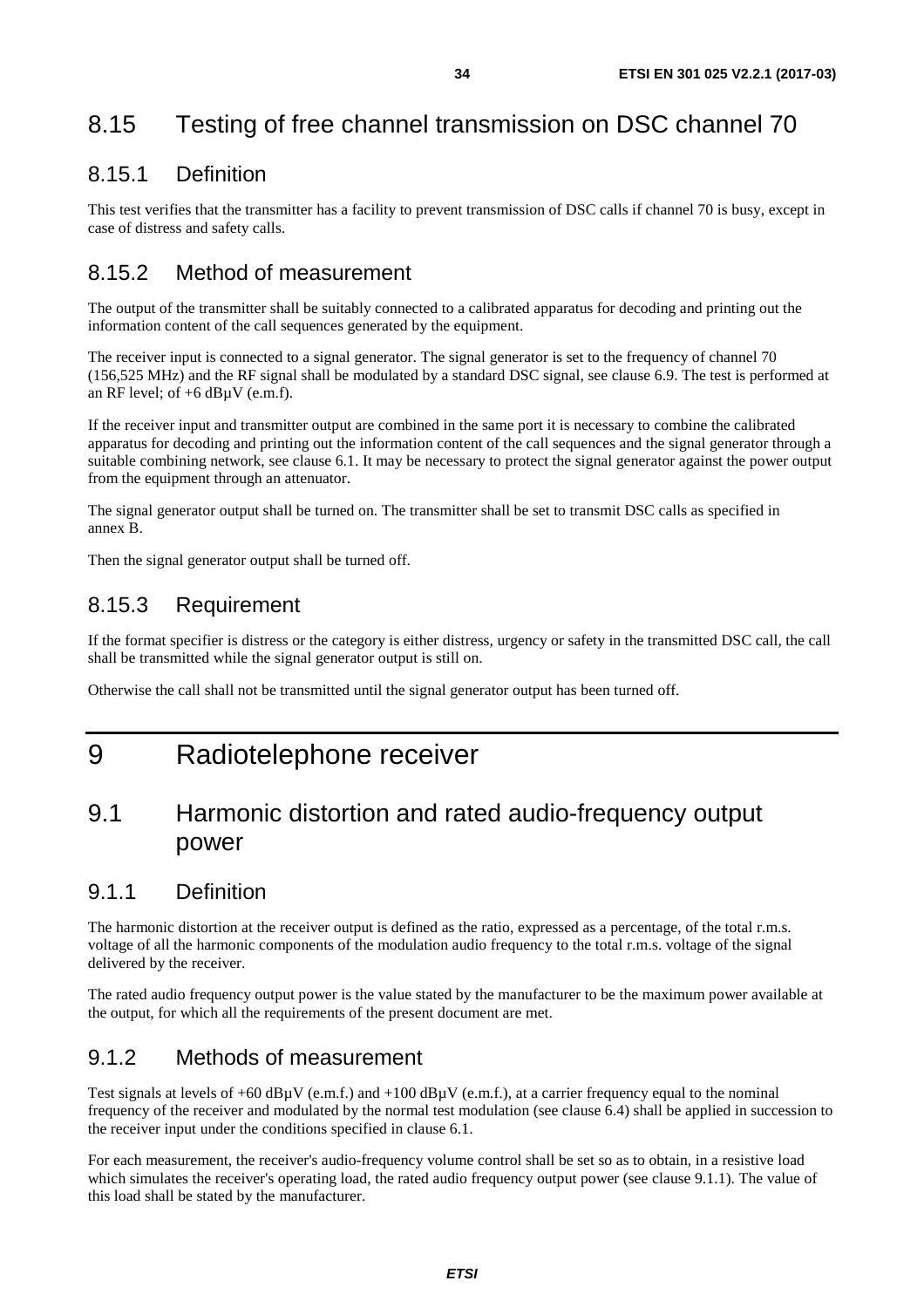<span id="page-34-0"></span>Under normal test conditions (see clause 6.13) the test signal shall be modulated successively at 300 Hz, 500 Hz and 1 kHz with a constant modulation index of 3 (ratio between the frequency deviation and the modulation frequency). The harmonic distortion and audio frequency output power shall be measured at all the frequencies specified above.

### 9.1.3 Limits

The rated audio-frequency output power shall be at least:

- 2 W in a loudspeaker:
- 1 mW in the handset earphone.

The harmonic distortion shall not exceed 10 %.

### 9.2 Audio frequency response

### 9.2.1 Definition

The audio frequency response is defined as the variation in the receiver's audio frequency output level as a function of the modulation frequency of the radio frequency signal with constant deviation applied to its input.

### 9.2.2 Method of measurement

A test signal of  $+60$  dB $\mu$ V (e.m.f.), at a carrier frequency equal to the nominal frequency of the receiver and modulated with normal test modulation (see clause 6.4) shall be applied to the receiver antenna port under the conditions specified in clause 6.1.

The receiver's audiofrequency power control shall be set so as to produce a power level equal to 50 % of the rated output power (see clause 9.1). This setting shall remain unchanged during the test.

The frequency deviation shall then be reduced to  $\pm 1$  kHz and the audio output is the reference point in figure 5 (1 kHz corresponds to 0 dB).

The frequency deviation shall remain constant while the modulation frequency is varied between 300 Hz and 3 kHz and the output level shall then be measured.

The measurement shall be repeated with a test signal at frequencies 1,5 kHz above and below the nominal frequency of the receiver.

### 9.2.3 Limits

The audio frequency response shall not deviate by more than  $+1$  dB or  $-3$  dB from a characteristic giving the output level as a function of the audio frequency, decreasing by 6 dB per octave and passing through the measured point at 1 kHz (see figure 5).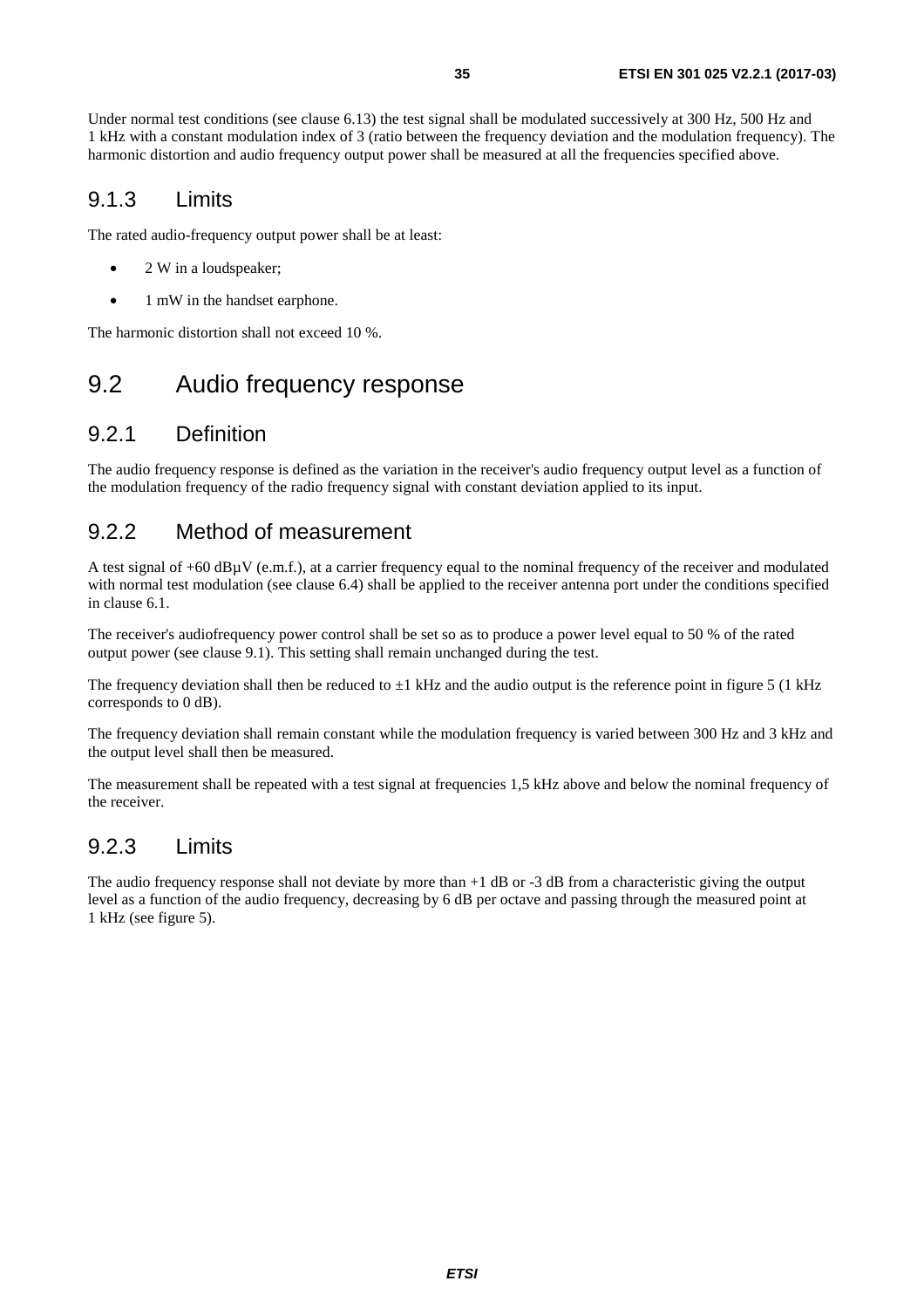<span id="page-35-0"></span>

**Figure 5: Audio frequency response** 

### 9.3 Maximum usable sensitivity

#### 9.3.1 Definition

The maximum usable sensitivity of the receiver is the minimum level of the signal (e.m.f.) at the nominal frequency of the receiver which, when applied to the receiver input with normal test modulation (see clause 6.4), will produce:

- in all cases, an audio frequency output power equal to 50 % of the rated output power (see clause 9.1); and
- a Signal + Noise + Distortion to Noise + Distortion (SINAD) ratio of 20 dB, measured at the receiver output through a psophometric telephone filtering network such as described in Recommendation ITU-T O.41 [\[i.5](#page-10-0)].

#### 9.3.2 Method of measurement

A test signal at a carrier frequency equal to the nominal frequency of the receiver, modulated by the normal test modulation (see clause 6.4) shall be applied to the receiver input. An audio frequency load and a measuring instrument for measuring SINAD ratio (through a psophometric network as specified in clause 9.3.1) shall be connected to the receiver output terminals.

The level of the test signal shall be adjusted until a SINAD ratio of 20 dB is obtained, using the psophometric network and with the receiver's audio-frequency power control adjusted to produce 50 % of the rated output power. Under these conditions, the level of the test signal at the input is the value of the maximum usable sensitivity.

The measurements shall be made under normal test conditions (see clause 6.13) and under extreme test conditions (see clauses 6.14.1 and 6.14.2 applied simultaneously).

A receiver output power variation of  $\pm 3$  dB relative to 50 % of the rated output power may be allowed for sensitivity measurements under extreme test conditions.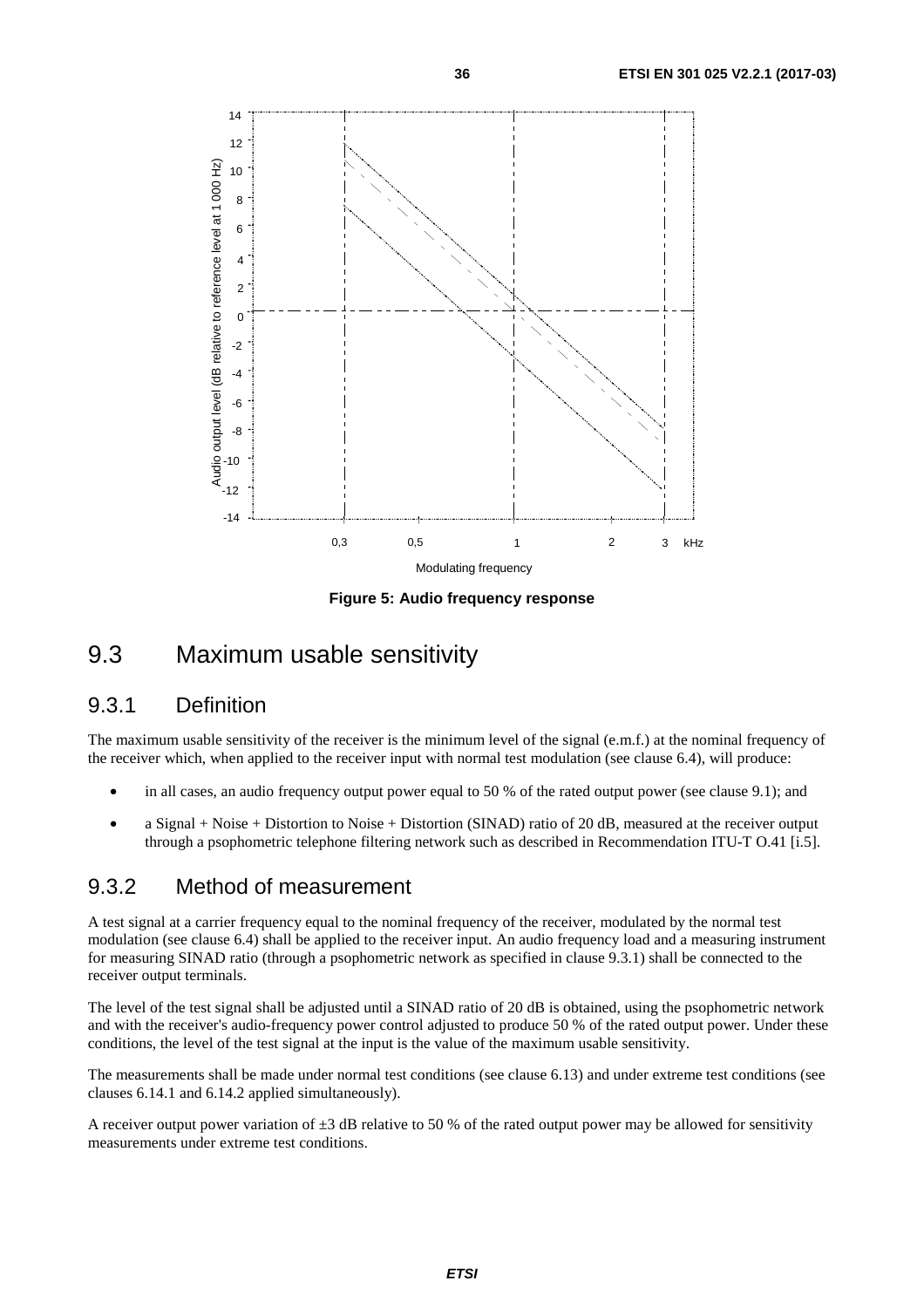#### <span id="page-36-0"></span>9.3.3 Limits

The maximum usable sensitivity for either 25 kHz or 12,5 kHz channels shall not exceed +6 dBµV (e.m.f.) under normal test conditions and  $+12$  dB $\mu$ V (e.m.f.) under extreme test conditions.

### 9.4 Co-channel rejection

#### 9.4.1 Definition

The co-channel rejection is a measure of the capability of the receiver to receive a wanted modulated signal without exceeding a given degradation due to the presence of an unwanted modulated signal, both signals being at the nominal frequency of the receiver.

### 9.4.2 Method of measurement

The two input signals shall be connected to the receiver via a combining network (see clause 6.1). The wanted signal shall have normal test modulation (see clause 6.4). The unwanted signal shall be modulated by 400 Hz with a deviation of  $\pm 3$  kHz (see note). Both input signals shall be at the nominal frequency of the receiver under test and the measurement repeated for displacements of the unwanted signal of  $\pm 3$  kHz (see note).

The wanted input signal shall be set to the value corresponding to the measured maximum usable sensitivity (see clause 9.3). The amplitude of the unwanted input signal shall then be adjusted until the SINAD ratio (psophometrically weighted) at the output of the receiver is reduced to 14 dB.

The co-channel rejection ratio shall be expressed as the ratio in dB of the level of the unwanted signal to the level of the wanted signal at the receiver input for which the specified reduction in SINAD ratio occurs.

NOTE: For 12.5 kHz channels the frequency deviation and the displacement of the unwanted signal is  $\pm 1.5$  kHz.

### 9.4.3 Limit

The co-channel rejection ratio, at any frequency of the unwanted signal within the specified range, shall be between:

- $-10$  dB and 0 dB for 25 kHz channels;
- $-12$  dB and 0 dB for 12,5 kHz channels.

### 9.5 Adjacent channel selectivity

#### 9.5.1 Definition

The adjacent channel selectivity is a measure of the capability of the receiver to receive a wanted modulated signal without exceeding a given degradation due to the presence of an unwanted modulated signal which differs in frequency from the wanted signal by the nominal channel spacing.

### 9.5.2 Method of measurement

The two input signals shall be applied to the receiver input via a combining network (see clause 6.1). The wanted signal shall be at the nominal frequency of the receiver and shall have normal test modulation (see clause 6.4). The unwanted signal shall be modulated by 400 Hz with a deviation of  $\pm 3$  kHz for 25 kHz channels or  $\pm 1.5$  kHz for 12.5 kHz channels, and shall be at the frequency of the channel immediately above that of the wanted signal.

The wanted input signal level shall be set to the value corresponding to the maximum usable sensitivity. The amplitude of the unwanted input signal shall then be adjusted until the SINAD ratio at the receiver output, psophometrically weighted, is reduced to 14 dB. The measurement shall be repeated with an unwanted signal at the frequency of the channel below that of the wanted signal.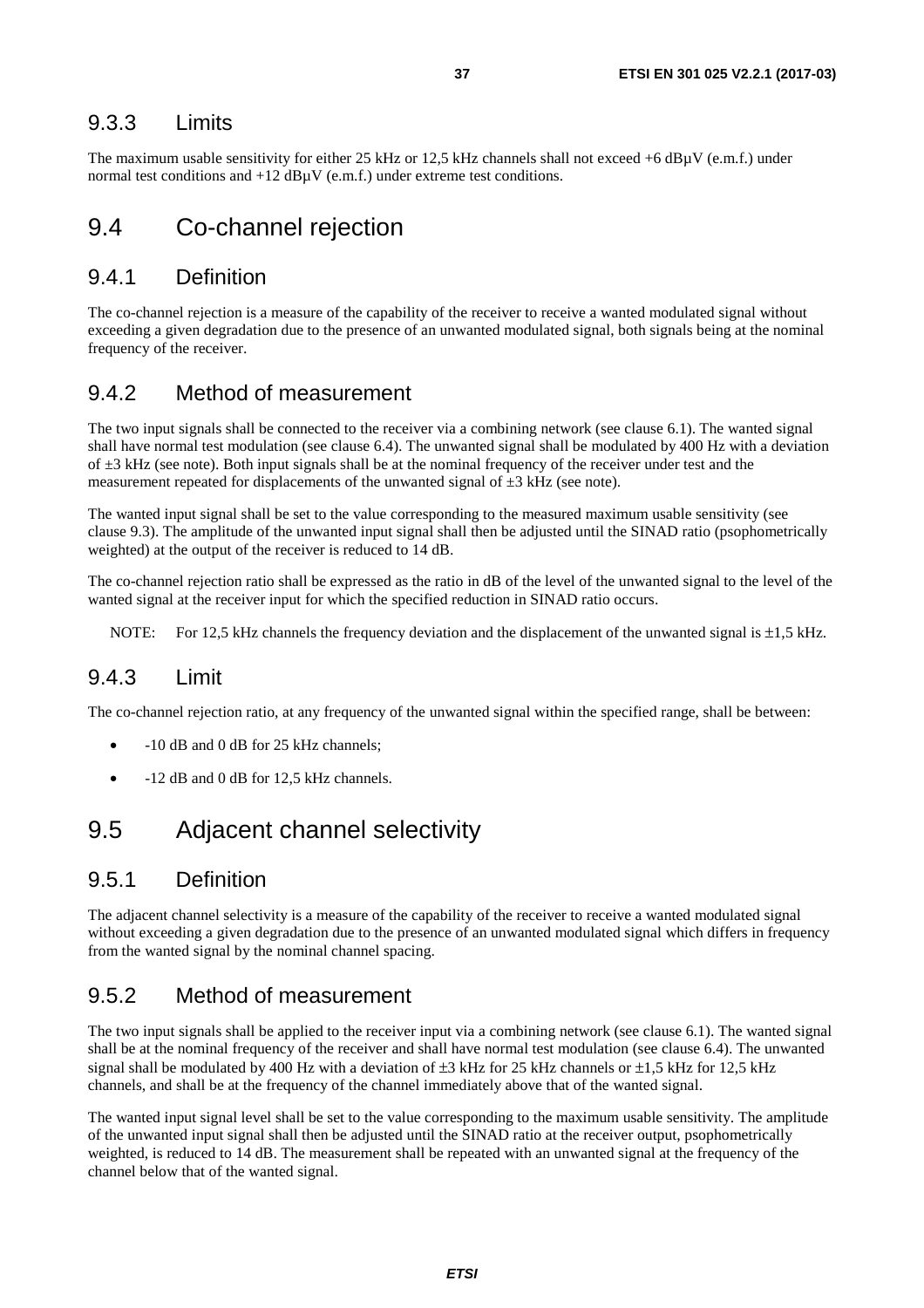<span id="page-37-0"></span>The adjacent channel selectivity shall be expressed as the lower value of the ratios in dB for the upper and lower adjacent channels of the level of the unwanted signal to the level of the wanted signal.

The measurements shall then be repeated under extreme test conditions (see clauses 6.14.1 and 6.14.2 applied simultaneously) with the wanted signal set to the value corresponding to the maximum usable sensitivity under these conditions.

### 9.5.3 Limits

25 kHz channels: the adjacent channel selectivity shall be not less than 70 dB under normal test conditions and not less than 60 dB under extreme test conditions.

12,5 kHz channels: the adjacent channel selectivity shall be not less than 60 dB under normal test conditions and not less than 50 dB under extreme test conditions.

### 9.6 Spurious response rejection

#### 9.6.1 Definition

The spurious response rejection is a measure of the capability of the receiver to discriminate between the wanted modulated signal at the nominal frequency and an unwanted signal at any other frequency at which a response is obtained.

### 9.6.2 Method of measurement

Two input signals shall be applied to the receiver input via a combining network (see clause 6.1). The wanted signal shall be at the nominal frequency of the receiver and shall have normal test modulation (see clause 6.4).

The unwanted signal shall be modulated by 400 Hz with a deviation of  $\pm 3$  kHz.

The wanted input signal level shall be set to the value corresponding to the maximum usable sensitivity. The amplitude of the unwanted input signal shall be adjusted to an e.m.f. of +86 dBµV. The frequency shall then be swept over the frequency range from 100 kHz to 2 000 MHz.

At any frequency at which a response is obtained, the input level shall be adjusted until the SINAD ratio psophometrically weighted, is reduced to 14 dB.

The spurious response rejection ratio shall be expressed as the ratio in dB between the unwanted signal and the wanted signal at the receiver input when the specified reduction in the SINAD ratio is obtained.

### 9.6.3 Limit

At any frequency separated from the nominal frequency of the receiver by more than 25 kHz, the spurious response rejection ratio shall be not less than 70 dB.

### 9.7 Intermodulation response

### 9.7.1 Definition

The intermodulation response is a measure of the capability of a receiver to receive a wanted modulated signal without exceeding a given degradation due to the presence of two or more unwanted signals with a specific frequency relationship to the wanted signal frequency.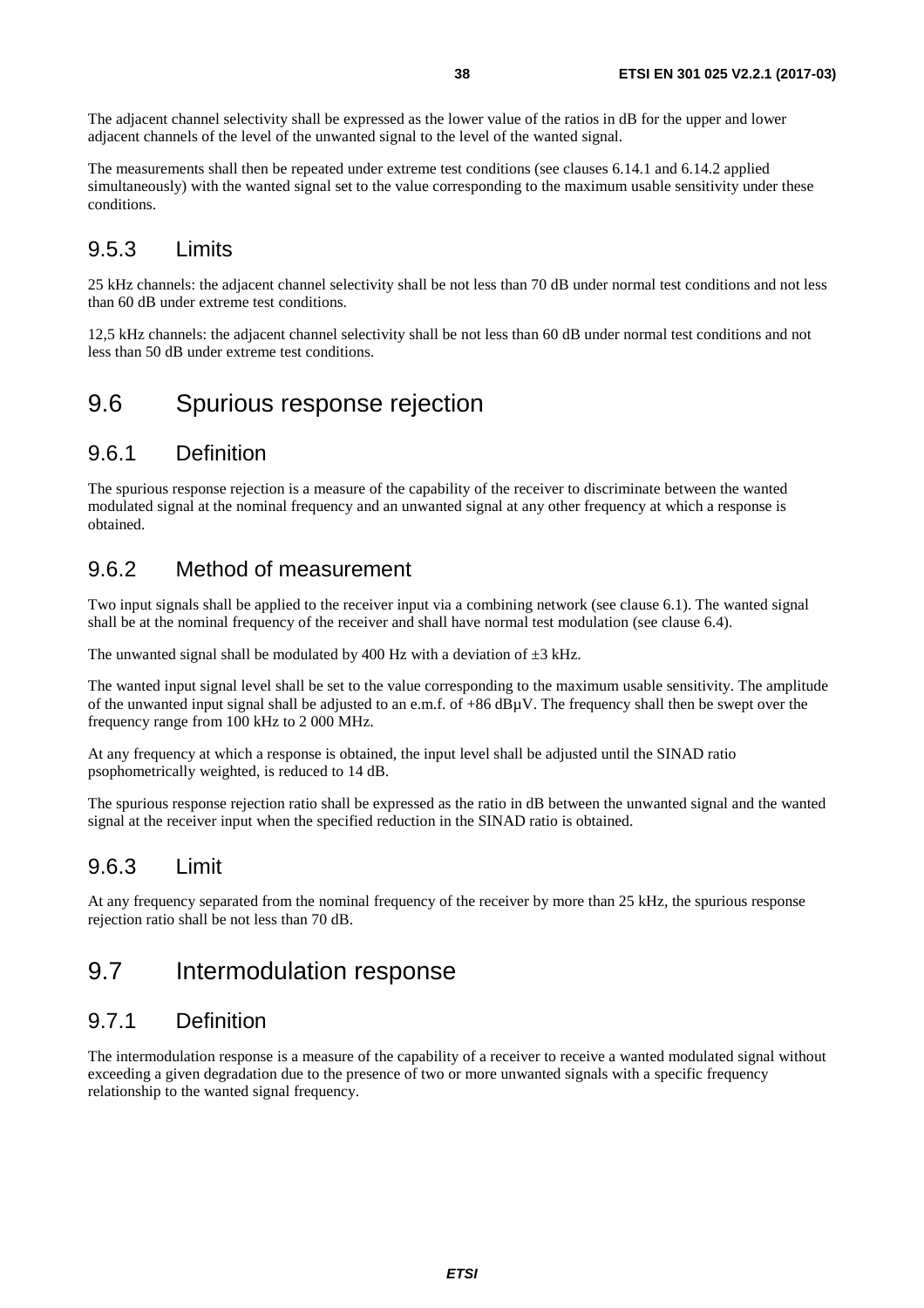### <span id="page-38-0"></span>9.7.2 Method of measurement

Three signal generators, A, B and C shall be connected to the receiver via a combining network (see clause 6.1). The wanted signal, represented by signal generator A shall be at the nominal frequency of the receiver and shall have normal test modulation (see clause 6.4). The unwanted signal from signal generator B shall be unmodulated and adjusted to the frequency 50 kHz above (or below) the nominal frequency of the receiver. The second unwanted signal from signal generator C shall be modulated by 400 Hz with a deviation of  $\pm 3$  kHz, and adjusted to a frequency 100 kHz above (or below) the nominal frequency of the receiver.

The wanted input signal shall be set to a value corresponding to the maximum usable sensitivity. The amplitude of the two unwanted signals shall be maintained equal and shall be adjusted until the SINAD ratio at the receiver output, psophometrically weighted, is reduced to 14 dB. The frequency of signal generator B shall be adjusted slightly to produce the maximum degradation of the SINAD ratio. The level of the two unwanted test signals shall be readjusted to restore the SINAD radio of 14 dB. The intermodulation response ratio shall be expressed as the ratio in dB between the two unwanted signals and the wanted signal at the receiver input, when the specified reduction in the SINAD ratio is obtained.

### 9.7.3 Limit

The intermodulation response ratio shall be greater than 68 dB.

# 9.8 Blocking or desensitization

### 9.8.1 Definition

Blocking is a change (generally a reduction) in the wanted output power of the receiver or a reduction of the SINAD ratio due to an unwanted signal on another frequency.

### 9.8.2 Method of measurement

Two input signals shall be applied to the receiver via a combining network (see clause 6.1). The modulated wanted signal shall be at the nominal frequency of the receiver and shall have normal test modulation (see clause 6.4). Initially the unwanted signal shall be switched off and the wanted signal set to the value corresponding to the maximum usable sensitivity.

The output power of the wanted signal shall be adjusted, where possible, to 50 % of the rated output power and in the case of stepped volume controls, to the first step that provides an output power of at least 50 % of the rated output power. The unwanted signal shall be unmodulated and the frequency shall be swept between +1 MHz and +10 MHz, and also between -1 MHz and -10 MHz, relative to the nominal frequency of the receiver. For practical reasons the measurements will be carried out at frequency offsets of the unwanted signal at approximately 1 MHz, 2 MHz, 5 MHz and 10 MHz.

The input level of the unwanted signal, at all frequencies in the specified ranges, shall be so adjusted that the unwanted signal causes:

- a) a reduction of 3 dB in the output level of the wanted signal; or
- b) a reduction to 14 dB of the SINAD ratio at the receiver output using a psophometric telephone filtering network such as described in Recommendation ITU-T O.41 [[i.5\]](#page-10-0) whichever occurs first. This level shall be noted.

### 9.8.3 Limit

The blocking level for any frequency within the specified ranges, shall be not less than 90 dBµV (e.m.f.), except at frequencies on which spurious responses are found (see clause 9.6).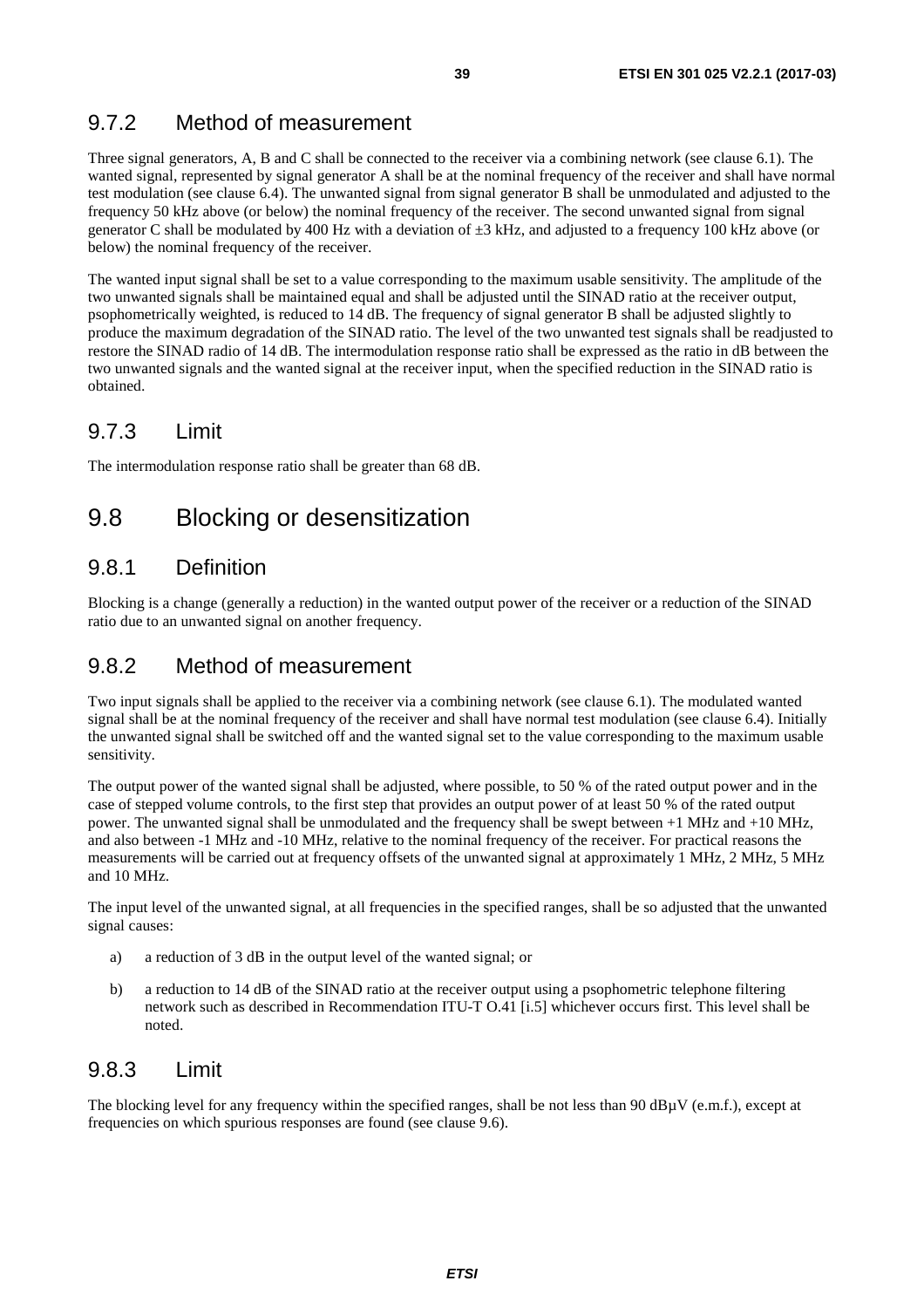### <span id="page-39-0"></span>9.9 Spurious emissions

### 9.9.1 Definition

Spurious emissions from the receiver are components at any frequency, present at the receiver input port.

The level of spurious emissions shall be measured as the power level at the antenna.

### 9.9.2 Method of measuring the power level

Spurious emissions shall be measured as the power level of any discrete signal at the input terminals of the receiver. The receiver input terminals are connected to a spectrum analyser or selective voltmeter having an input impedance of 50  $\Omega$  and the receiver is switched on.

If the detecting device is not calibrated in terms of power input, the level of any detected components shall be determined by a substitution method using a signal generator.

The measurements shall extend over the frequency range of 9 kHz to 2 GHz.

### 9.9.3 Limit

The power of any spurious emission shall not exceed 2 nW at any frequency in the range between 9 kHz and 2 GHz.

# 9.10 Receiver radiated spurious emissions

### 9.10.1 Definition

Radiated spurious emissions from the receiver are components at any frequency radiated by the equipment cabinet and the structure. This test is performed for both the telephony receiver and the DSC receiver.

### 9.10.2 Method of measurements

On a test site, selected from clause 5 of ETSI TS 103 052 [\[5](#page-9-0)], the equipment shall be placed at the specified height on a non-conducting support and in position closest to normal use as declared by the manufacturer.

The test antenna shall be orientated for vertical polarization and the length of the test antenna shall be chosen to correspond to the instantaneous frequency of the measuring receiver.

The output of the test antenna shall be connected to a measuring receiver.

The receiver shall be switched on without modulation, and measuring receiver shall be tuned over the frequency range 30 MHz to 2 GHz.

At each frequency at which a spurious component is detected:

- a) the test antenna shall be raised and lowered through the specified range of heights until a maximum signal level is detected on the measuring receiver;
- b) the receiver shall be rotated through 360° in the horizontal plane, until the maximum signal level is detected by the measuring receiver;
- c) the maximum signal level detected by the measuring receiver shall be noted;
- d) the receiver shall be replaced by a substitution antenna as defined in clause 5.3.2 of ETSI TS 103 052 [\[5](#page-9-0)];
- e) the substitution antenna shall be orientated for vertical polarization and the length of the substitution antenna shall be adjusted to correspond to the frequency of the spurious component detected;
- f) the substitution antenna shall be connected to a calibrated signal generator;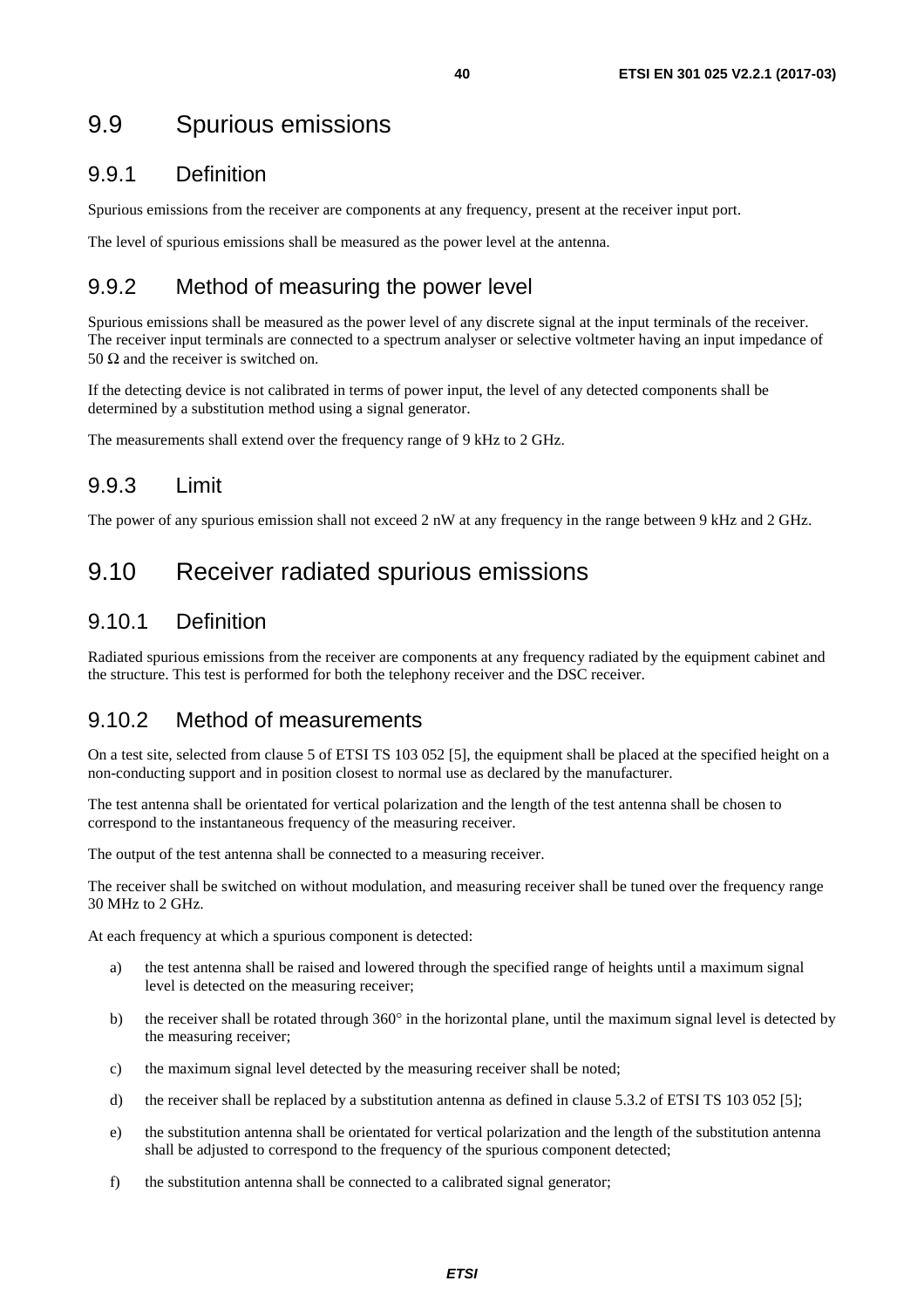- <span id="page-40-0"></span>g) the frequency of the calibrated signal generator shall be set to the frequency of the spurious component detected;
- h) the input attenuator setting of the measuring receiver shall be adjusted in order to increase the sensitivity of the measuring receiver, if necessary;
- i) the test antenna shall be raised and lowered through the specified range of heights to ensure that the maximum signal is received;
- j) the input signal to the substitution antenna shall be adjusted to the level that produces a level detected by the measuring receiver that is equal to the level noted while the spurious component was measured, corrected for the change of input attenuator setting of the measuring receiver;
- k) the input level to the substitution antenna shall be recorded as power level, corrected for the change of input attenuator setting of the measuring receiver;
- l) the measurement shall be repeated with the test antenna and the substitution antenna orientated for horizontal polarization;
- m) the measure of the effective radiated power of the spurious components is larger of the two power levels recorded for spurious component at the input to the substitution antenna, corrected for the gain of the antenna if necessary.

### 9.10.3 Limit

The power of any spurious radiation shall not exceed 2 nW at any frequency in the range between 30 MHz and 2 GHz.

### 9.11 Receiver residual noise level

### 9.11.1 Definition

The receiver residual noise level is defined as the ratio, in dB, of the audio-frequency power of the noise and hum resulting from spurious effects of the power supply system or from other causes, to the audio-frequency power produced by a high-frequency signal of average level, modulated by the normal test modulation and applied to the receiver input.

### 9.11.2 Method of measurement

A test signal with a level of  $+30$  dB $\mu$ V (e.m.f.) at a carrier frequency equal to the nominal frequency of the receiver, and modulated by the normal test modulation specified in clause 6.4, shall be applied to the receiver input. An audio frequency load shall be connected to the output terminals of the receiver. The audio frequency power control shall be set so as to produce the rated output power level conforming to clause 9.1.

The output signal shall be measured by a r.m.s. voltmeter having a -6 dB bandwidth of at least 20 kHz. The modulation shall then be switched off and the audio-frequency output level measured again.

### 9.11.3 Limit

The receiver residual noise level shall not exceed -40 dB.

# 9.12 Squelch operation

#### 9.12.1 Definition

The purpose of the squelch facility is to mute the receiver audio output signal when the level of the signal at the receiver input is less than a given value.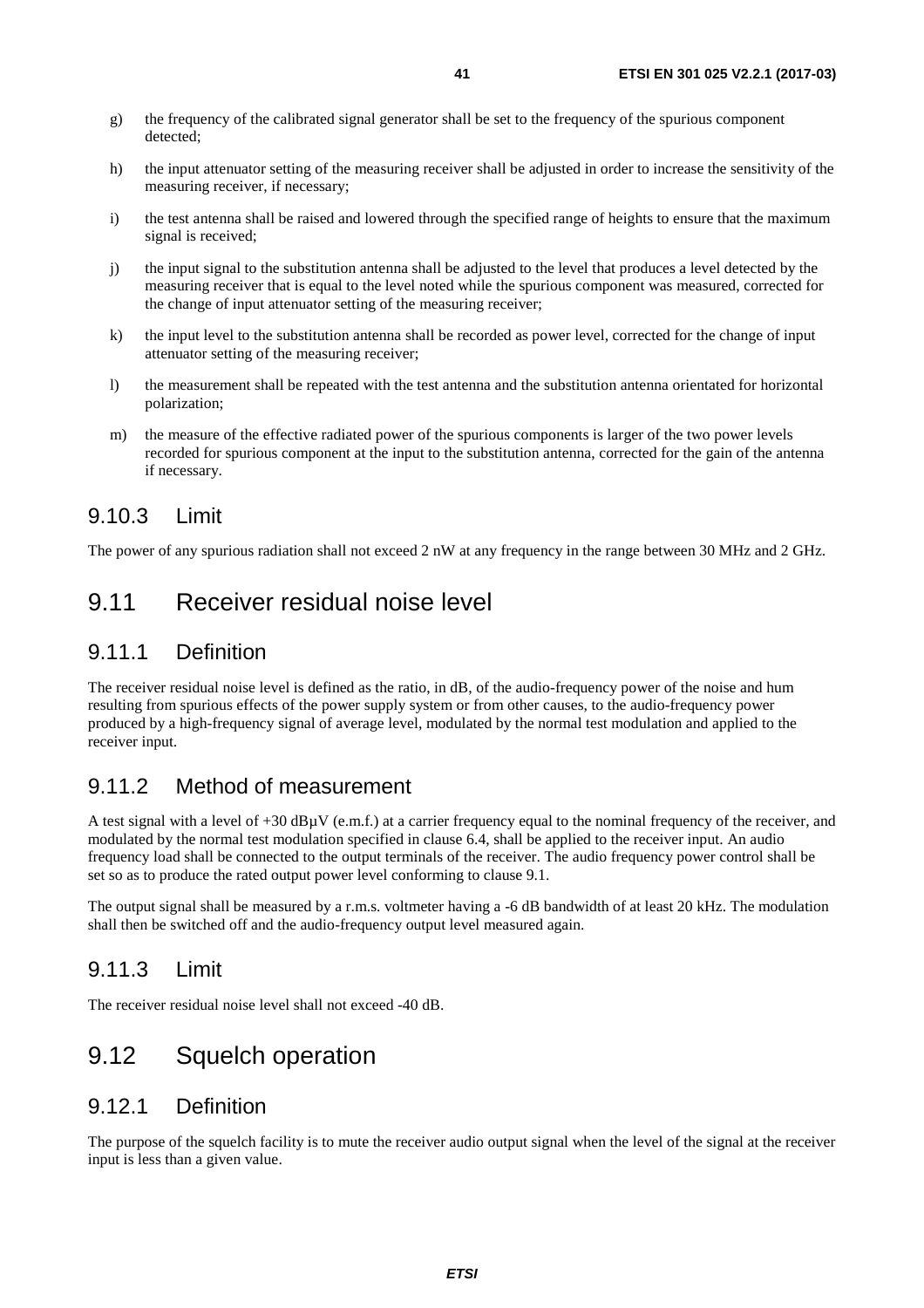### <span id="page-41-0"></span>9.12.2 Method of measurement

a) All equipment:

With the squelch facility switched off, a test signal of  $+30$  dB $\mu$ V, at a carrier frequency equal to the nominal frequency of the receiver and modulated by the normal test modulation specified in clause 6.4, shall be applied to the input terminals of the receiver. An audio frequency load and a psophometric filtering network (clause 9.3.1) shall be connected to the output terminals of the receiver. The receiver's audio frequency power control shall be set so as to produce the rated output power defined in clause 9.1.

The output signal shall be measured with the aid of an r.m.s. voltmeter.

 The input signal shall then be suppressed, the squelch facility switched on and the audio frequency output level measured again.

b) Equipment with a preset or automatic squelch:

 With the squelch facility switched off again, a test signal modulated by the normal test modulation shall be applied to the receiver input at a level of  $+6$  dB<sub>u</sub>V (e.m.f) and the receiver shall be set to produce at least 50 % of the rated output power. The level of the input signal shall then be reduced and the squelch facility shall be switched on. The input signal shall then be increased until the above-mentioned output power is reached. The SINAD ratio and the input level shall then be measured.

c) Equipment with a user operated continuously variable squelch:

With the squelch facility switched off, a test signal with normal test modulation shall be applied to the receiver input at a level of  $+6$  dB $\mu$ V (e.m.f), and the receiver shall be set to produce at least 50 % of the rated audio output power. The level of the input signal shall then be reduced and the squelch facility shall be switched on. The squelch shall then be at its maximum position and the level of the input signal increased until the output power returns to at least 50 % of the rated audio output power.

### 9.12.3 Limits

Under the conditions specified in a) clause 9.12.2, the audio frequency output power shall not exceed -40 dB relative to the rated output power.

Under the conditions specified in b) clause 9.12.2, the input level shall not exceed  $+6$  dB $\mu$ V (e.m.f.) and the SINAD ratio shall be at least 20 dB.

Under the conditions specified in c) clause 9.12.2, the input signal shall not exceed  $+6$  dB $\mu$ V (e.m.f.) when the control is set at maximum.

### 9.13 Squelch hysteresis

### 9.13.1 Definition

Squelch hysteresis is the difference in dB between the receiver input signal levels at which the squelch opens and closes.

### 9.13.2 Method of measurement

If there is any squelch control on the exterior of the equipment it shall be placed in its maximum muted position. With the squelch facility switched on, an unmodulated input signal at a carrier frequency equal to the nominal frequency of the receiver shall be applied to the input of the receiver at a level sufficiently low to avoid opening the squelch. The input signal shall be increased at the level just opening the squelch. This input level shall be recorded. With the squelch still open, the level of the input signal shall be slowly decreased until the squelch mutes the receiver audio output again.

### 9.13.3 Limit

The squelch hysteresis shall be between 3 dB and 6 dB.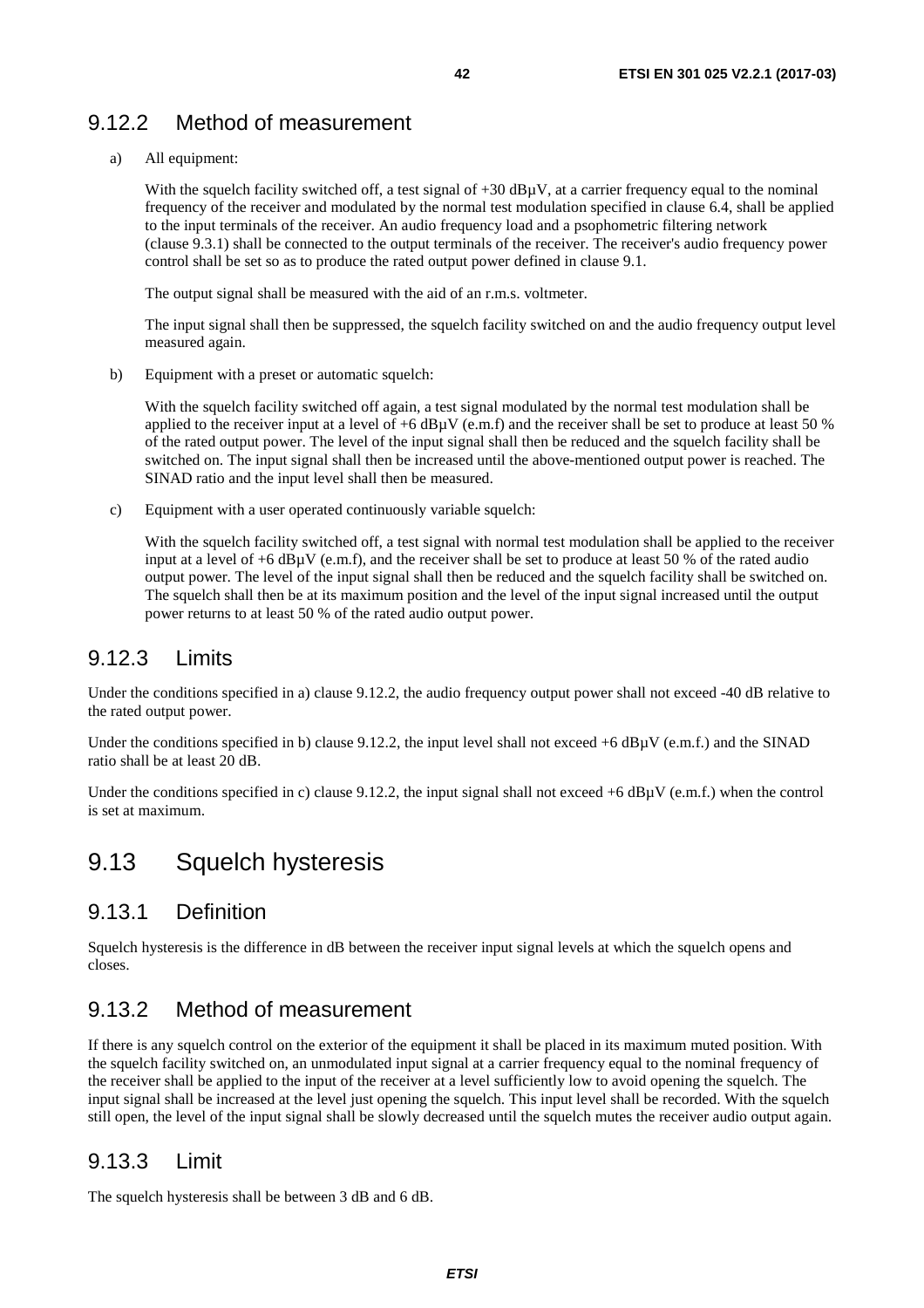# <span id="page-42-0"></span>9.14 Multiple watch characteristic

### 9.14.1 Definition

The scanning period is the time between the start of two successive samples of the priority channel in the absence of a signal on that channel.

The dwell time on the priority channel is the time between the start and finish of any sample of the priority channel in the absence of a signal on that channel.

The dwell time on the additional channel is the time between the start and finish of any sample of the additional channel.

### 9.14.2 Method of measurement

The equipment shall be adjusted to scan the priority channel and one additional channel.

The squelch shall be operational and so adjusted that the receiver just mutes on both the channels.

A test signal at the carrier frequency equal to the nominal frequency of the additional channel of the receiver, modulated by the normal test modulation (see clause 6.4) shall be connected to the receiver via a combining network (see clause 6.1). A second test signal with a frequency equal to the nominal frequency of the priority channel having no modulation shall be connected to the receiver via the other input of the combining network. The level of the two test signals shall be  $+12$  dB $\mu$ V (e.m.f.) at the receiver input.

A storage oscilloscope shall be connected to the audio output. Initially the output of the test signal on the priority channel shall be switched off. The scanning process is started and the output observed on the oscilloscope. The gap between and the duration of the audio bursts shall be measured. Now the test signal on the priority channel shall be switched on and the scanning shall stop on the priority channel after the last burst and within the dwell time on the priority channel. The measurement shall be carried out where the additional channel is a simplex channel and repeated where it is a duplex channel.

The measurements shall be made under normal and under extreme test conditions.

### 9.14.3 Limits

The scanning period shall not exceed 2 s.

The dwell time on the priority channel shall not exceed 150 ms.

The dwell time on the additional channel shall be between 850 ms and 2 s as indicated by the time of the gap between two output bursts.

# 10 Receiver for DSC decoder

### 10.1 Maximum usable sensitivity

### 10.1.1 Definition

The maximum usable sensitivity of the receiver is the minimum level of the signal (e.m.f.) at the nominal frequency of the receiver which when applied to the receiver input with a test modulation will produce a bit error ratio of  $10^{-2}$ .

### 10.1.2 Method of measurement

DSC standard test signal (see clause 6.9) containing DSC calls shall be applied to the receiver input. The input level shall be 0 dBμV under normal test conditions (see clause 6.13) and +6 dBμV under extreme test conditions (see clauses 6.14.1 and 6.14.2 applied simultaneously).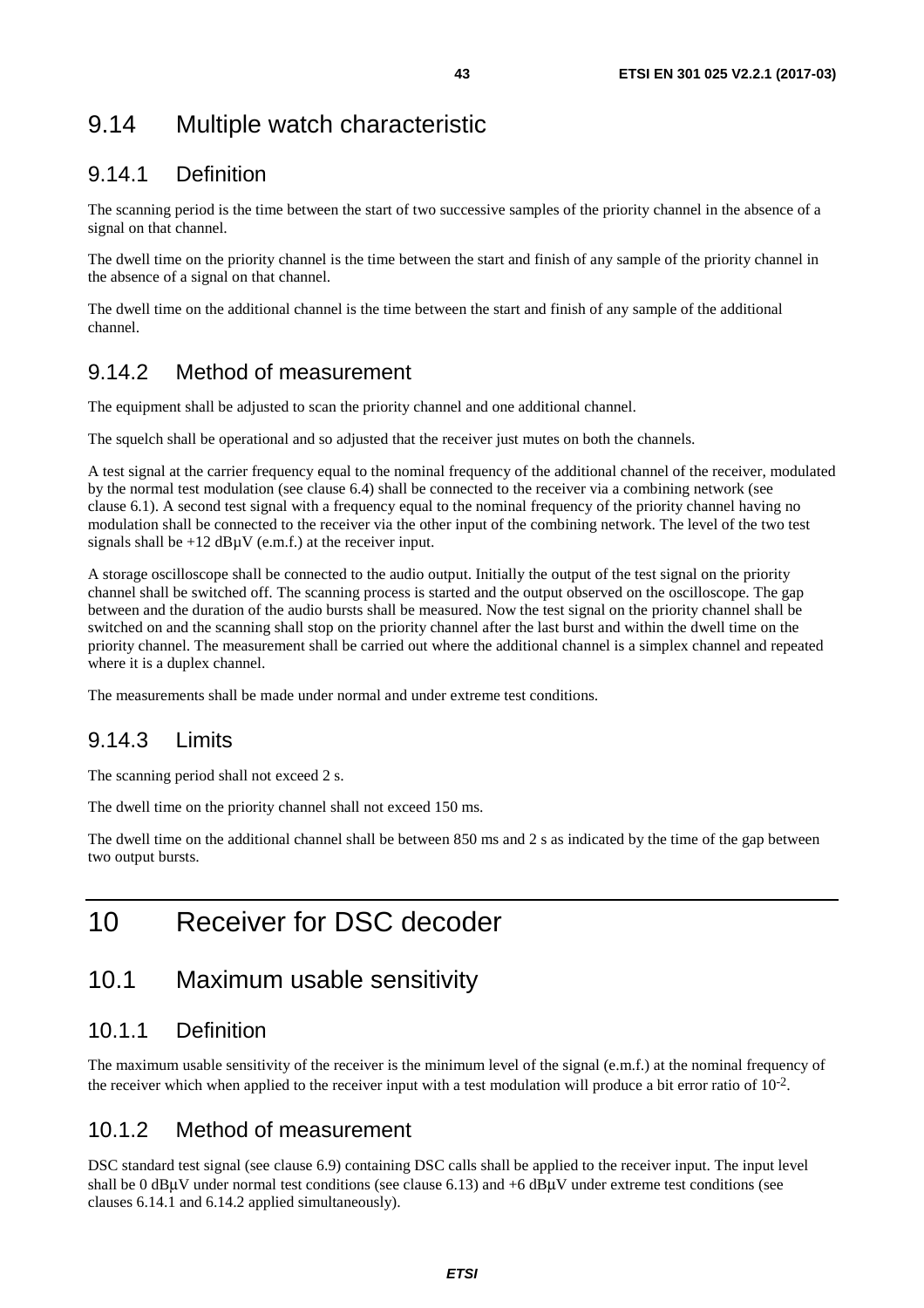<span id="page-43-0"></span>The measurement shall be repeated under normal test conditions at the nominal carrier frequency  $\pm 1.5$  kHz.

The bit error ratio in the decoder output shall be determined as described in clause 6.10.

#### 10.1.3 Limits

The bit error ratio shall be equal to or less than  $10^{-2}$ .

### 10.2 Co-channel rejection

### 10.2.1 Definition

The co-channel rejection is a measure of the capability of the receiver to receive a wanted modulated signal without exceeding a given degradation due to the presence of an unwanted modulated signal, both signals being at the nominal frequency of the receiver.

#### 10.2.2 Method of measurement

The two input signals shall be connected to the receiver input terminal via a combining network (see clause 6.1). The wanted signal shall be the DSC standard test signal (see clause 6.9) containing DSC calls. The level of the wanted signal shall be +3 dBuV. The unwanted signal shall be modulated by 400 Hz with a deviation of  $\pm 3$  kHz. Both input signals shall be at the nominal frequency of the receiver under test and the measurement shall be repeated for displacements of the unwanted signal of up to  $\pm 3$  kHz.

The input level of the unwanted signal shall be -5 dBuV.

The bit error ratio in the decoder output shall be determined as described in clause 6.10.

### 10.2.3 Limits

The bit error ratio shall be equal to or less than  $10^{-2}$ .

### 10.3 Adjacent channel selectivity

#### 10.3.1 Definition

The adjacent channel selectivity is a measure of the capability of the receiver to receive a wanted modulated signal without exceeding a given degradation due to the presence of an unwanted modulated signal which differs in frequency from the wanted signal by 25 kHz.

#### 10.3.2 Method of measurement

The two input signals shall be connected to the receiver input terminal via a combining network (see clause 6.1).

The wanted signal shall be the DSC standard test signal (see clause 6.9) containing DSC calls. The level of the wanted signal shall be  $+3$  dB $\mu$ V under normal test conditions and  $+9$  dB $\mu$ V under extreme test conditions.

The unwanted signal shall be modulated to 400 Hz with a deviation of  $\pm 3$  kHz. The unwanted signal shall be tuned to the centre frequency of the upper adjacent channel. The input level of the unwanted signal shall be 73 dBµV under normal test conditions and 63 dBµV under extreme test conditions.

The bit error ratio in the decoder output shall be determined as described in clause 6.10.

The measurement shall be repeated with the unwanted signal tuned to the centre frequency of the lower adjacent channel.

The measurement shall be carried out under normal test conditions (see clause 6.13) and under extreme test conditions (see clauses 6.14.1 and 6.14.2 applied simultaneously).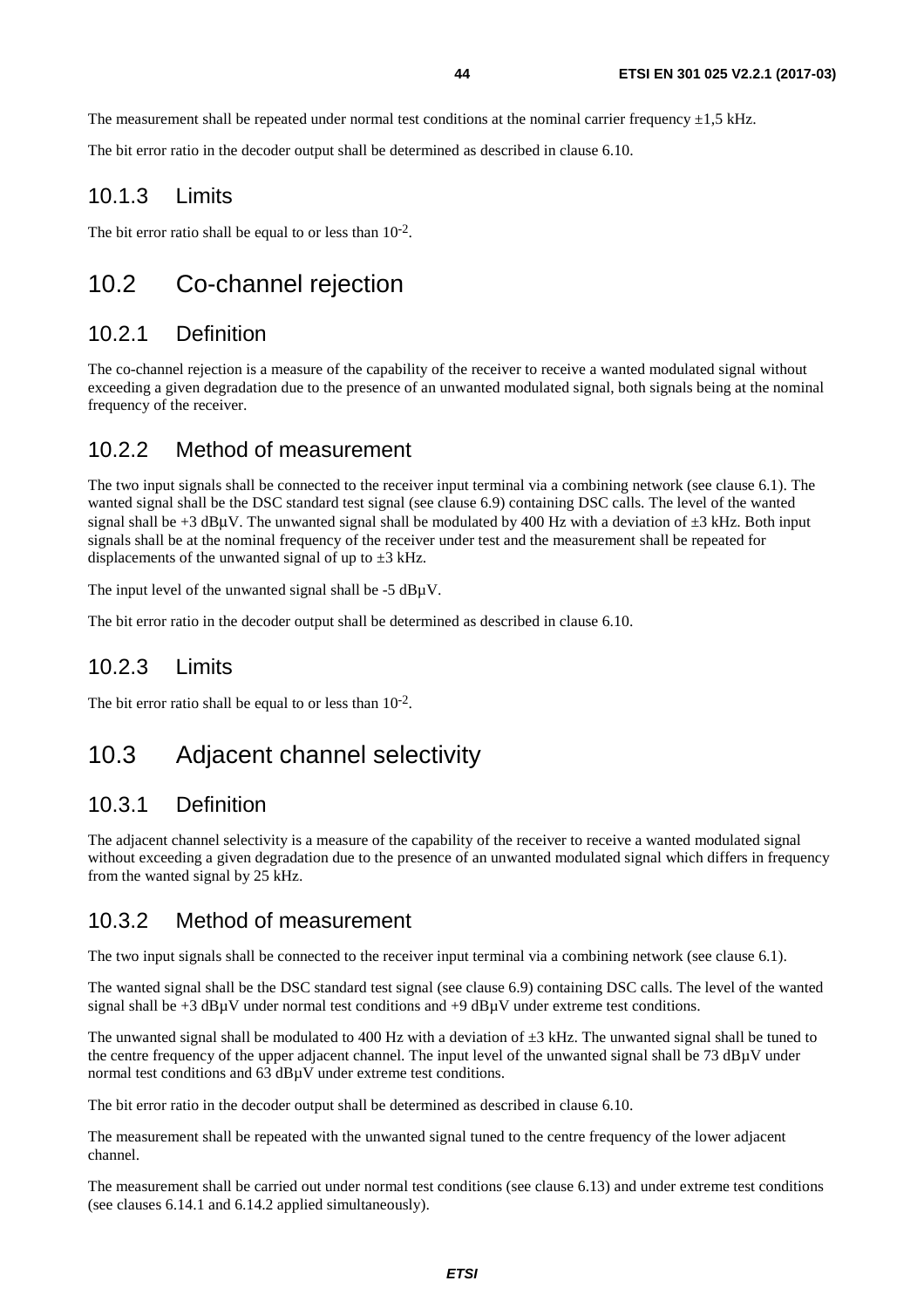### <span id="page-44-0"></span>10.3.3 Limits

The bit error ratio shall be equal to or less than  $10^{-2}$ .

### 10.4 Spurious response and blocking immunity

### 10.4.1 Definition

The spurious response and blocking immunity is a measure of the capability of the receiver to receive a wanted modulated signal without exceeding a given degradation due to the presence of an unwanted modulated signal with frequencies outside the pass band of the receiver.

### 10.4.2 Method of measurement

The two input signals shall be connected to the receiver input terminal via a combining network (see clause 6.1).

The wanted signal shall be the DSC standard test signal (see clause 6.9) containing DSC calls. The level of the wanted signal shall be  $+3$  dB $\mu$ V.

For the spurious response test the unwanted signal shall be unmodulated. The frequency shall be varied over the range 9 kHz to 2 GHz with the exception of the channel of the wanted signal and its adjacent channels. The unwanted signal level shall be 73 dBµV. Where spurious response occurs, the bit error ratio shall be determined.

For the blocking test the unwanted signal shall be unmodulated. The frequency shall be varied between -10 MHz and -1 MHz and also between +1 MHz and +10 MHz relative to the nominal frequency of the wanted signal. The unwanted signal shall be at a level of 93  $dB\mu V$ . Where blocking occurs, the bit error ratio shall be determined.

The bit error ratio in the decoder output shall be determined as described in clause 6.10.

### 10.4.3 Limits

The bit error ratio shall be equal to or less than  $10^{-2}$ .

### 10.5 Intermodulation response

### 10.5.1 Definition

The intermodulation response is a measure of the capability of the receiver to receive a wanted modulated signal without exceeding a given degradation due to the presence of two or more unwanted signals with a specific frequency relationship to the wanted signal frequency.

### 10.5.2 Method of measurement

The three input signals shall be connected to the receiver input terminal via a combining network (see clause 6.1).

The wanted signal represented by signal generator A shall be at the nominal frequency of the receiver and shall be the DSC standard test signal (see clause 6.9) containing DSC calls. The level of the wanted signal shall be +3 dBµV.

The unwanted signals shall be applied, both at the same level. The unwanted signal from signal generator B shall be unmodulated and adjusted to a frequency 50 kHz above (or below) the nominal frequency of the receiver. The second unwanted signal from signal generator C shall be modulated by 400 Hz with a deviation of  $\pm 3$  kHz and adjusted to a frequency 100 kHz above (or below) the nominal frequency of the receiver.

The input level of the unwanted signals shall be 68 dB $\mu$ V.

The bit error ratio in the decoder output shall be determined as described in clause 6.10.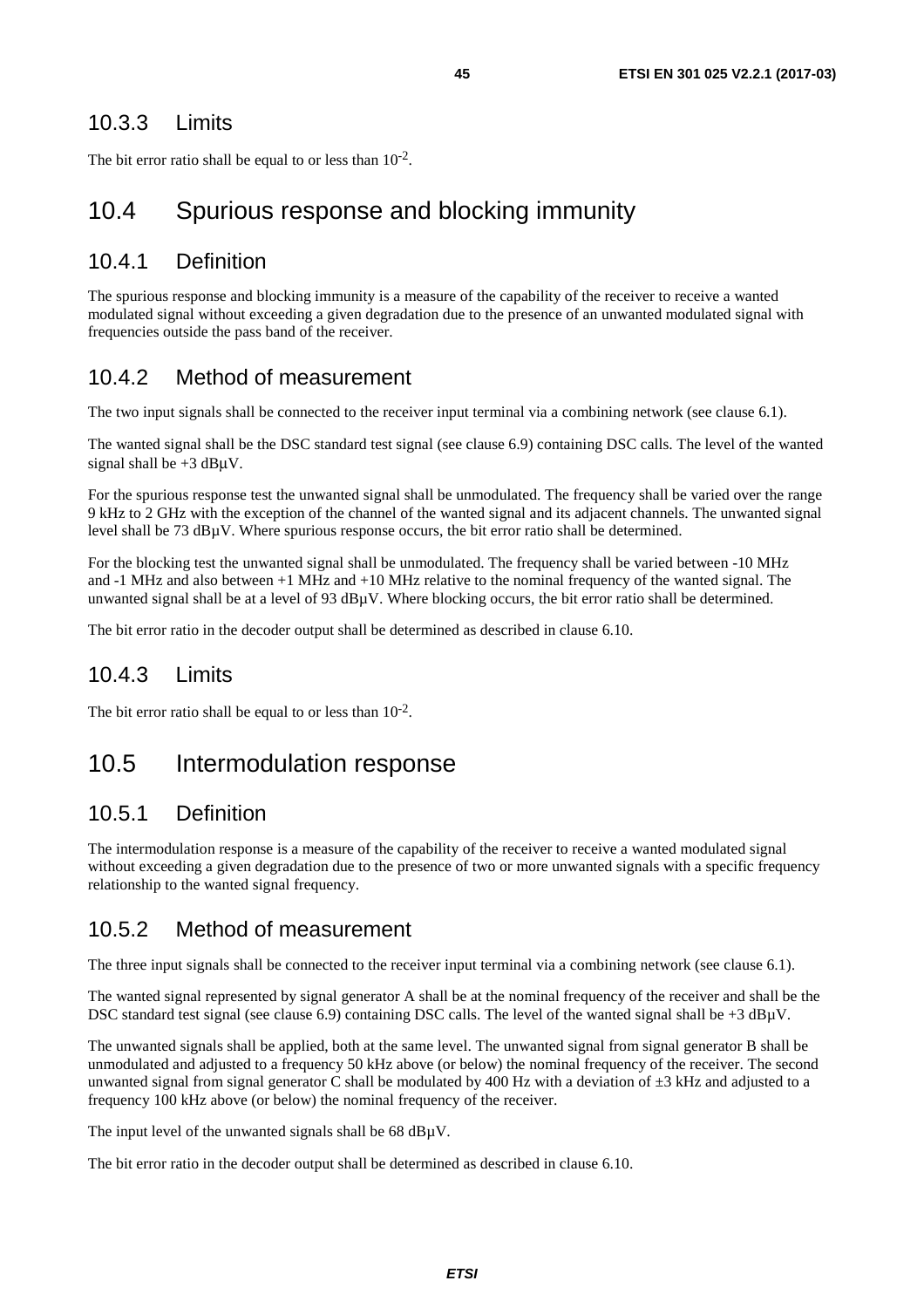### <span id="page-45-0"></span>10.5.3 Limits

The bit error ratio shall be equal to or less than  $10^{-2}$ .

### 10.6 Dynamic range

#### 10.6.1 Definition

The dynamic range of the equipment is the range from the minimum to the maximum level of a radio frequency input signal at which the bit error ratio in the output of the decoder does not exceed a specified value.

### 10.6.2 Method of measurement

A test signal in accordance with the DSC standard test signal (see clause 6.9) containing consecutive DSC calls, shall be applied to the receiver input. The level of the test signal shall alternate between  $100 \text{ dB}_{\text{H}}V$  and  $0 \text{ dB}_{\text{H}}V$ .

The bit error ratio in the decoder output shall be determined as described in clause 6.10.

### 10.6.3 Limit

The bit error ratio shall be equal to or less than  $10^{-2}$ .

### 10.7 Spurious emissions

#### 10.7.1 Definition

Spurious emissions from the receiver are components at any frequency, present at the receiver input port.

The level of spurious emissions shall be measured as the power level at the antenna.

### 10.7.2 Method of measuring the power level

Spurious emissions shall be measured as the power level of any discrete signal at the input terminals of the receiver. The receiver input terminals are connected to a spectrum analyser or selective voltmeter having an input impedance of 50 Ω and the receiver is switched on.

If the detecting device is not calibrated in terms of power input, the level of any detected components shall be determined by a substitution method using a signal generator.

The measurements shall extend over the frequency range of 9 kHz to 2 GHz.

### 10.7.3 Limit

The power of any spurious emission shall not exceed 2 nW at any frequency in the range between 9 kHz and 2 GHz.

# 10.8 Simultaneous reception

#### 10.8.1 Definition

Simultaneous reception is the ability of the unit to correctly receive DSC traffic and radiotelephony traffic at the same time.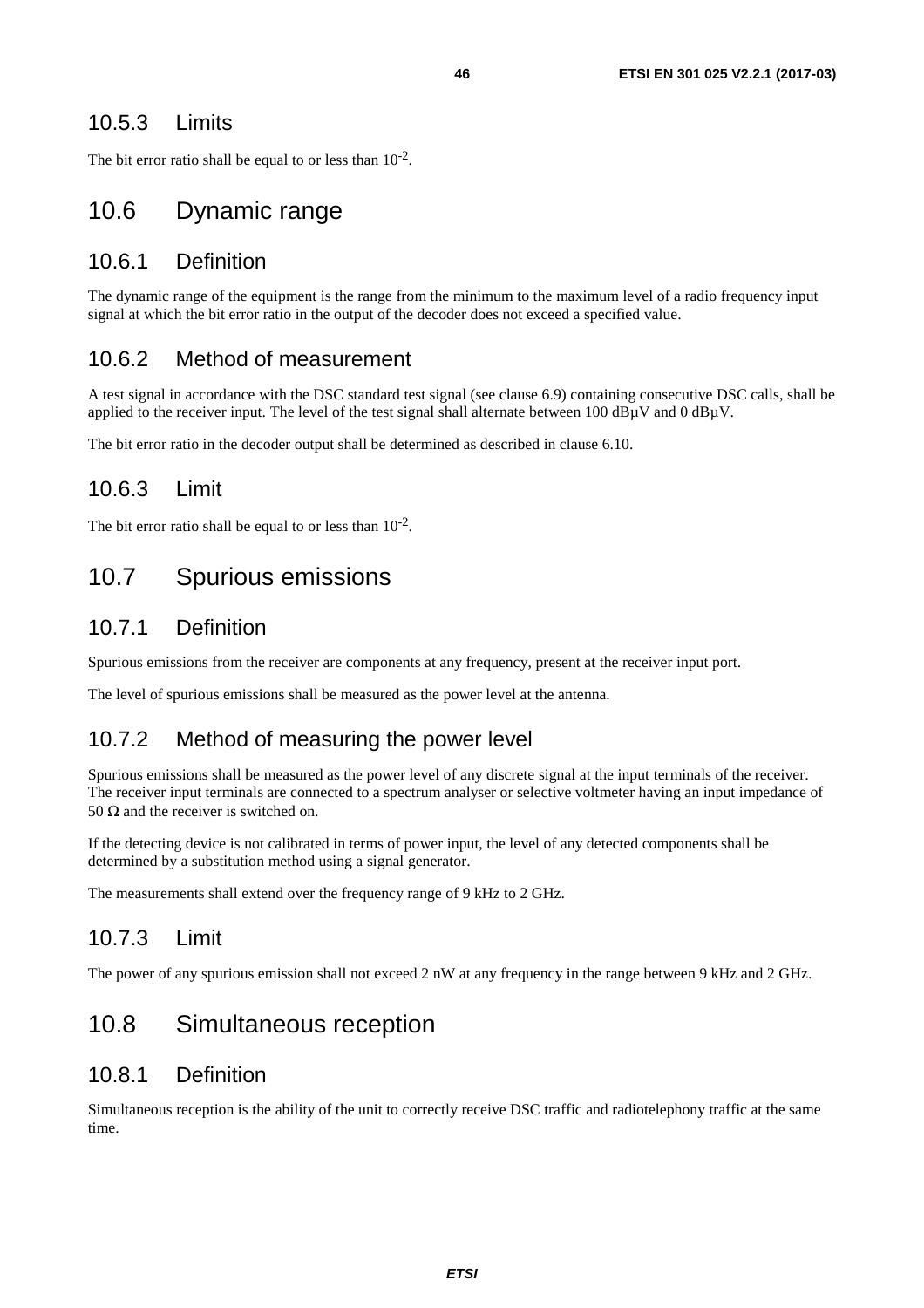### <span id="page-46-0"></span>10.8.2 Method of measurement

The radiotelephone shall be set for operation on channel 16.

Two input signals shall be connected to the receiver input terminal via combining network (see clause 6.1).

The radiotelephone test signal shall be at a carrier frequency equal to the nominal frequency of the receiver, modulated by the normal test modulation (see clause 6.4) shall be applied to the receiver input.

An audiofrequency load and a measuring instrument for measuring SINAD ratio (through a psophometric network as specified in clause 9.3.1) shall be connected to the receiver output terminals.

The radiotelephone test signal level shall be set for  $+20$  dB $\mu$ V.

The SINAD shall be measured with and without the presence of the DSC test signal.

The DSC standard test signal input level shall be 0 dB $\mu$ V (see clause 6.9) containing DSC calls.

The bit error ratio in the decoder output shall be determined as described in clause 6.10.

#### 10.8.3 Limits

For radiotelephony operation the SINAD ratio shall be no less than 20 dB in the presence of the DSC test signal.

The DSC bit error ratio shall be equal to or less than  $10^{-2}$ .

### 10.9 DSC Signalling

#### 10.9.1 Display

The radio shall comply with the display requirements given in clause 4.1 of ETSI EN 300 338-3 [\[2](#page-9-0)].

#### 10.9.2 Watchkeeping receiver

The radio shall comply with the watchkeeping receiver requirements given in clause 5.1.1 of ETSI EN 300 338-3 [\[2\]](#page-9-0).

#### 10.9.3 Individual DSC calls

The radio shall comply with the individual calls requirements given in clause 5.2.2 of ETSI EN 300 338-3 [\[2](#page-9-0)].

#### 10.9.4 All ships calls

The radio shall comply with the all ships calls requirements given in clause 5.2.3 of ETSI EN 300 338-3 [[2\]](#page-9-0).

#### 10.9.5 DSC call functionality

The radio shall comply with the DSC call functionality requirements given in clause 5.2.4 of ETSI EN 300 338-3 [\[2](#page-9-0)].

#### 10.9.6 DSC message composition

The radio shall comply with the DSC message composition requirements given in clause 6.2.1 of ETSI EN 300 338-3 [\[2](#page-9-0)].

#### 10.9.7 Prioritized wait

The radio shall comply with the prioritized wait requirements given in clause 6.2.2 of ETSI EN 300 338-3 [\[2](#page-9-0)].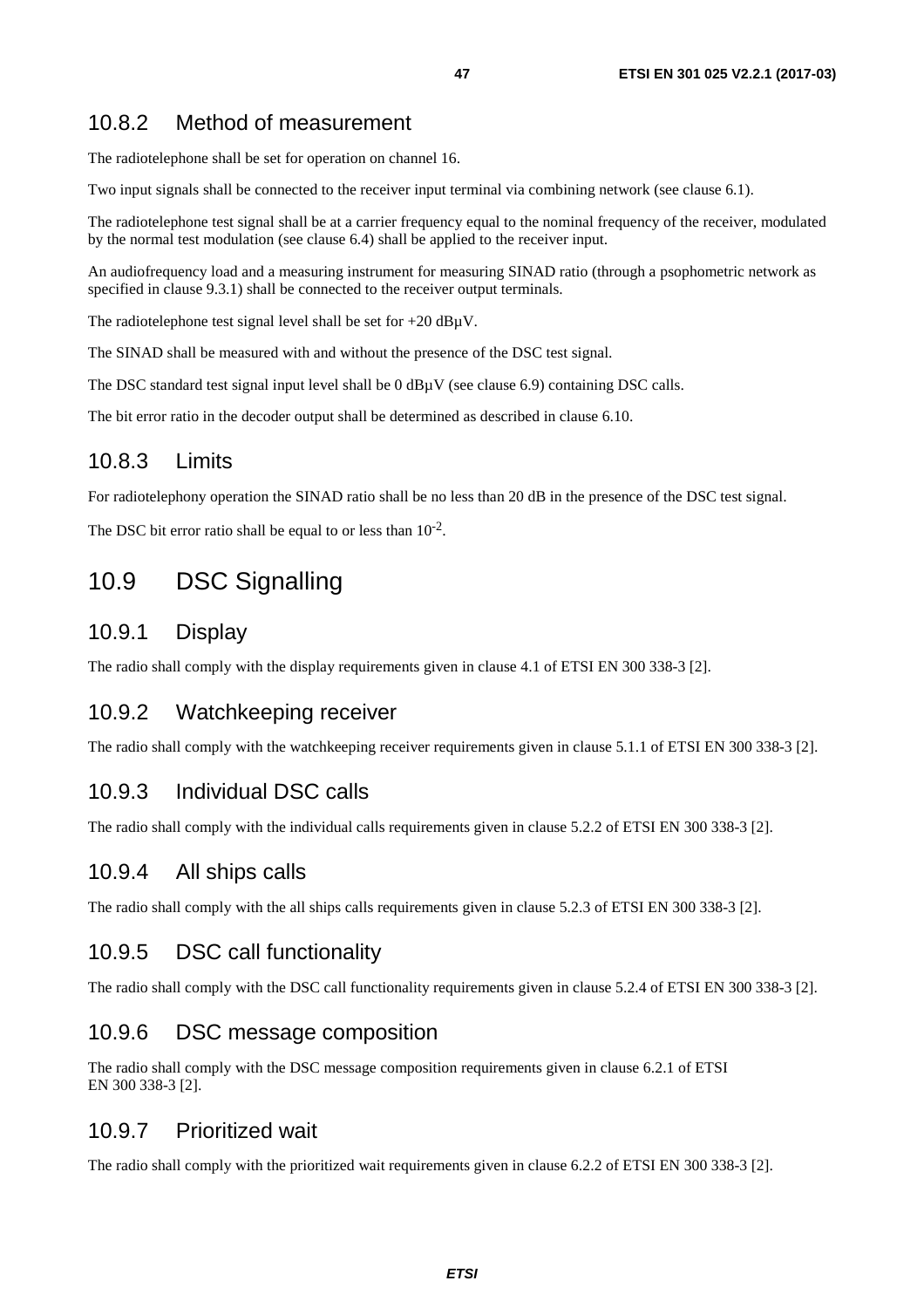#### <span id="page-47-0"></span>10.9.8 Alarms

The radio shall comply with the alarms requirements given in clause 6.2.3 of ETSI EN 300 338-3 [\[2](#page-9-0)].

#### 10.9.9 Standby

The radio shall comply with the standby requirements given in clause 6.3 of ETSI EN 300 338-3 [\[2](#page-9-0)].

#### 10.9.10 Sending distress automated requirements

The radio shall comply with the sending distress automated requirements given in clause 6.4.2 of ETSI EN 300 338-3 [\[2](#page-9-0)] except that the "Sending distress" procedure shown in figure 1 of ETSI EN 300 338-3 [\[2](#page-9-0)] should be treated as an example and not as a mandatory requirement.

### 10.9.11 Display- sending distress

The radio shall comply with the display requirements given in clause 6.4.3 of ETSI EN 300 338-3 [[2\]](#page-9-0).

#### 10.9.12 Distress button sub procedure

The radio shall comply with the dedicated distress button sub procedure requirements given in clause 6.4.4 of ETSI EN 300 338-3 [\[2](#page-9-0)] except for the following requirement (bullet c) of ETSI EN 300 338-3 [\[2](#page-9-0)]): "*when releasing the button the radio shall return to its previous state*", which shall be optional.

#### 10.9.13 Transmission of the alert attempt

The radio shall comply with the transmission of the alert attempt requirements given in clause 6.4.5 of ETSI EN 300 338-3 [\[2](#page-9-0)].

#### 10.9.14 Updating position

The radio shall comply with the updating position requirements given in clause 6.4.6 of ETSI EN 300 338-3 [\[2](#page-9-0)].

#### 10.9.15 Handling received DSC messages - sending distress

The radio shall comply with the requirements for handling received DSC messages given in clause 6.4.7 of ETSI EN 300 338-3 [\[2](#page-9-0)].

#### 10.9.16 Alarms - sending distress

The radio shall comply with the alarms requirements given in clause 6.4.8 of ETSI EN 300 338-3 [\[2](#page-9-0)].

#### 10.9.17 Determining subsequent communications - sending distress

The radio shall comply with the requirements given in clause 6.4.9 of ETSI EN 300 338-3 [\[2](#page-9-0)].

#### 10.9.18 Automated tuning - sending distress

The radio shall comply with the requirements given in clause 6.4.10 of ETSI EN 300 338-3 [\[2](#page-9-0)].

#### 10.9.19 Cancelling the distress alert

The radio shall comply with the distress cancel requirements given in clause 6.4.11 of ETSI EN 300 338-3 [\[2\]](#page-9-0).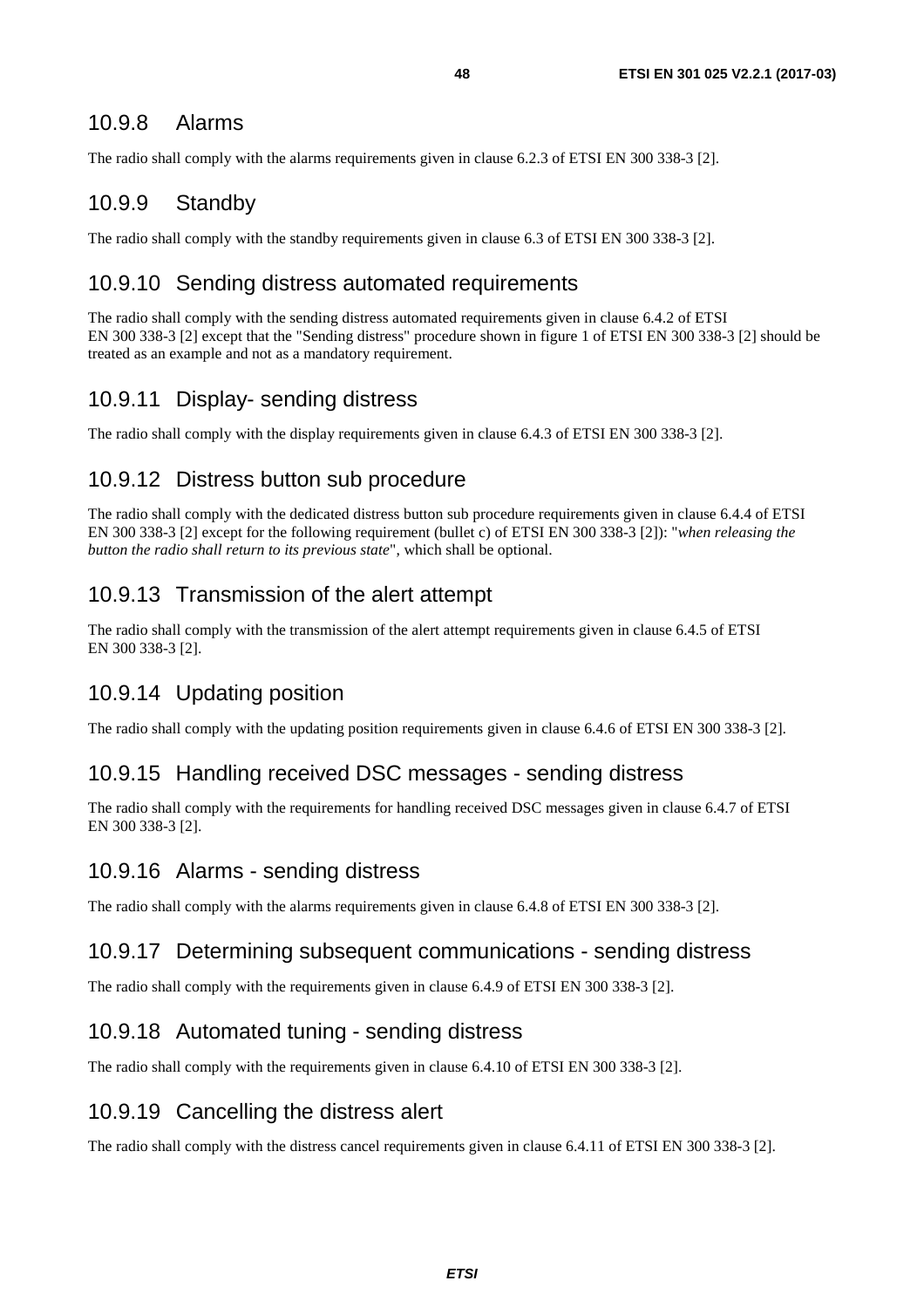### <span id="page-48-0"></span>10.9.20 Acknowledgements - sending distress

The radio shall comply with the acknowledgements requirements given in clause 6.4.12 of ETSI EN 300 338-3 [\[2](#page-9-0)].

### 10.9.21 Termination - sending distress

The radio shall comply with the termination requirements given in clause 6.4.13 of ETSI EN 300 338-3 [[2\]](#page-9-0).

### 10.9.22 Warnings - sending distress

The radio shall comply with the warnings requirements given in clause 6.4.14 of ETSI EN 300 338-3 [\[2](#page-9-0)].

### 10.9.23 Tasks - receiving distress

The radio shall comply with the task requirements given in clause 6.5.2 of ETSI EN 300 338-3 [[2\]](#page-9-0) except that the "received distress automated" procedure shown in figure 2 of ETSI EN 300 338-3 [[2](#page-9-0)] should be treated as an example and not as a mandatory requirement.

### 10.9.24 Display - receiving distress

The radio shall comply with the display requirements given in clause 6.5.3 of ETSI EN 300 338-3 [[2\]](#page-9-0).

### 10.9.25 Handling received DSC messages - receiving distress

The radio shall comply with the requirements for handling received DSC messages given in clause 6.5.4 of ETSI EN 300 338-3 [\[2](#page-9-0)].

#### 10.9.26 Alarms - receiving distress

The radio shall comply with the alarms requirements given in clause 6.5.5 of ETSI EN 300 338-3 [\[2](#page-9-0)].

#### 10.9.27 Determining subsequent communications - receiving distress

The radio shall comply with the requirements given in clause 6.5.6 of ETSI EN 300 338-3 [\[2](#page-9-0)].

#### 10.9.28 Automated tuning - receiving distress

The radio shall comply with the requirements given in clause 6.5.7 of ETSI EN 300 338-3 [\[2](#page-9-0)].

#### 10.9.29 Acknowledgements - receiving distress

The radio shall comply with the acknowledgements requirements given in clause 6.5.8 of ETSI EN 300 338-3 [\[2](#page-9-0)].

### 10.9.30 Termination - receiving distress

The radio shall comply with the termination requirements given in clause 6.5.9 of ETSI EN 300 338-3 [[2\]](#page-9-0).

### 10.9.31 Warnings - receiving distress

The radio shall comply with the warnings requirements given in clause 6.5.10 of ETSI EN 300 338-3 [\[2](#page-9-0)].

### 10.9.32 Tasks - sending non distress

The radio shall comply with the task requirements given in clause 6.6.2 of ETSI EN 300 338-3 [[2\]](#page-9-0) except that the "Sending non distress automated" procedure shown in figure 3 of ETSI EN 300 338-3 [\[2](#page-9-0)] should be treated as an example and not as a mandatory requirement.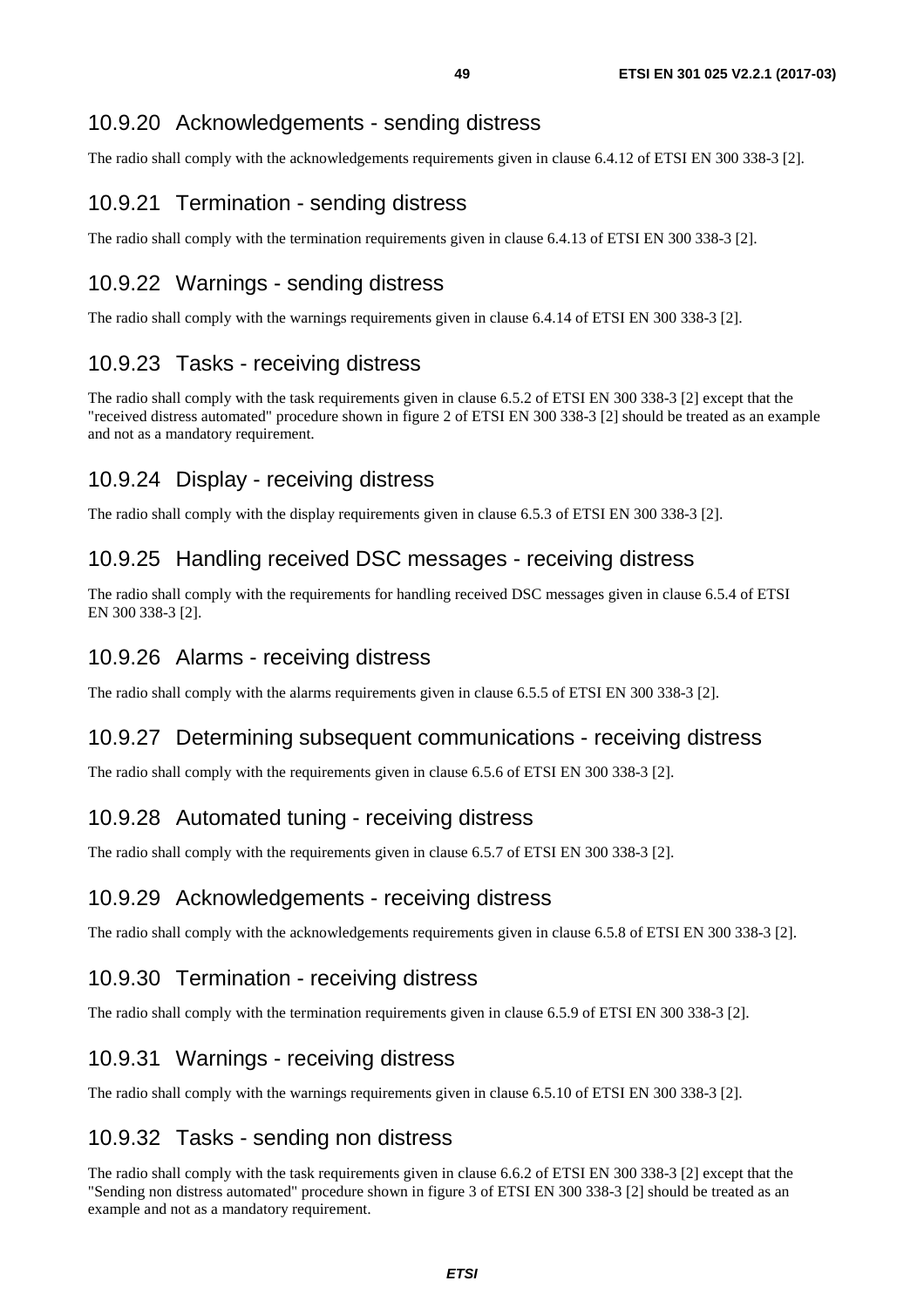### <span id="page-49-0"></span>10.9.33 Display - sending non distress

The radio shall comply with the display requirements given in clause 6.6.3 of ETSI EN 300 338-3 [[2\]](#page-9-0).

### 10.9.34 Handling received DSC messages - sending non distress

The radio shall comply with the requirements for handling received DSC messages given in clause 6.6.4 of ETSI EN 300 338-3 [\[2](#page-9-0)].

### 10.9.35 Alarms - sending non distress

The radio shall comply with the alarms requirements given in clause 6.6.5 of ETSI EN 300 338-3 [\[2](#page-9-0)].

### 10.9.36 Automated tuning - sending non distress

The radio shall comply with the requirements given in clause 6.6.6 of ETSI EN 300 338-3 [\[2](#page-9-0)].

### 10.9.37 Delayed acknowledgements - sending non distress

The radio shall comply with the acknowledgements requirements given in clause 6.6.7 of ETSI EN 300 338-3 [\[2](#page-9-0)].

### 10.9.38 Termination - sending non distress

The radio shall comply with the termination requirements given in clause 6.6.8 of ETSI EN 300 338-3 [[2\]](#page-9-0).

### 10.9.39 Warnings - sending non distress

The radio shall comply with the warnings requirements given in clause 6.6.9 of ETSI EN 300 338-3 [\[2](#page-9-0)].

### 10.9.40 Tasks - receiving non distress

The radio shall comply with the task requirements given in clause 6.7.2 of ETSI EN 300 338-3 [[2\]](#page-9-0) except that the "Receiving non distress" procedure shown in figure 4 of ETSI EN 300 338-3 [[2\]](#page-9-0) should be treated as an example and not as a mandatory requirement.

### 10.9.41 Display - receiving non distress

The radio shall comply with the display requirements given in clause 6.7.3 of ETSI EN 300 338-3 [[2\]](#page-9-0).

### 10.9.42 Handling received DSC messages - receiving non distress

The radio shall comply with the requirements for handling received DSC messages given in clause 6.7.4 of ETSI EN 300 338-3 [\[2](#page-9-0)].

### 10.9.43 Alarms - receiving non distress

The radio shall comply with the alarms requirements given in clause 6.7.5 of ETSI EN 300 338-3 [\[2](#page-9-0)].

### 10.9.44 Automated tuning - receiving non distress

The radio shall comply with the requirements given in clause 6.7.6 of ETSI EN 300 338-3 [\[2](#page-9-0)].

### 10.9.45 Acknowledgements - receiving non distress

The radio shall comply with the acknowledgements requirements given in clause 6.7.7 of ETSI EN 300 338-3 [\[2](#page-9-0)].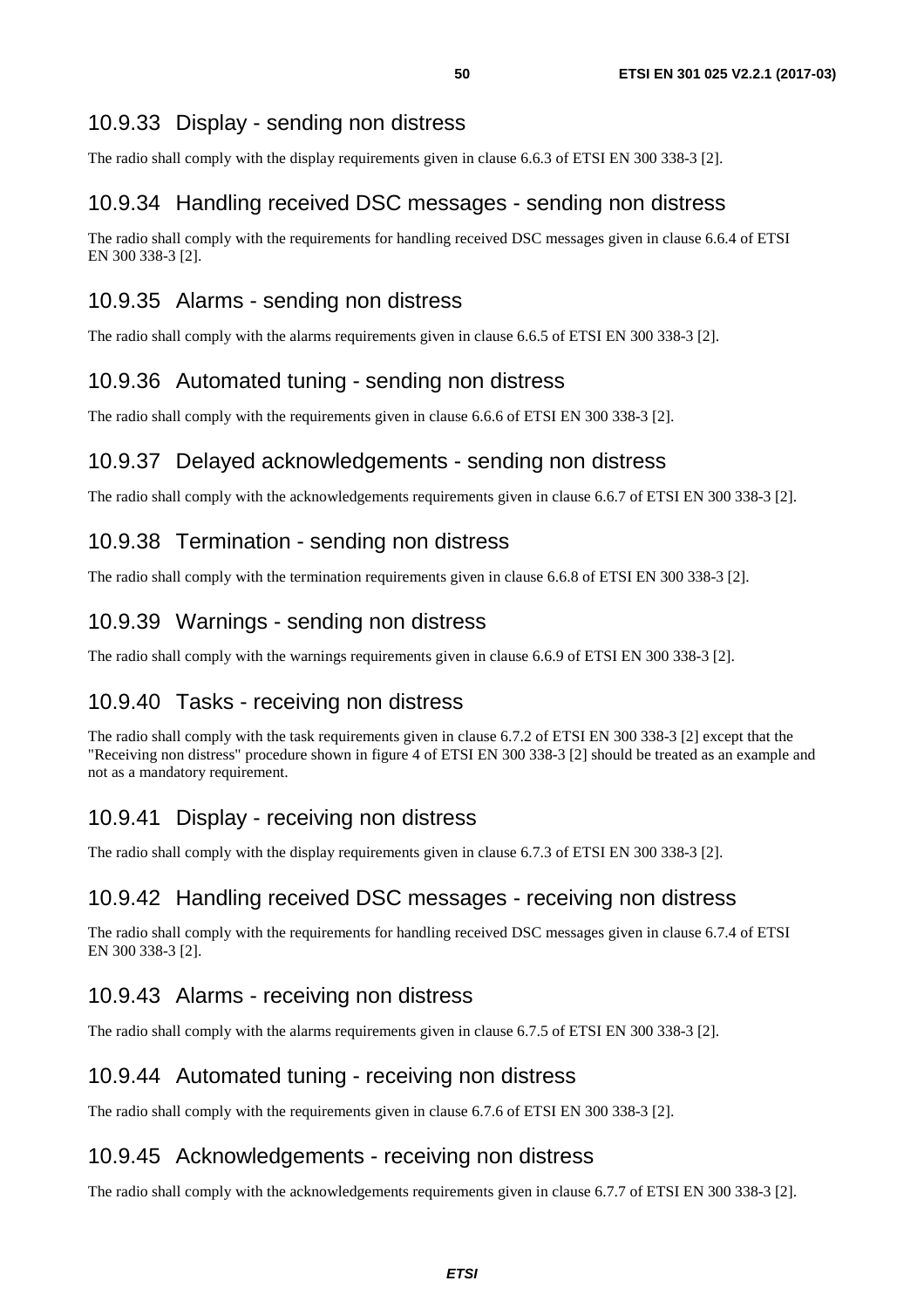### <span id="page-50-0"></span>10.9.46 Termination - receiving non distress

The radio shall comply with the termination requirements given in clause 6.7.8 of ETSI EN 300 338-3 [[2\]](#page-9-0).

### 10.9.47 Warnings - receiving non distress

The radio shall comply with the warnings requirements given in clause 6.7.9 of ETSI EN 300 338-3 [\[2](#page-9-0)].

### 10.9.48 Communication automated procedure

The radio shall comply with the requirements given in clause 6.8.1 of ETSI EN 300 338-3 [\[2](#page-9-0)] except that the bullets (i) - (iii) describing which specific events should result in the communication automated procedure shall be optional.

### 10.9.49 Tasks - communication

The radio shall comply with the task requirements given in clause 6.8.2 of ETSI EN 300 338-3 [[2\]](#page-9-0).

### 10.9.50 Display - communication

The radio shall comply with the display requirements given in clause 6.8.3 of ETSI EN 300 338-3 [[2\]](#page-9-0).

### 10.9.51 Handling received DSC messages - communication

The radio shall comply with the requirements for handling received DSC messages given in clause 6.8.4 of ETSI EN 300 338-3 [\[2](#page-9-0)].

### 10.9.52 Tuning of the receiver and transmitter - communication

The radio shall comply with the requirements given in clause 6.8.5 of ETSI EN 300 338-3 [\[2](#page-9-0)].

### 10.9.53 Termination - communication

The procedure shall be able to be terminated either by the user or automatic timeout.

### 10.9.54 Tasks of handling incoming calls while engaged

The radio shall comply with the task requirements given in clause 6.9.2 of ETSI EN 300 338-3 [[2\]](#page-9-0), except that clauses 6.9.2.1 and 6.9.2.2 shall be optional.

### 10.9.55 Termination of automated procedures

The radio shall comply with the requirements given in clause 6.9.2.3 of ETSI EN 300 338-3 [\[2](#page-9-0)].

### 10.9.56 Actions after termination of an automated procedure

The radio shall comply with the requirements given in clause 6.9.2.4 of ETSI EN 300 338-3 [\[2](#page-9-0)] except that bullet (b) need not apply.

### 10.9.57 Putting automated procedures on hold

The radio may comply with the requirements given in clause 6.9.2.5 of ETSI EN 300 338-3 [\[2](#page-9-0)].

### 10.9.58 Controlling non-terminated automated procedures on hold

The radio may comply with the requirements given in clause 6.9.2.6 of ETSI EN 300 338-3 [\[2](#page-9-0)].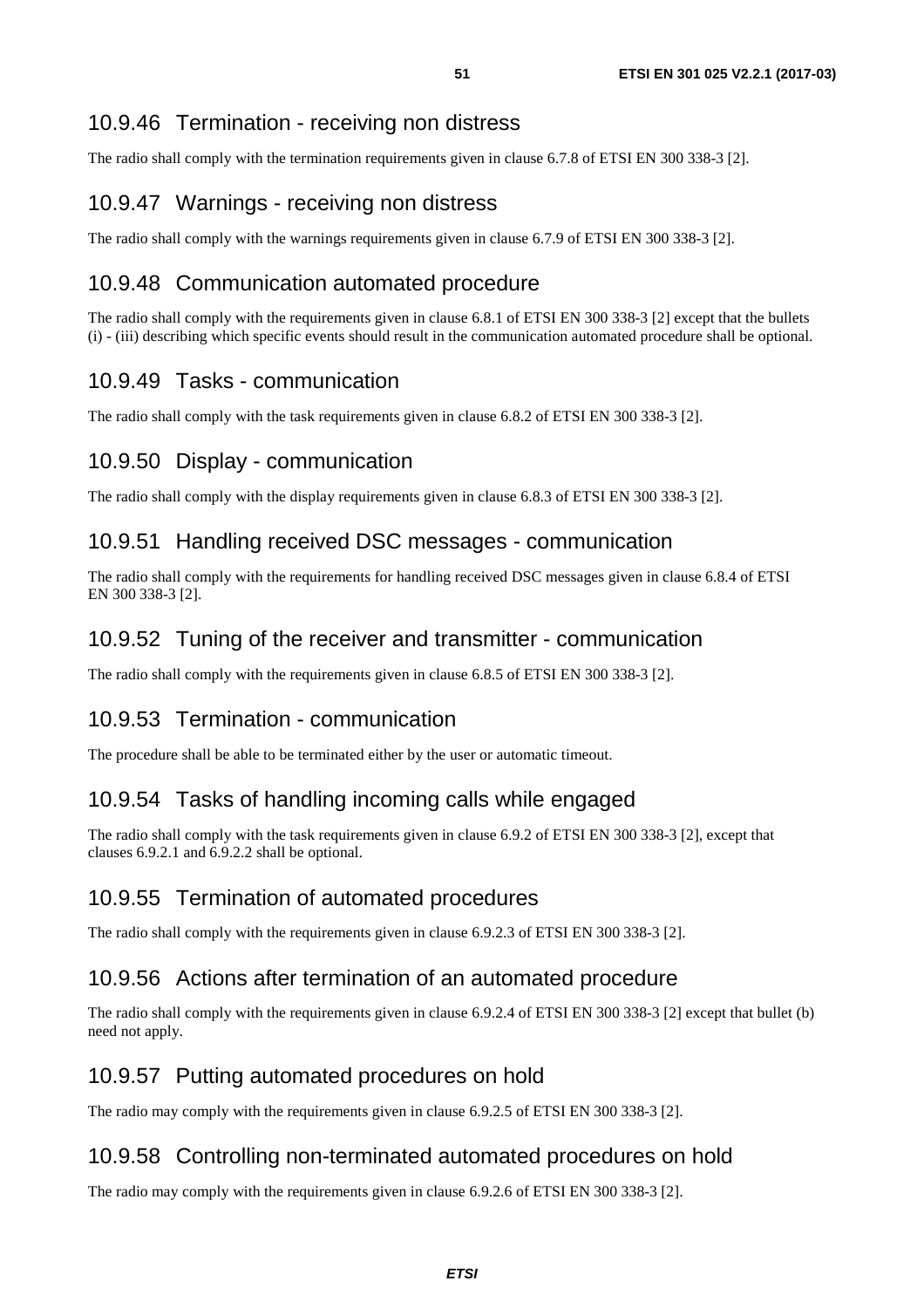# <span id="page-51-0"></span>11 Testing for compliance with technical requirements

# 11.1 Test conditions, power supply and ambient temperatures

Tests defined in the present document shall be carried out at representative points within the boundary limits of the declared operational environmental profile which, as a minimum, shall be that specified in the test conditions contained in the present document.

As technical performance varies subject to environmental conditions, tests shall be carried out under a sufficient variety of environmental conditions as specified in the present document to give confidence of compliance for the affected technical requirements.

### 11.2 Interpretation of the measurement results

The interpretation of the results recorded in a test report for the measurements described in the present document shall be as follows:

- the measured value related to the corresponding limit will be used to decide whether equipment meets the requirements of the present document;
- the value of the measurement uncertainty for the measurement of each parameter shall be included in the test report;
- the recorded value of the measurement uncertainty shall be, for each measurement, equal to or lower than the figures in table 4.

For the test methods, according to the present document, the measurement uncertainty figures shall be calculated and shall correspond to an expansion factor (coverage factor)  $k = 1.96$  or  $k = 2$  (which provide confidence levels of respectively 95 % and 95,45 % in the case where the distributions characterizing the actual measurement uncertainties are normal (Gaussian)). Principles for the calculation of measurement uncertainty are contained in ETSI TR 100 028-1 [\[i.6](#page-10-0)], in particular in annex D of the ETSI TR 100 028-2 [[i.7\]](#page-10-0).

Table 4 is based on such expansion factors.

|  |  | Table 4: Maximum measurement uncertainty |  |
|--|--|------------------------------------------|--|
|--|--|------------------------------------------|--|

| <b>Parameter</b>                               | <b>Maximum uncertainty</b> |
|------------------------------------------------|----------------------------|
| Radio Frequency (RF)                           | $±1 \times 10^{-7}$        |
| RF power/level                                 | $±0.75$ dB                 |
| Maximum frequency deviation:                   |                            |
| within 300 Hz to 6 kHz of modulation frequency | ±5%                        |
| within 6 kHz to 25 kHz of modulation frequency | $±3$ dB                    |
| Deviation limitation                           | ±5%                        |
| Adjacent channel power                         | $±5$ dB                    |
| Conducted spurious emission of transmitter     | $±4$ dB                    |
| Audio output power                             | $\pm 0.5$ dB               |
| Amplitude characteristics of receiver limiter  | $±1.5$ dB                  |
| Sensitivity at 20 dB SINAD                     | $±3$ dB                    |
| Conducted emission of receiver                 | $±3$ dB                    |
| Two-signal measurement                         | $±4$ dB                    |
| Three-signal measurement                       | $±3$ dB                    |
| Transmitter transient time                     | ±20%                       |
| Transmitter transient frequency                | $±250$ Hz                  |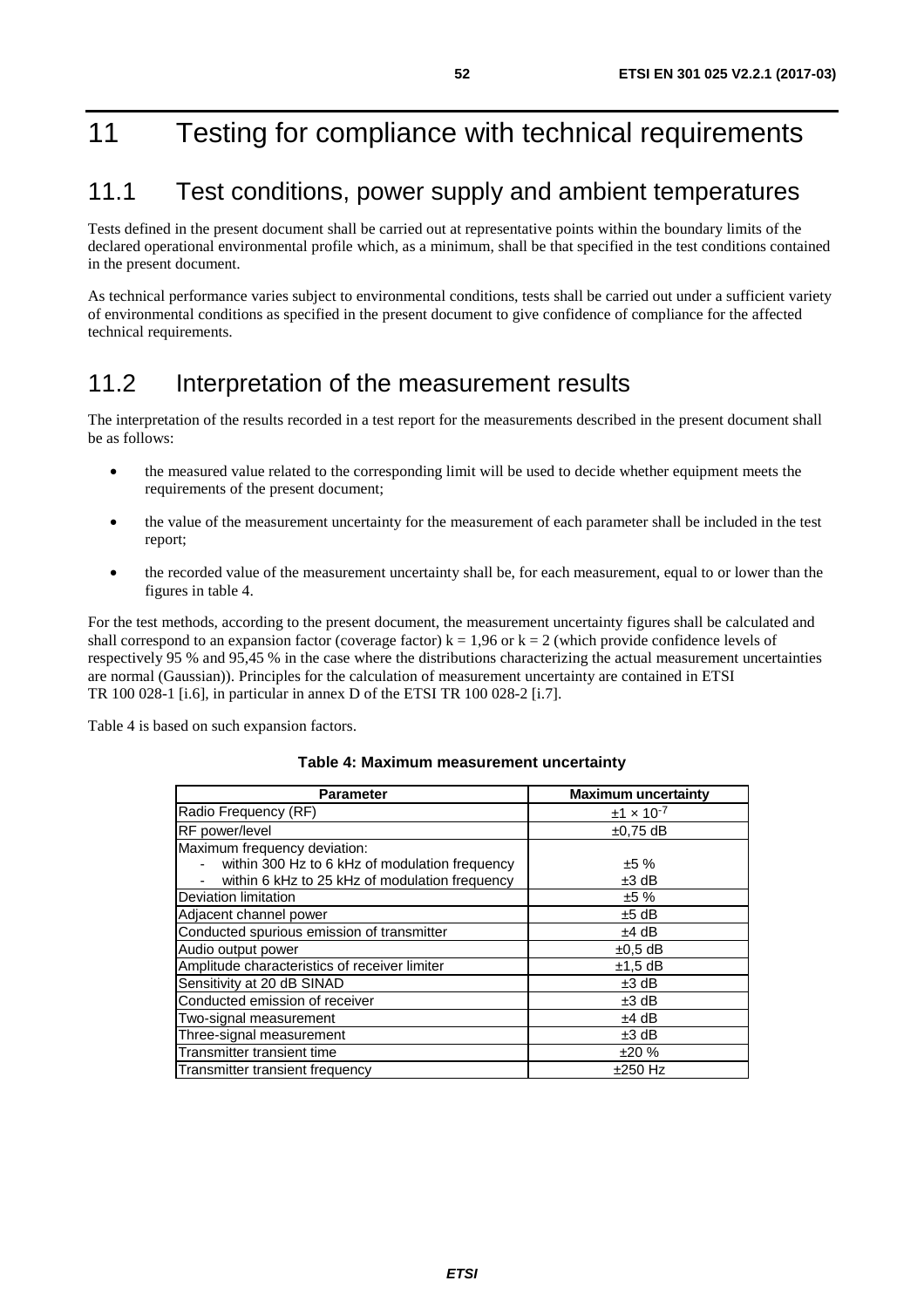# <span id="page-52-0"></span>Annex A (informative): Relationship between the present document and the essential requirements of Directive 2014/53/EU

The present document has been prepared under the Commission's standardisation request C(2015) 5376 final [\[i.9\]](#page-10-0) to provide one voluntary means of conforming to the essential requirements of Directive 2014/53/EU on the harmonisation of the laws of the Member States relating to the making available on the market of radio equipment and repealing Directive 1999/5/EC [\[i.3](#page-10-0)].

Once the present document is cited in the Official Journal of the European Union under that Directive, compliance with the normative clauses of the present document given in tables A.1 and A.2 confers, within the limits of the scope of the present document, a presumption of conformity with the corresponding essential requirements of that Directive, and associated EFTA regulations.

|                | Harmonised Standard ETSI EN 301 025                                                                        |                                |     |                                   |  |  |
|----------------|------------------------------------------------------------------------------------------------------------|--------------------------------|-----|-----------------------------------|--|--|
|                | <b>Requirement</b>                                                                                         |                                |     | <b>Requirement Conditionality</b> |  |  |
| No             | <b>Description</b>                                                                                         | Reference:<br><b>Clause No</b> | U/C | <b>Condition</b>                  |  |  |
| 1              | Transmitter frequency error                                                                                | 8.1                            | U   |                                   |  |  |
| $\overline{2}$ | Transmitter adjacent channel power                                                                         | 8.7                            | U   |                                   |  |  |
| 3              | Transmitter conducted spurious emissions conveyed to<br>the antenna                                        | 8.8                            | U   |                                   |  |  |
| $\overline{4}$ | Transmitter cabinet radiation and conducted spurious<br>emissions other than those conveyed to the antenna | 8.9                            | U   |                                   |  |  |
| 5              | Transient frequency behaviour of the transmitter                                                           | 8.10                           | U   |                                   |  |  |
| 6              | Transmitter carrier power                                                                                  | 8.2                            | U   |                                   |  |  |
| $\overline{7}$ | Transmitter frequency deviation                                                                            | 8.3                            | U   |                                   |  |  |
| 8              | Receiver maximum useable sensitivity                                                                       | 9.3                            | U   |                                   |  |  |
| 9              | Receiver co-channel rejection                                                                              |                                | U   |                                   |  |  |
| 10             | Receiver adjacent channel selectivity                                                                      |                                | U   |                                   |  |  |
| 11             | Receiver spurious response rejection                                                                       |                                | U   |                                   |  |  |
| 12             | Receiver inter-modulation response                                                                         | 9.7                            | U   |                                   |  |  |
| 13             | Receiver blocking or desensitization                                                                       | 9.8                            | U   |                                   |  |  |
| 14             | Receiver spurious emissions at the antenna                                                                 | 9.9                            | U   |                                   |  |  |
| 15             | Receiver cabinet radiated spurious emissions                                                               | 9.10                           | U   |                                   |  |  |
| 16             | DSC receiver maximum useable sensitivity                                                                   | 10.1                           | U   |                                   |  |  |
| 17             | DSC receiver co-channel rejection                                                                          | 10.2                           | U   |                                   |  |  |
| 18             | DSC receiver spurious response and blocking immunity                                                       | 10.4                           | U   |                                   |  |  |
| 19             | DSC Receiver Adjacent channel selectivity                                                                  | 10.3                           | U   |                                   |  |  |
| 20             | DSC receiver intermodulation response                                                                      | 10.5                           | U   |                                   |  |  |
| 21             | DSC receiver spurious emissions                                                                            | 10.7                           | U   |                                   |  |  |
| 22             | DSC receiver simultaneous reception                                                                        | 10.8                           | U   |                                   |  |  |
| NOTE:          | N/A stands for Not/Applicable.                                                                             |                                |     |                                   |  |  |

#### **Table A.1: Relationship between the present document and the essential requirements of article 3.2 of Directive 2014/53/EU**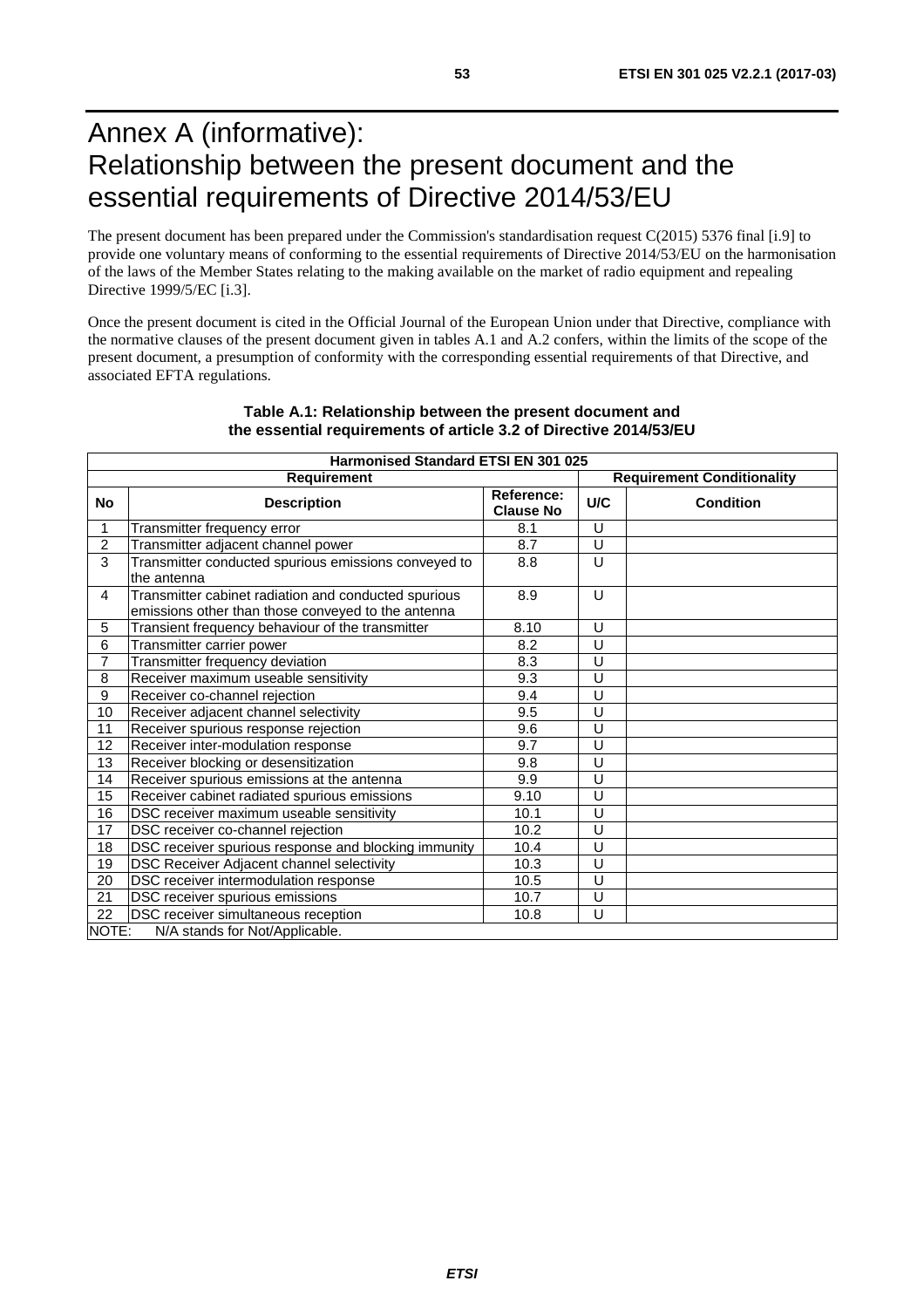|                  | Harmonised Standard ETSI EN 301 025<br>Requirement<br><b>Requirement Conditionality</b> |                    |                              |                  |  |
|------------------|-----------------------------------------------------------------------------------------|--------------------|------------------------------|------------------|--|
|                  |                                                                                         | Reference:         |                              |                  |  |
| <b>No</b>        | <b>Description</b>                                                                      | <b>Clause No</b>   | U/C                          | <b>Condition</b> |  |
| 1                | General and operational requirements                                                    | 4                  | $\overline{U}$               |                  |  |
| $\overline{2}$   | <b>Technical requirements</b>                                                           | 5                  | U                            |                  |  |
| $\mathbf{3}$     | Vibration test                                                                          | 7.4                | U                            |                  |  |
| $\overline{4}$   | Dry heat                                                                                | 7.5.2              | U                            |                  |  |
| 5<br>$\,6$       | Damp heat                                                                               | 7.5.3<br>7.5.4     | U<br>$\overline{\mathsf{U}}$ |                  |  |
| 7                | Low temperature<br>Sensitivity of the modulator, including microphone                   | 8.4                | U                            |                  |  |
| 8                | Audio frequency response                                                                | 8.5                | U                            |                  |  |
| $\boldsymbol{9}$ | Audio frequency harmonic distortion of the emission                                     | 8.6                | $\overline{U}$               |                  |  |
| 10               | Residual modulation of the transmitter                                                  | 8.11               | U                            |                  |  |
| 11               | Frequency error (demodulated DSC signal)                                                | 8.12               | U                            |                  |  |
| 12               | Modulation index for DSC                                                                | 8.13               | $\overline{U}$               |                  |  |
| 13               | Modulation rate for DSC                                                                 | 8.14               | U                            |                  |  |
| 14               | Harmonic distortion and rated audio-frequency output<br>power                           | 9.1                | U                            |                  |  |
| 15               | Receiver audio frequency response                                                       | 9.2                | $\overline{U}$               |                  |  |
| 16               | Receiver residual noise level                                                           | 9.11               | U                            |                  |  |
| 17               | Squelch operation                                                                       | 9.12               | U                            |                  |  |
| 18               | Squelch hysteresis                                                                      | 9.13               | $\overline{U}$               |                  |  |
| 19               | Dynamic range                                                                           | 10.6               | $\overline{U}$               |                  |  |
| 20               | Display                                                                                 | 10.9.1             | $\overline{U}$               |                  |  |
| 21               | Watchkeeping receiver                                                                   | 10.9.2             | $\overline{U}$               |                  |  |
| 22<br>23         | Individual DSC calls<br>All ships calls                                                 | 10.9.3<br>10.9.4   | U<br>$\overline{\mathsf{U}}$ | Note 2<br>Note 2 |  |
| 24               | <b>DSC</b> call functionality                                                           | 10.9.5             | $\overline{U}$               | Note 2           |  |
| 25               | <b>DSC</b> message composition                                                          | 10.9.6             | U                            | Note 2           |  |
| 26               | Prioritized wait                                                                        | 10.9.7             | $\overline{\mathsf{U}}$      | Note 2           |  |
| 27               | Alarms                                                                                  | 10.9.8             | U                            | Note 2           |  |
| 28               | Standby                                                                                 | 10.9.9             | U                            | Note 2           |  |
| 29               | Tasks - sending distress                                                                | 10.9.10            | U                            | Note 2           |  |
| 30               | Display - sending distress                                                              | 10.9.11            | U                            | Note 2           |  |
| 31               | Distress button sub-procedure                                                           | 10.9.12            | $\overline{U}$               | Note 2           |  |
| 32               | Transmission of alert attempt                                                           | 10.9.13            | U                            | Note 2           |  |
| 33               | <b>Updating position</b>                                                                | 10.9.14            | U                            | Note 2           |  |
| 34               | Handling received DSC messages - sending distress                                       | 10.9.15            | $\overline{U}$               | Note 2           |  |
| 35               | Alarms - sending distress                                                               | 10.9.16            | U                            | Note 2           |  |
| 36               | Determining subsequent communication - sending<br>distress                              | 10.9.17            | $\overline{\mathsf{U}}$      | Note 2           |  |
| 37               | Automated tuning - sending distress                                                     | 10.9.18            | U                            | Note 2           |  |
| 38               | Cancelling the distress alert                                                           | 10.9.19            | U                            | Note 2           |  |
| 39               | Acknowledgement - sending distress                                                      | 10.9.20            | U<br>$\overline{U}$          | Note 2           |  |
| 40               | Terminating - sending distress                                                          | 10.9.21            | U                            | Note 2           |  |
| 41<br>42         | Warnings - sending distress<br>Tasks - receiving distress                               | 10.9.22<br>10.9.23 | U                            | Note 2<br>Note 2 |  |
| 43               | Display - receiving distress                                                            | 10.9.24            | $\overline{U}$               | Note 2           |  |
| 44               | Handling received DSC messages - receiving distress                                     | 10.9.25            | $\cup$                       | Note 2           |  |
| 45               | Alarms - receiving distress                                                             | 10.9.26            | $\overline{U}$               | Note 2           |  |
| 46               | Determining subsequent communication - receiving                                        | 10.9.27            | U                            | Note 2           |  |
|                  | distress                                                                                |                    |                              |                  |  |
| 47               | Automated tuning - receiving distress                                                   | 10.9.28            | U                            | Note 2           |  |
| 48               | Acknowledgement - receiving distress                                                    | 10.9.29            | $\overline{U}$               | Note 2           |  |
| 49               | Terminating - receiving distress                                                        | 10.9.30            | $\cup$                       | Note 2           |  |
| 50               | Warnings - receiving distress                                                           | 10.9.31            | U                            | Note 2           |  |
| 51               | Tasks - sending non distress                                                            | 10.9.32            | U                            | Note 2           |  |
| 52               | Display - sending non distress                                                          | 10.9.33            | $\overline{U}$<br>$\cup$     | Note 2           |  |
| 53               | Handling received DSC messages - sending non<br>distress                                | 10.9.34            |                              | Note 2           |  |
| 54               | Alarms - sending non distress                                                           | 10.9.35            | U                            | Note 2           |  |
| 55               | Automated tuning - sending non distress                                                 | 10.9.36            | U                            | Note 2           |  |

#### **Table A.2: Relationship between the present document and the essential requirements of article 3.3(g) of Directive 2014/53/EU**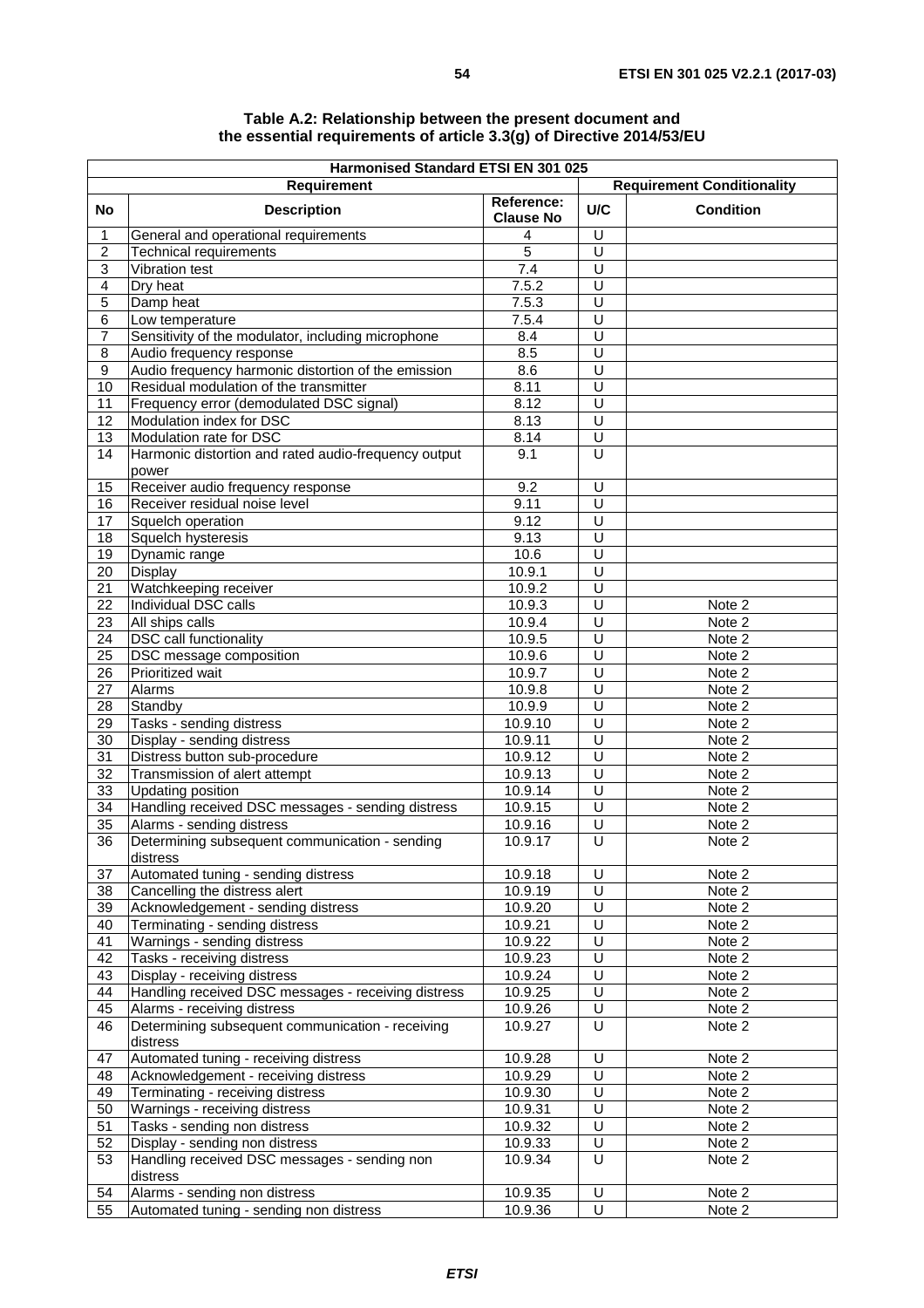| Harmonised Standard ETSI EN 301 025                                                           |                                                                                                                                                                           |                                |                             |                                   |  |  |
|-----------------------------------------------------------------------------------------------|---------------------------------------------------------------------------------------------------------------------------------------------------------------------------|--------------------------------|-----------------------------|-----------------------------------|--|--|
| Requirement                                                                                   |                                                                                                                                                                           |                                |                             | <b>Requirement Conditionality</b> |  |  |
| <b>No</b>                                                                                     | <b>Description</b>                                                                                                                                                        | Reference:<br><b>Clause No</b> | U/C                         | <b>Condition</b>                  |  |  |
| 56                                                                                            | Delayed acknowledgement - sending non distress                                                                                                                            | 10.9.37                        | $\cup$                      | Note 2                            |  |  |
| 57                                                                                            | Terminating - sending non distress                                                                                                                                        | 10.9.38                        | U                           | Note 2                            |  |  |
| 58                                                                                            | Warnings - sending non distress                                                                                                                                           | 10.9.39                        | $\cup$                      | Note 2                            |  |  |
| 59                                                                                            | Tasks - receiving non distress                                                                                                                                            | 10.9.40                        | U                           | Note 2                            |  |  |
| 60                                                                                            | Display - receiving non distress                                                                                                                                          | 10.9.41                        | $\cup$                      | Note 2                            |  |  |
| 61                                                                                            | Handling received DSC messages - receiving non<br>distress                                                                                                                | 10.9.42                        | $\cup$                      | Note 2                            |  |  |
| 62                                                                                            | Alarms - receiving non distress                                                                                                                                           | 10.9.43                        | U                           | Note 2                            |  |  |
| 63                                                                                            | Automated tuning - receiving non distress                                                                                                                                 | 10.9.44                        | U                           | Note 2                            |  |  |
| 64                                                                                            | Acknowledgement - receiving non distress                                                                                                                                  | 10.9.45                        | U                           | Note 2                            |  |  |
| 65                                                                                            | Terminating - receiving non distress                                                                                                                                      | 10.9.46                        | U                           | Note 2                            |  |  |
| 66                                                                                            | Warnings - receiving non distress                                                                                                                                         |                                | U                           | Note 2                            |  |  |
| 67                                                                                            | Communication automated procedure                                                                                                                                         |                                | $\overline{\mathsf{U}}$     | Note 2                            |  |  |
| 68                                                                                            | Tasks - communication                                                                                                                                                     |                                | U                           | Note 2                            |  |  |
| 69                                                                                            | Display - communication                                                                                                                                                   | 10.9.50                        | U                           | Note 2                            |  |  |
| 70                                                                                            | Handling received DSC messages - communication                                                                                                                            | 10.9.51                        | U                           | Note 2                            |  |  |
| 71                                                                                            | Tuning of the receiver and transmitter - communication                                                                                                                    | 10.9.52                        | $\cup$                      | Note 2                            |  |  |
| 72                                                                                            | Termination - communication                                                                                                                                               | 10.9.53                        | U                           | Note 2                            |  |  |
| 73                                                                                            | Handling incoming calls while engaged                                                                                                                                     | 10.9.54                        | U                           | Note 2                            |  |  |
| 74                                                                                            | Termination of automated procedures                                                                                                                                       | 10.9.55                        | U                           | Note 2                            |  |  |
| 75                                                                                            | Actions after termination of an automated procedure                                                                                                                       |                                | U                           | Note 2                            |  |  |
| 76                                                                                            | Putting automated procedures on hold                                                                                                                                      |                                | $\overline{C}$              | If the equipment is designed for  |  |  |
| 10.9.57<br>$\overline{C}$<br>Controlling non-terminated automatic procedures<br>10.9.58<br>77 |                                                                                                                                                                           |                                | handling procedures on hold |                                   |  |  |
| 78                                                                                            | U<br>Multiple watch characteristic<br>9.14                                                                                                                                |                                |                             |                                   |  |  |
|                                                                                               | NOTE 1: N/A stands for Not/Applicable.<br>The ETSI TS 101 570-3 [i.8] interoperability standard for Class D DSC may be used to evaluate this<br>NOTE 2:<br>functionality. |                                |                             |                                   |  |  |

#### **Key to columns:**

#### **Requirement:**

| N <sub>0</sub>     | A unique identifier for one row of the table which may be used to identify a requirement.                                                              |  |  |
|--------------------|--------------------------------------------------------------------------------------------------------------------------------------------------------|--|--|
| <b>Description</b> | A textual reference to the requirement.                                                                                                                |  |  |
|                    | <b>Clause Number</b> Identification of clause(s) defining the requirement in the present document unless another<br>document is referenced explicitly. |  |  |

#### **Requirement Conditionality:**

| U/C    | Indicates whether the requirement is unconditionally applicable (U) or is conditional upon the<br>manufacturer's claimed functionality of the equipment (C). |
|--------|--------------------------------------------------------------------------------------------------------------------------------------------------------------|
| $\sim$ |                                                                                                                                                              |

**Condition** Explains the conditions when the requirement is or is not applicable for a requirement which is classified "conditional".

Presumption of conformity stays valid only as long as a reference to the present document is maintained in the list published in the Official Journal of the European Union. Users of the present document should consult frequently the latest list published in the Official Journal of the European Union.

Other Union legislation may be applicable to the product(s) falling within the scope of the present document.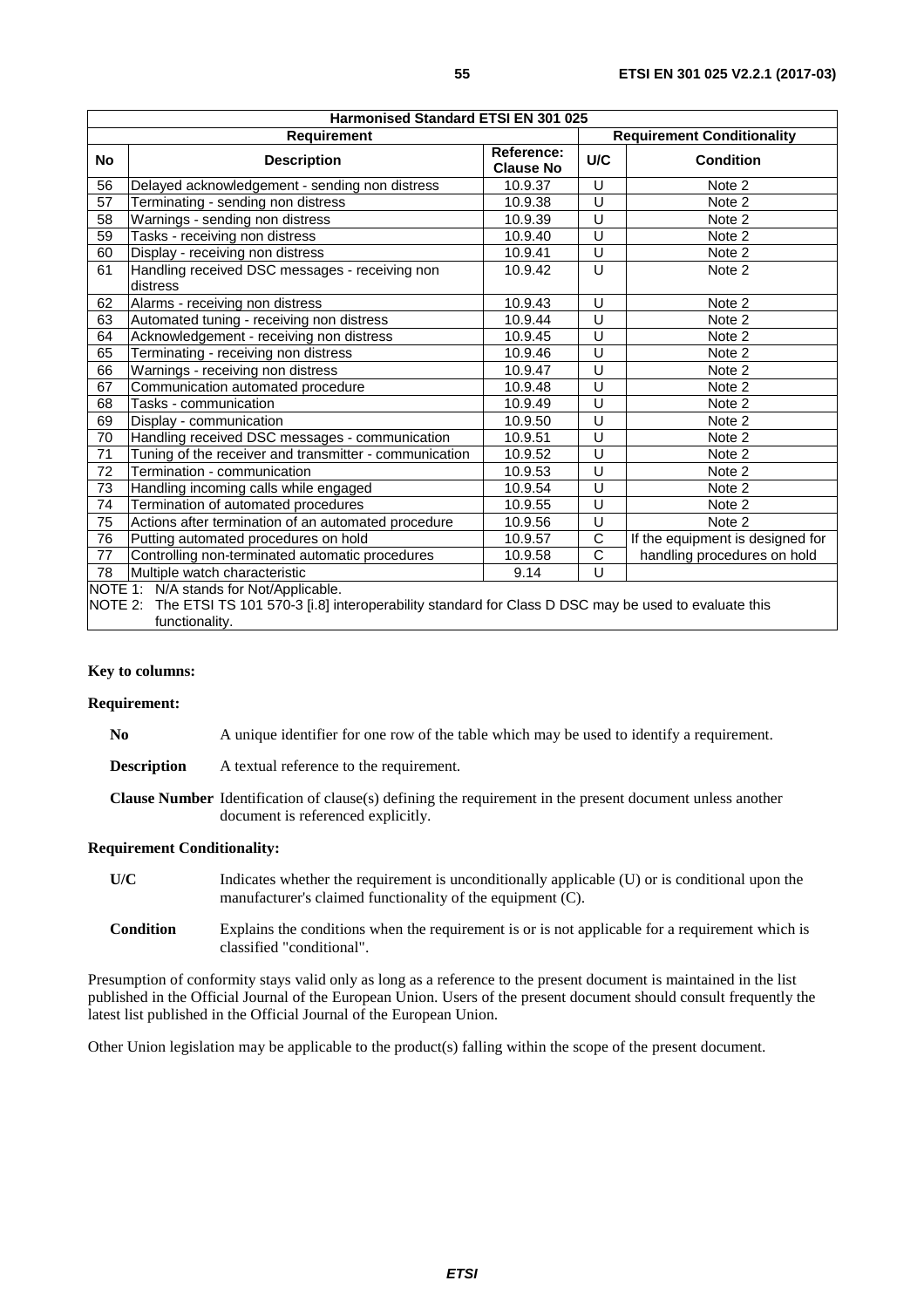# <span id="page-55-0"></span>Annex B (normative): Measuring receiver for adjacent channel power measurement

# B.1 Power measuring receiver specification

# B.1.1 General

The power measuring receiver consists of a mixer, an IF filter, an oscillator, an amplifier, a variable attenuator and an r.m.s. value indicator. Instead of the variable attenuator with the r.m.s. value indicator it is also possible to use an r.m.s. voltmeter calibrated in dB. The technical characteristics of the power measuring receiver are given below (see also Recommendation ITU-R SM.332-4 [\[i.2](#page-10-0)]).

# B.1.2 IF filter

The IF filter shall be within the limits of the following selectivity characteristics.



**Figure B.1: IF filter characteristics** 

The selectivity characteristics shall keep the frequency separations shown in table B.1 from the nominal centre frequency of the adjacent channel.

**Table B.1: Selectivity characteristic** 

| <b>Channel separation</b><br>(kHz) | Frequency separation of filter curve from nominal centre frequency of adjacent channel<br>(kHz) |      |      |       |
|------------------------------------|-------------------------------------------------------------------------------------------------|------|------|-------|
|                                    |                                                                                                 |      |      | D4    |
| 12,5                               |                                                                                                 | 4.25 | 5,5  |       |
| 25                                 |                                                                                                 |      | 9.25 | 13.25 |

The attenuation points shall not exceed following tolerances shown in table B.2.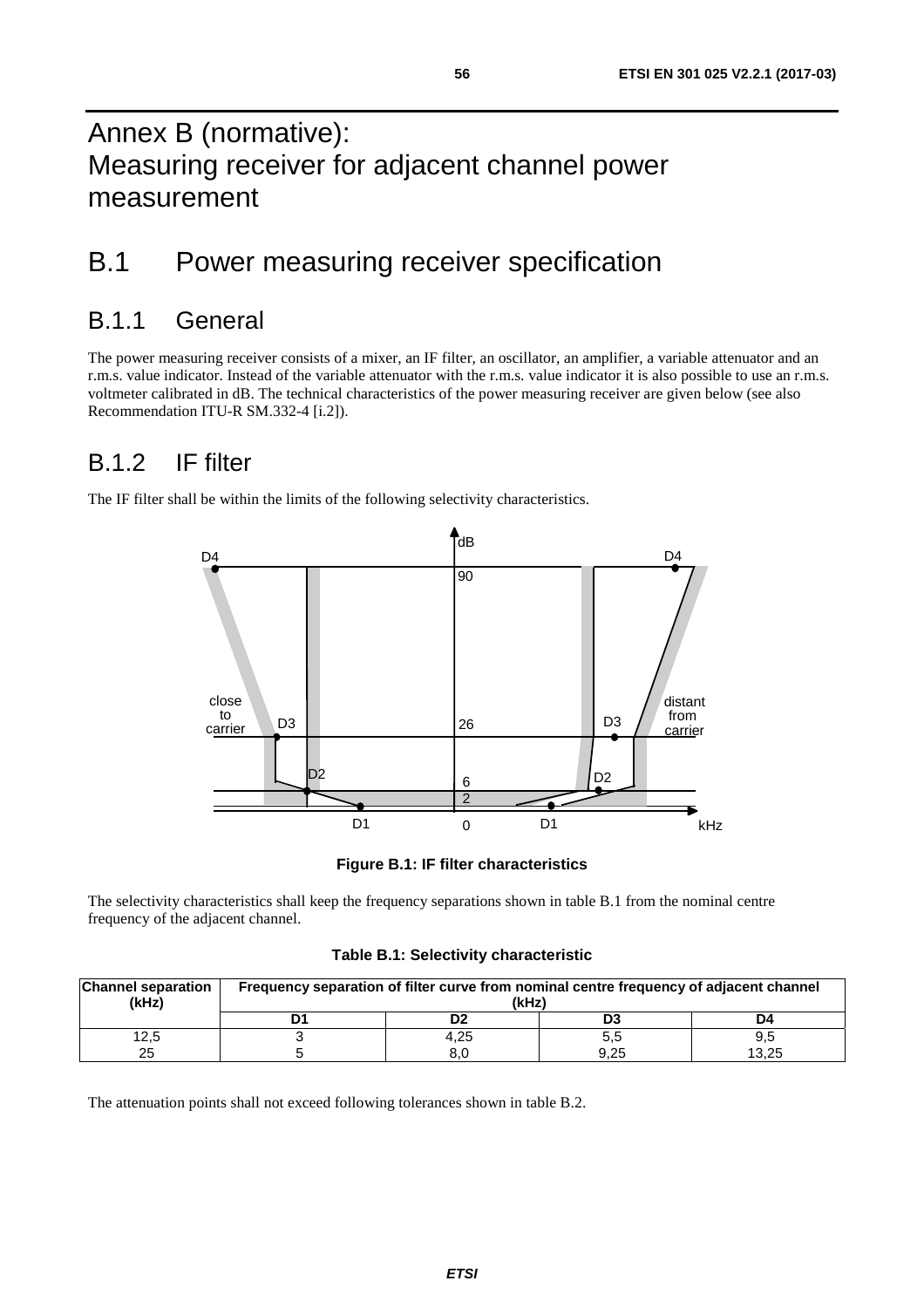<span id="page-56-0"></span>

| <b>Channel separation</b> |                   | Tolerance range (kHz) |         |         |
|---------------------------|-------------------|-----------------------|---------|---------|
| (kHz)                     |                   | ◡                     | υa      | 4ں      |
| 12,5                      | $+1,35$           | $\pm 0,1$             | $-1,35$ | $-5,35$ |
| 25                        | $\cdot$ 2<br>+د., | ±0.                   | $-1,35$ | $-5,35$ |

#### **Table B.2: Tolerance of attenuation points close to carrier**

#### **Table B.3: Tolerance of attenuation points distant from the carrier**

| <b>Channel separation</b> | Tolerance range (kHz)            |           |           |                          |
|---------------------------|----------------------------------|-----------|-----------|--------------------------|
| (kHz)                     |                                  | ng.<br>ש  | D3        | D4                       |
| 12,5                      | $\overline{\phantom{a}}$<br>±∠.∪ | $\pm 2,0$ | $\pm 2,0$ | +2,                      |
|                           |                                  |           |           | $-6.1$                   |
| 25                        | $\pm 3,5$                        | ±3,5      | $\pm 3,5$ | $+3,5$                   |
|                           |                                  |           |           | $\overline{\phantom{a}}$ |

The minimum attenuation of the filter outside the 90 dB attenuation points shall be equal to or greater than 90 dB.

# B.1.3 Attenuation indicator

The attenuation indicator shall have a minimum range of 80 dB and a reading accuracy of 1 dB. With a view to future regulations an attenuation of 90 dB or more is recommended.

### B.1.4 r.m.s. value indicator

The instrument shall accurately indicate non-sinusoidal signals in ratio of up to 10:1 between peak value and r.m.s. value.

### B.1.5 Oscillator and amplifier

The oscillator and the amplifier shall be designed in such a way that the measurement of the adjacent channel power of a low-noise unmodulated transmitter, whose self-noise has a negligible influence on the measurement result, yields a measured value of less than -90 dB.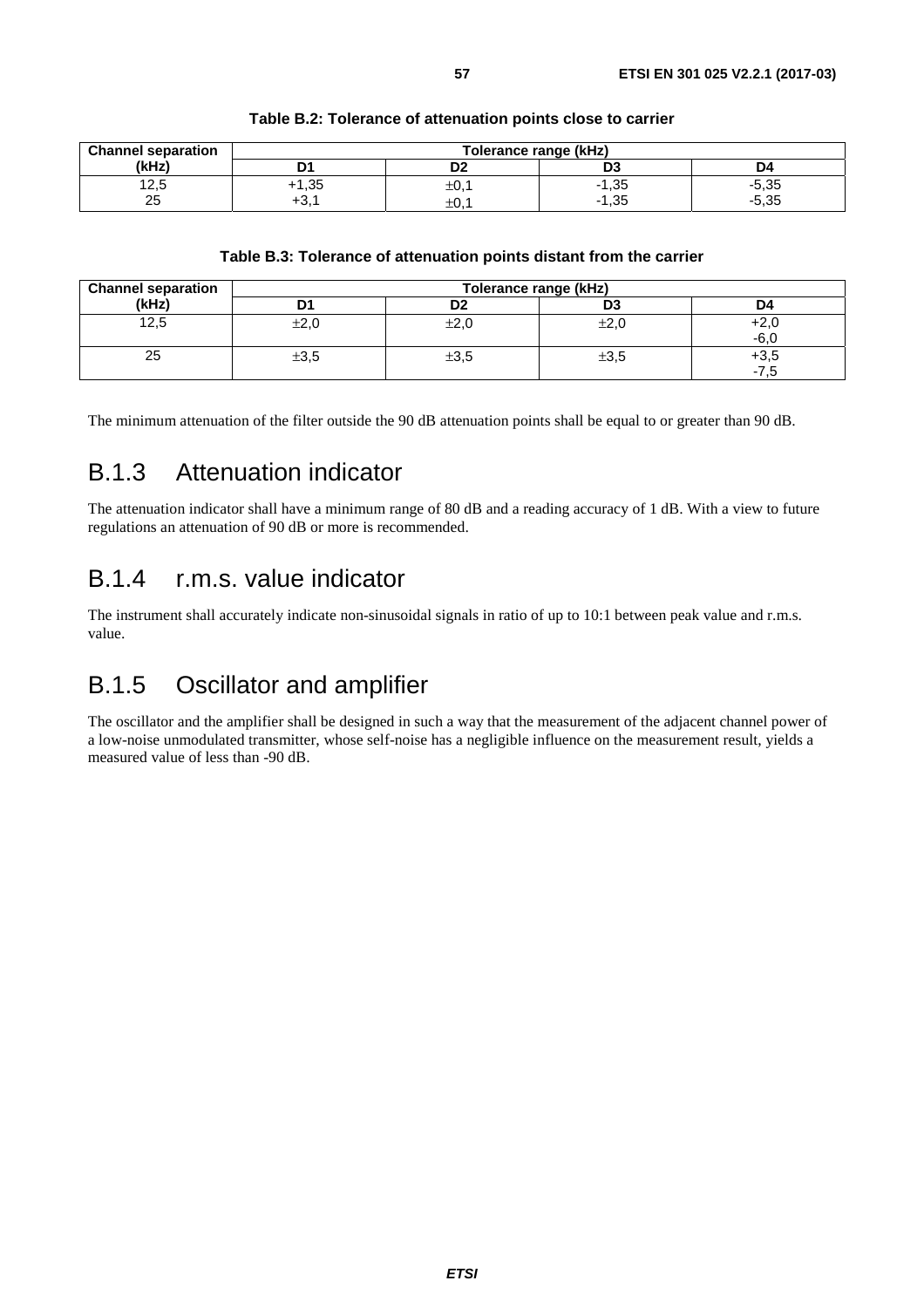<span id="page-57-0"></span>Regulation (EU) No 1025/2012 of the European Parliament and of the Council of 25 October 2012 on European standardisation, amending Council Directives 89/686/EEC and 93/15/EEC and Directives 94/9/EC, 94/25/EC, 95/16/EC, 97/23/EC, 98/34/EC, 2004/22/EC, 2007/23/EC, 2009/23/EC and 2009/105/EC of the European Parliament and of the Council and repealing Council Decision 87/95/EEC and Decision No 1673/2006/EC of the European Parliament and of the Council.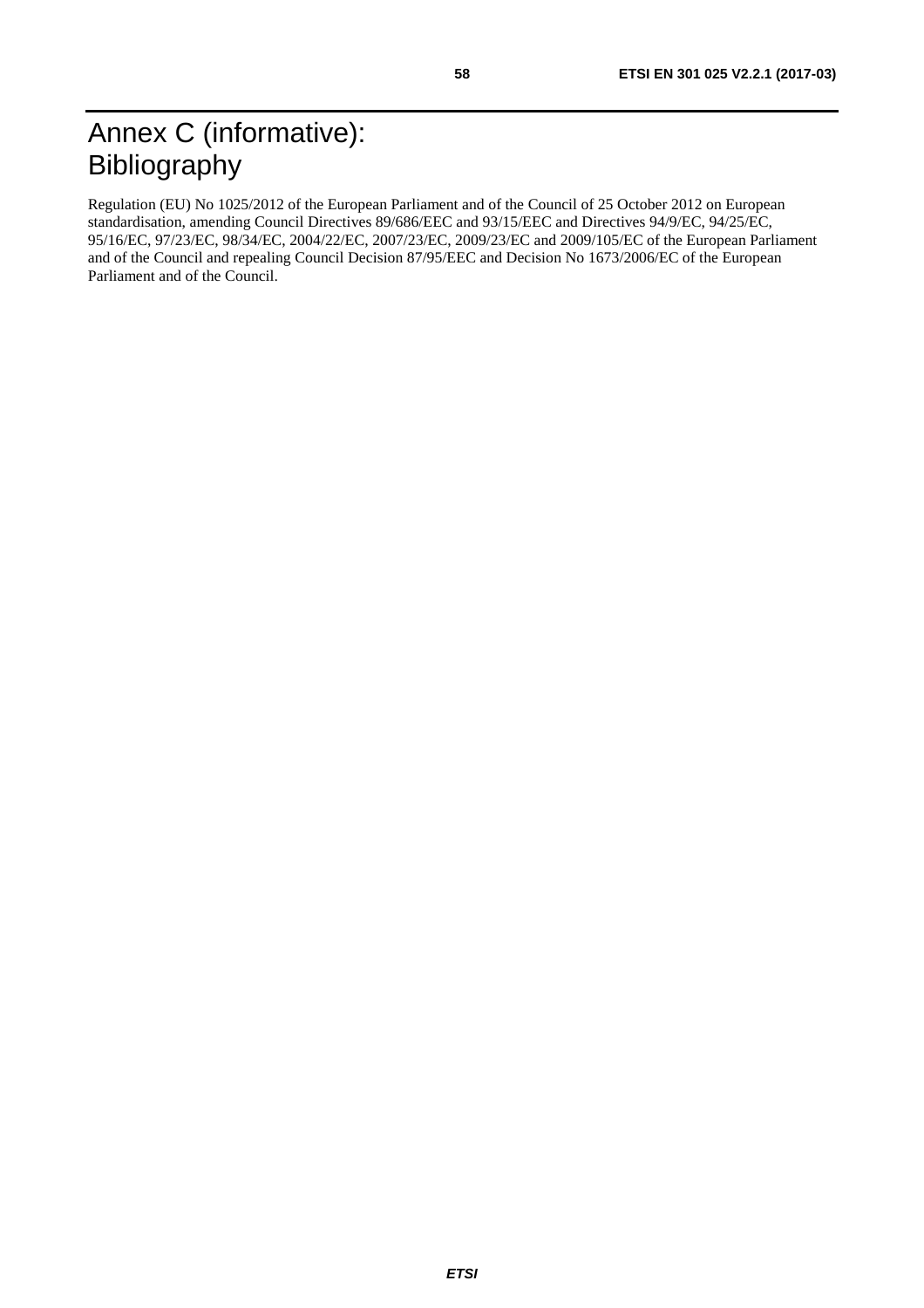# <span id="page-58-0"></span>Annex D (informative): Change History

| <b>Version</b> | Information about changes                                                                       |
|----------------|-------------------------------------------------------------------------------------------------|
| 2.1.1          | First version aligned with the Radio Equipment Directive for articles 3.2 and 3.3(g)            |
| 2.2.1          | Update of the standard in order to align it with ITU-R M.493-14; a few editorial<br>corrections |